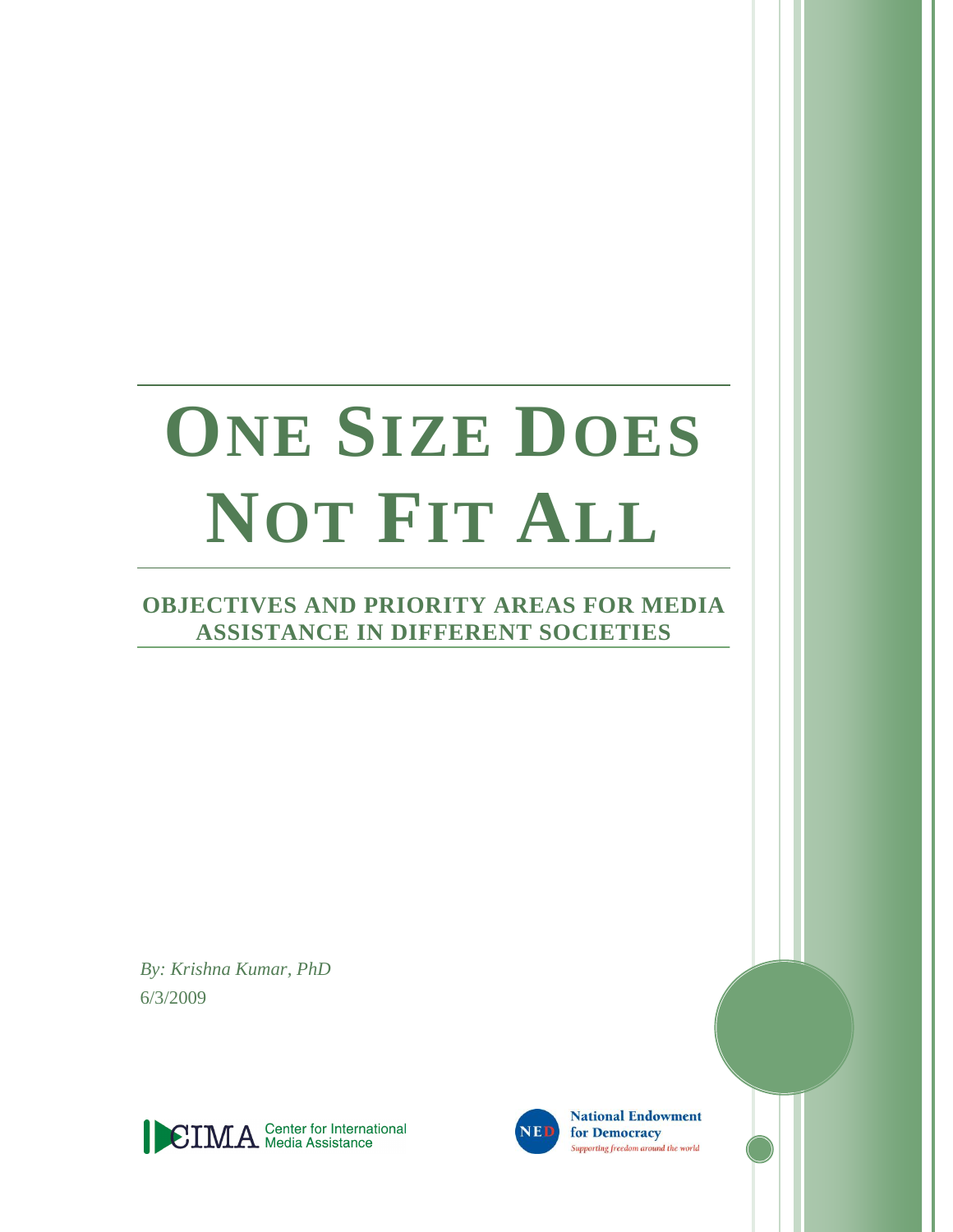The Center for International Media Assistance (CIMA), a project of the National Endowment for Democracy, aims to strengthen the support, raise the visibility, and improve the effectiveness of media assistance programs by providing information, building networks, conducting research, and highlighting the indispensable role independent media play in the creation and development of sustainable democracies around the world. An important aspect of CIMA's work is to research ways to attract additional U.S. private sector interest in and support for international media development.

CIMA convenes working groups, discussions, and panels on a variety of topics in the field of media development and assistance. The center also issues reports and recommendations based on working group discussions and other investigations. These reports aim to provide policymakers, as well as donors and practitioners, with ideas for bolstering the effectiveness of media assistance.

> **Marguerite H. Sullivan Senior Director**

**Center for International Media Assistance National Endowment for Democracy** 1025 F Street, N.W., 8th Floor Washington, D.C. 20004

> Phone: (202) 378-9700 Fax: (202) 378-9407 Email: CIMA@ned.org URL: http://cima.ned.org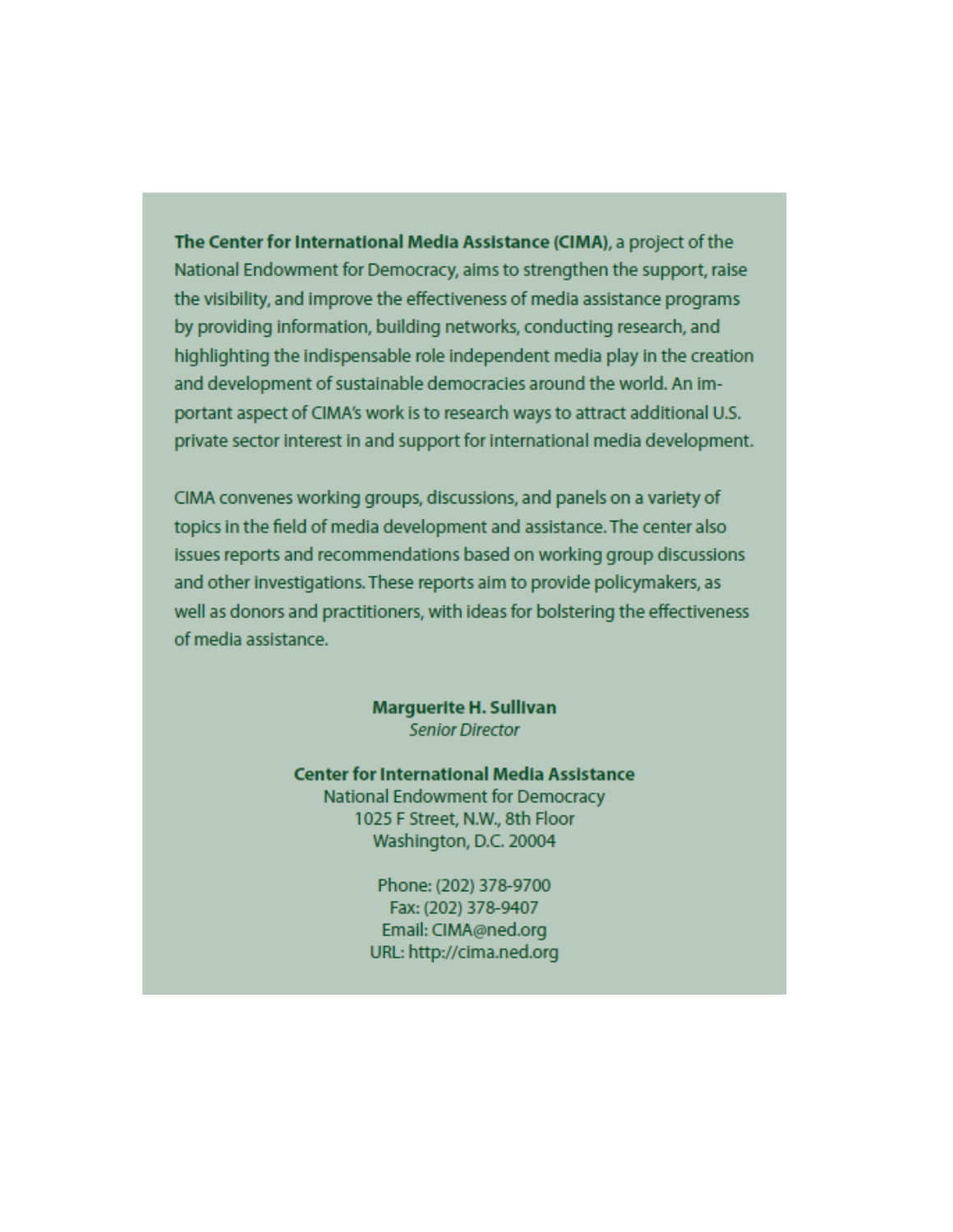## **Krishna Kumar**

Dr. Krishna Kumar is a senior social scientist in the Office of the Director of Foreign Assistance at the Department of State. Prior to joining the State Department, he also served in a similar position in the Center for Development Information and Evaluation of the U.S. Agency for International Development (USAID).

Dr. Kumar joined USAID's Center for Development Information and Evaluation in 1986. His responsibilities included developing evaluation guidelines for USAID, directing multi-national, multi-site evaluations of USAID programs, and authoring a series of monographs on evaluation methodology.

In 1996, Dr. Kumar was promoted sector team leader for democracy and humanitarian assistance. In his new assignment, Dr. Kumar focused on social and economic reconstruction of war-torn societies, post-conflict elections, international media assistance, women and gender issues, social reconciliation in post-conflict societies, democratic transition processes, and Provincial Reconstruction Teams.

Prior to joining USAID in 1985, Dr. Kumar worked at the World Bank and the East West Center. He has consulted with many international organizations including International Fund for International Development, UN Center on Transnational Corporations and the World Food Program. He received in MA in economics in India and PhD in sociology and economic development from Michigan State University. He has studied and examined development programs in 35 countries.

Dr. Kumar directed a multi-country study on international media assistance, which involved fieldwork in Afghanistan, Bosnia, Indonesia, Russia, Serbia, Sierra Leone, and Central America. He is the author of many reports and papers on media assistance and a book Promoting Independent Media, published by Lynne Rienner in 2006.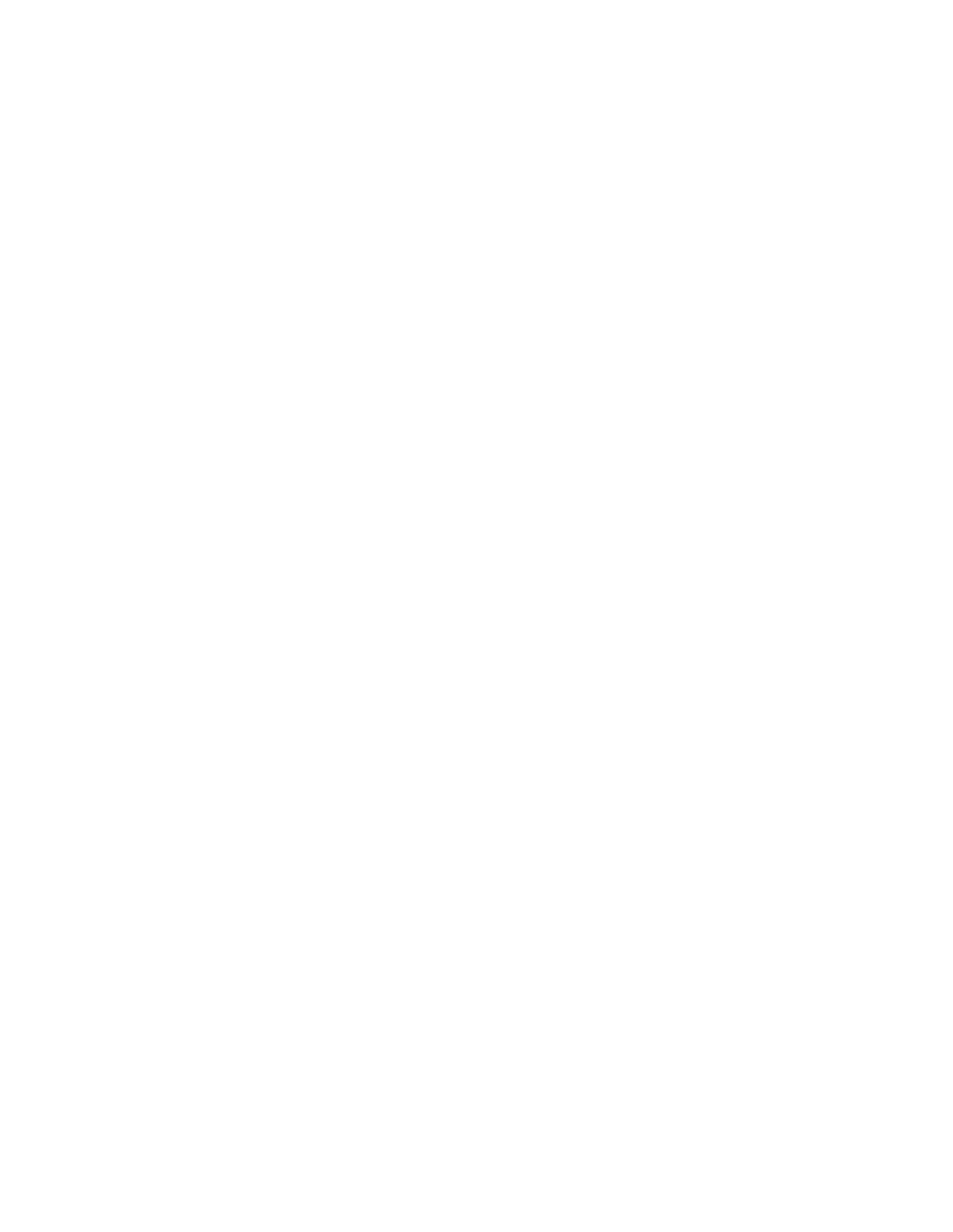# **TABLE OF CONTENTS**

| <b>MEDIA ASSISTANCE TO DEMOCRATIZING COUNTRIES  11</b> |
|--------------------------------------------------------|
|                                                        |
|                                                        |
|                                                        |
|                                                        |
|                                                        |
|                                                        |
|                                                        |
|                                                        |
|                                                        |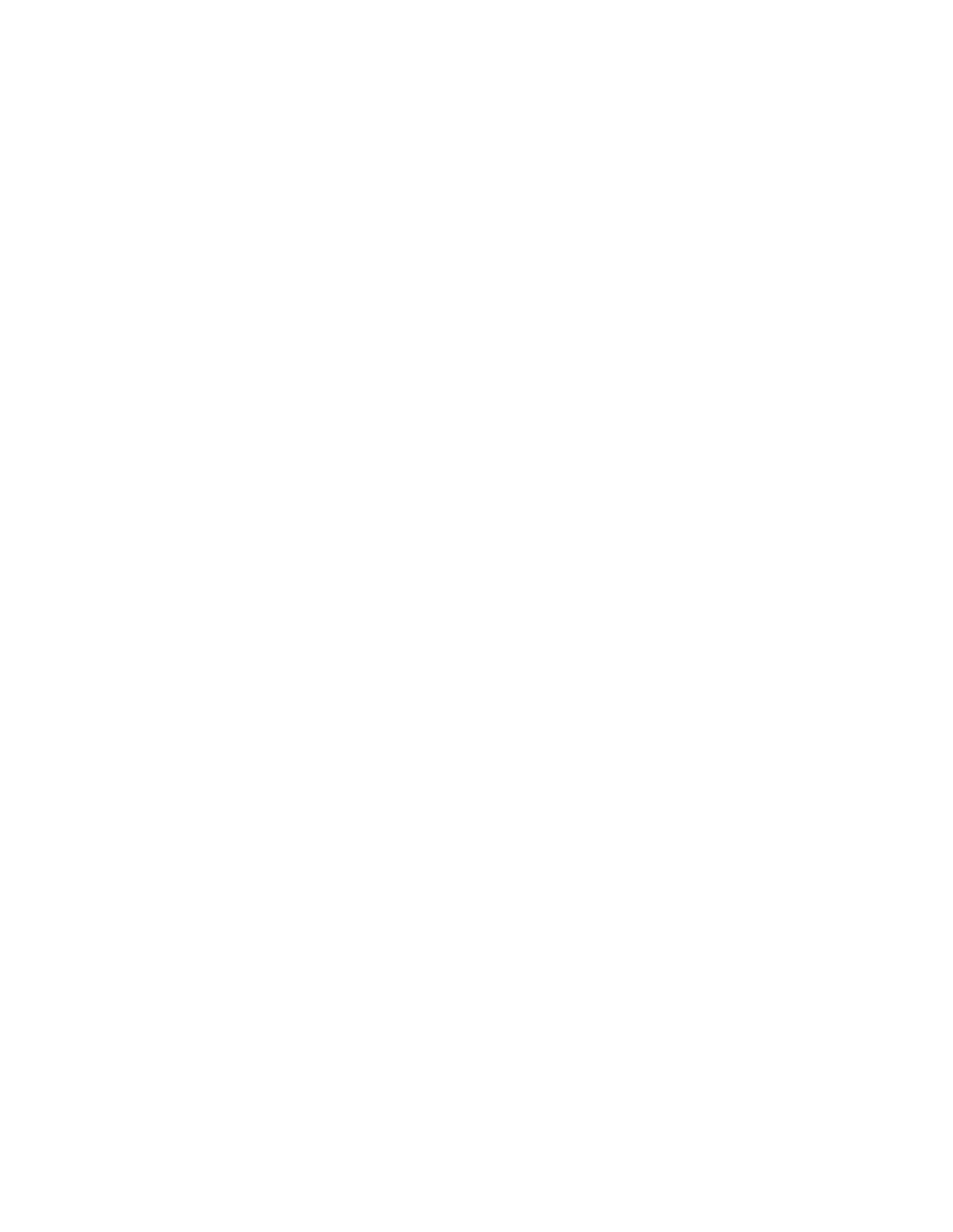## **PREFACE**

The Center for International Media Assistance is pleased to publish *One Size Does Not Fit All: Objectives and Priority Areas for Media Assistance in Different Societies*, a thought-provoking paper that we hope will stimulate a lively and sustained discussion among media assistance practitioners.

*One Size Does Not Fit All* was written by Dr. Krishna Kumar, a senior social scientist in the Office of the Director of Foreign Assistance at the U.S. Department of State. Dr. Kumar has been involved at virtually every level of media assistance, principally with the U.S. Agency for International Development, during the democracy and governance sector's expansion over the past two decades. He is the author of several books and journal articles on the subject.

In *One Size Does Not Fit All*, Dr. Kumar posits that the international community must tailor media assistance to meet the unique needs of the societies being helped. He has come up with a variety of recommendations for addressing the particular needs of different types of states—authoritarian, democratizing, war-torn and post-conflict.

Uniquely among the publications that CIMA has produced in its two-year history, Dr. Kumar's paper lends itself to analysis and discussion. The paper represents the personal views of Dr. Kumar and does not necessarily reflect the views of CIMA or its parent organization, the National Endowment for Democracy, nor of Dr. Kumar's employer, the Department of State.

Dr. Kumar's views and insights should be of interest to a wide range of media assistance advocates. We invite you to read the report, think about the ideas, and share your thoughts by e-mailing [CIMA@ned.org](mailto:CIMA@ned.org) and write "One Size Does Not Fit All" in the subject line.

Mazute 21. Salin

*Marguerite H. Sullivan Senior Director Center for International Media Assistance*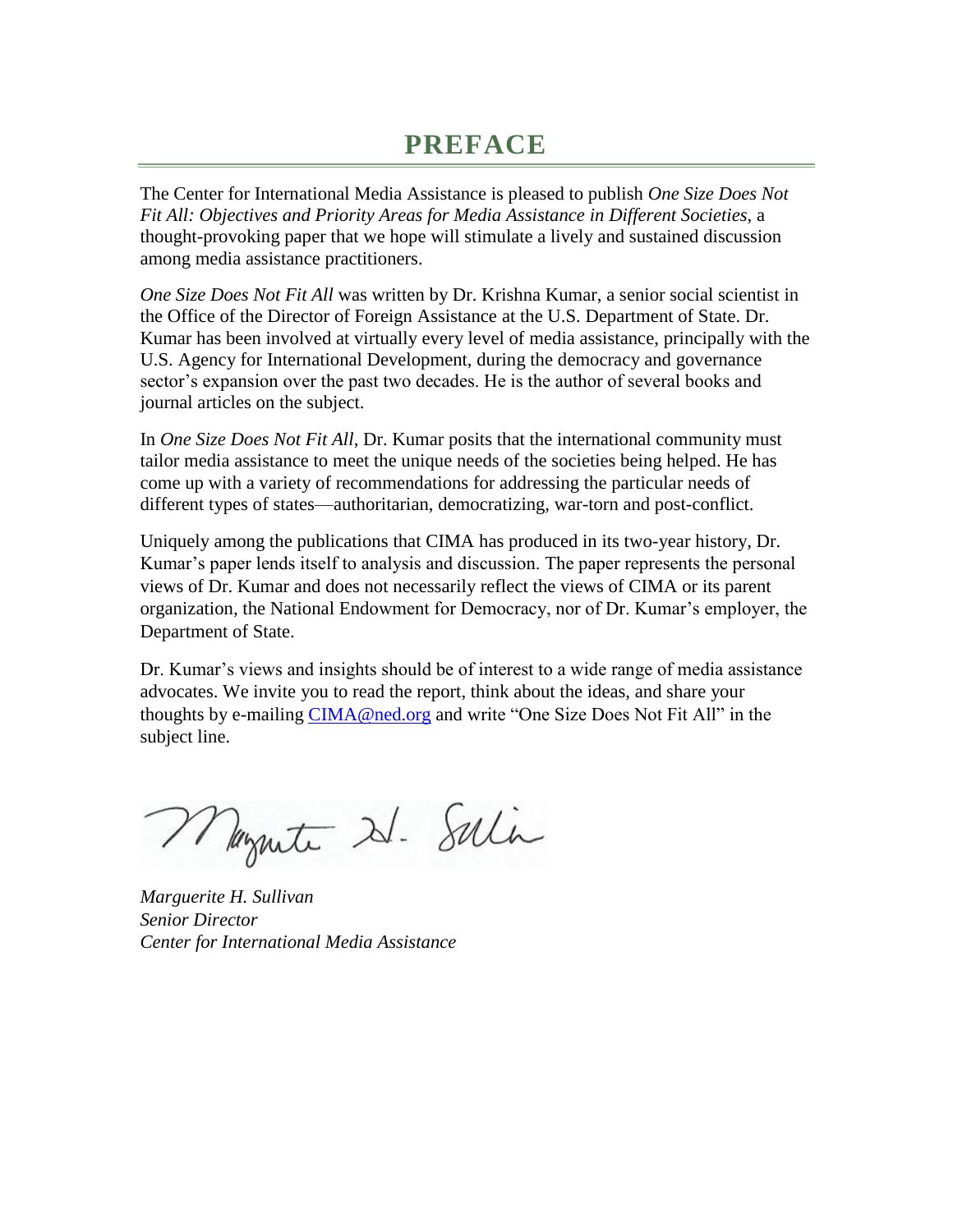## **INTRODUCTION**

<span id="page-7-0"></span>During the past decade, considerable progress has been made analyzing and codifying the knowledge, experiences, and lessons of international media assistance. A number of multi-country studies have critically examined the planning, implementation, achievements, and failures of media projects. Several monographs have been written by media experts that shed light on different aspects of assistance in the media sector. A few scholarly articles and even books have been published on the subject. In addition, international NGOs have started publishing their own studies and evaluations that highlight the achievements and limitations of their media programs. All these developments are quite encouraging and augur well for the future of media assistance.

The next promising step in the analysis lies in examining media assistance with reference to the needs and requirements of different categories of nations. The maxim "one size does not fit all," which is true of development interventions, also applies to media assistance. In fact, if one looks at the history of media assistance during the past two decades, one finds that policymakers and media practitioners have fashioned media interventions that take into consideration the distinctive social and political structures of a country and its level of economic development, which affect the nature of political openings. Therefore it is important that scholars and analysts study media assistance for different types of societies to develop a body of knowledge and experiences.

Such an analytical focus will generate new insight and understanding about

international assistance. It will also help in further clarifying the objectives of media assistance in different societies and assist policymakers in bilateral and multilateral organizations to refine their existing policies. It will help, too, in sharpening the nature and focus of media programming. Moreover, it will facilitate a more meaningful dialogue with the media owners, journalists, NGO communities, and intellectuals in the countries that receive international assistance.

## <span id="page-7-1"></span>**CATEGORIES OF COUNTRIES**

For the purpose of analysis, countries can be categorized in any number of ways—by regions, by level of political and economic development, by governing structures. This report has focused on four categories of nations authoritarian, democratizing, war-torn, and post-conflict—which have received the most international assistance. This classification is also congruent with the categories developed by the Department of State's Office of the Director of U.S. Foreign Assistance.

*Authoritarian States:* These countries do not permit political freedom or individual rights and are usually governed by monarchs, military juntas, or ideologues. The media are largely owned and/or controlled by the ruling regime to promote its legitimacy. The dividing line between news and propaganda is usually blurred, and censorship and self-censorship are pervasive. The governing elite is highly suspicious of any kind of foreign

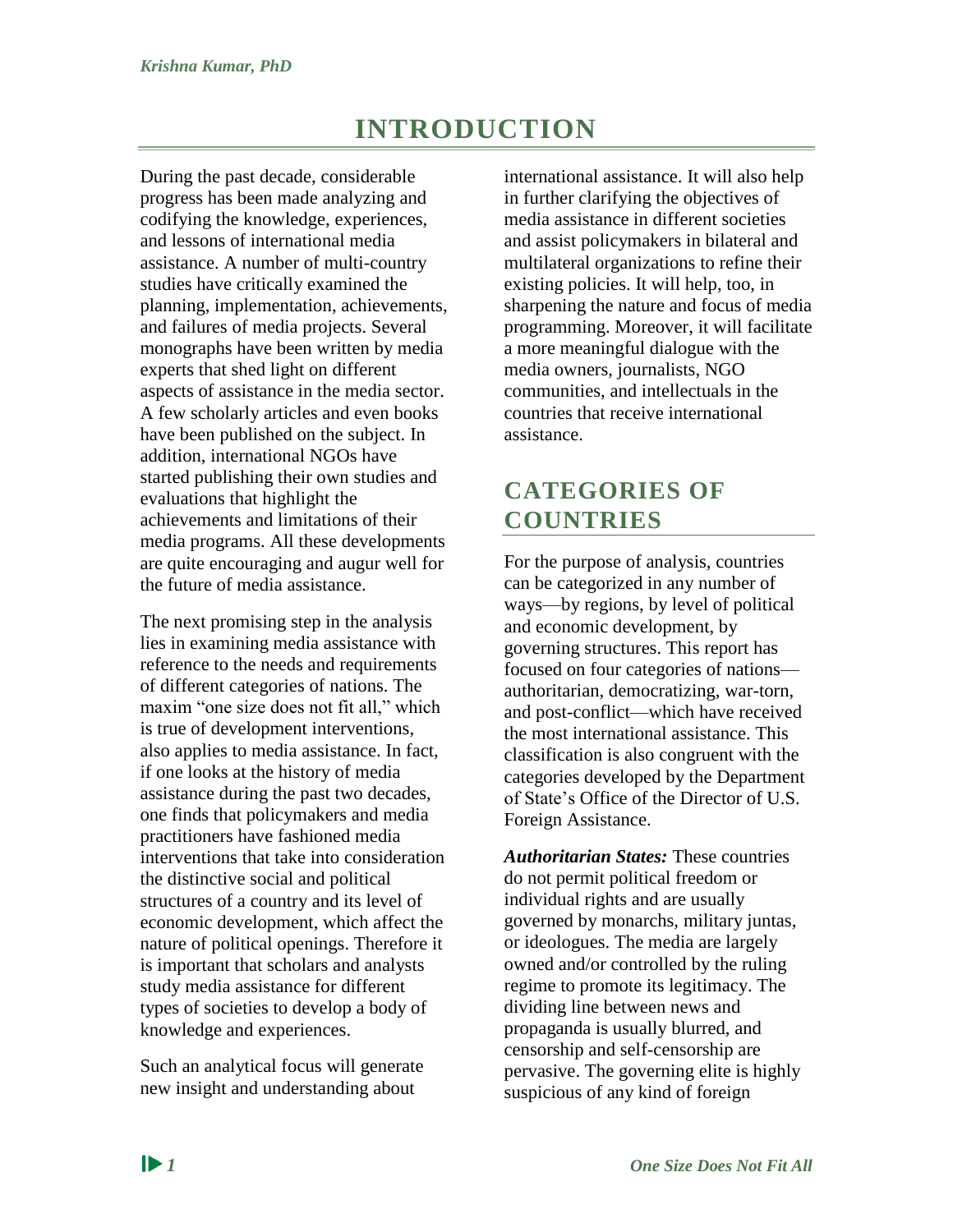involvement in the media sector and scrupulously guards its people from being misled by the ideas of democracy and freedom of press, emanating from any quarter—national or international. There are of course differences among authoritarian states. While Burma and North Korea represent one extreme, China is a good example of an authoritarian state that is gradually opening.

*Democratizing Countries:* Although they have thrown off authoritarian rule, these countries still lack a welldeveloped institutional infrastructure and a political culture that supports

democracy. Often their march to democracy is slow and halting; in some cases they even retreat. Independent media remain fragile in these countries, and journalists

**Because of the major differences in the social, economic, and political conditions of the four categories of nations, the needs, requirements, and problems of their media sectors differ.**

programs in war-torn nations are designed to provide increased access to balanced news and information and to pave the way for a peaceful resolution of conflict.

*Post-conflict Societies***:** Civil war has ended in these countries either through peace accords or a total victory of one party over the other, leading to the establishment of a legitimate government. A country is labeled as "post-conflict" during the first five years after the resolution of a civil war. Such countries usually offer tremendous opportunities for establishing democratic institutions and practices. International

> media assistance is designed to support the growth of independent media that can promote democracy and development. In addition, it is also expected

to heal the wounds of war by promoting mutual understanding among the parties engaged in war.

The above categories are widely used in scholarly and policy research and provide a rough basis for comparison. But they are not exhaustive, and the dividing lines among these categories are thin and even fluid. For example, some democratizing countries may be classified as consolidated democracies, and vice versa, depending upon the indicators used. There are periods of temporary lull in war-torn societies, when violence subsides, giving the indication that civil war is practically over. And post-conflict societies may revert to conflict.

often work under trying circumstances. Subtle forms of censorship and selfcensorship continue, and the legal and regulatory environment is not fully conducive to the functioning of a free press.

*War-torn Societies:* This category refers to countries with ongoing civil wars, which undermine existing political and economic structures and can contribute to humanitarian disasters. Ongoing conflict also gives the ruling regime a pretext to stifle whatever media freedom existed prior to conflict. Rebel groups also deny media freedom in the territories controlled by them. Thus the media can become the mouthpiece of the conflicting parties. International media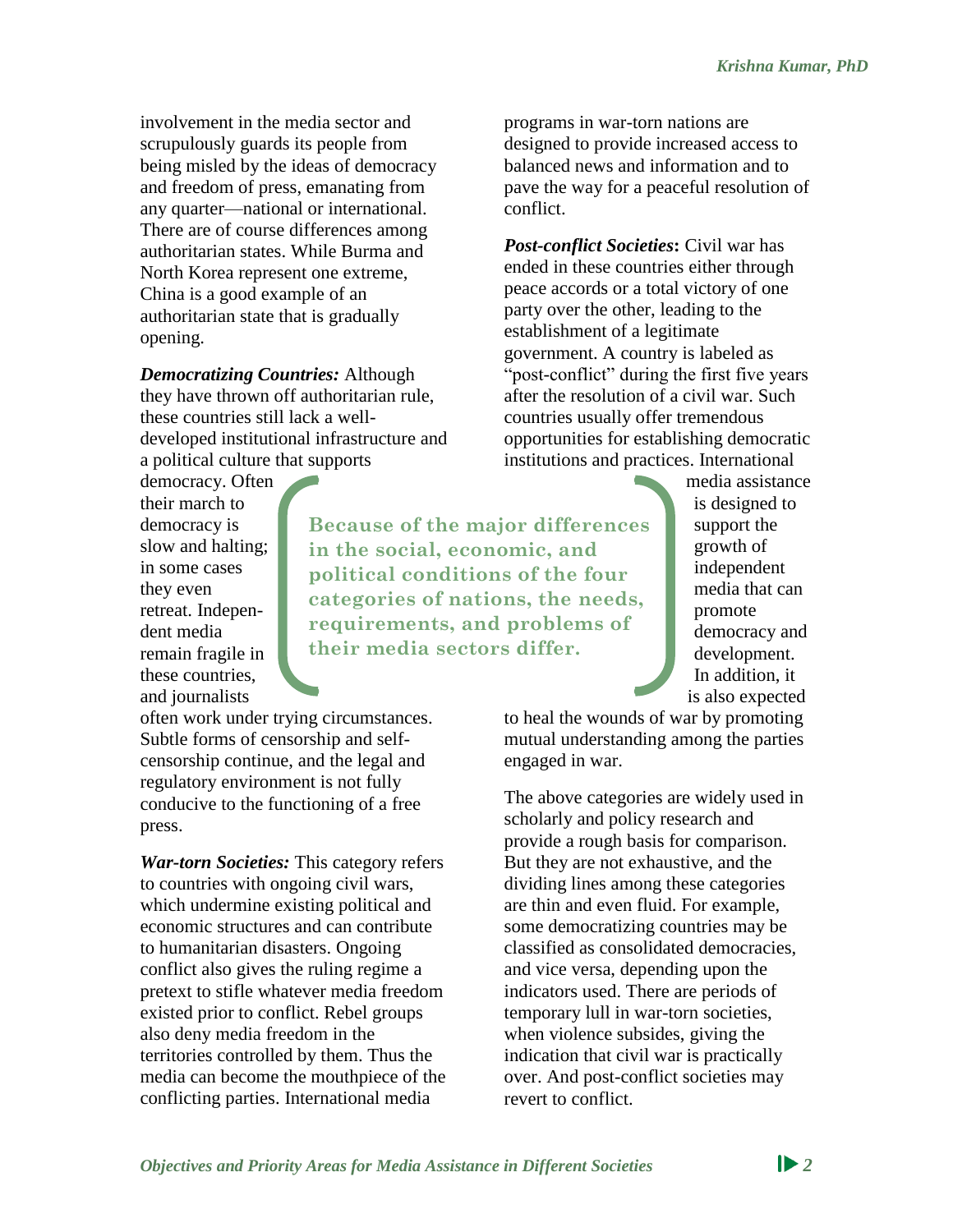#### **THE ESSENTIAL THESIS**

The essential thesis of this paper is that because of the major differences in the social, economic, and political conditions of the above four categories of nations, the needs, requirements, and problems of their media sectors differ. Therefore, while the overarching goal of media assistance is the promotion of independent media, the international community has usually pursued and should pursue distinct, though overlapping, objectives in these societies.

And these differing objectives require different types of

media programming. In authoritarian states, the international community cannot realistically promote independent media.

**The international community should work with a vast array of local media organizations, educational institutions, and government agencies to enhance their skills, expertise, and resources.**

Governments do not allow such efforts. Even when they allow some independent media projects, they create obstacles for their success. Under these circumstances, the objectives of media assistance should be more modest, that is, to facilitate increased interaction between local journalism training institutions, journalists, supporting organizations, and the international media community. Such interactions, though limited in scope and intensity, may indirectly contribute to the diffusion of concepts and practices of free media. They may make some segments of the local media community aware of the need for a media sector that is unfettered

by the government. More importantly, these interactions are likely to provide the international community networks through which it can promote independent media when the society eventually opens up.

In comparison, democratizing countries offer great opportunities for media assistance, as they allow freedom of the press, and permit private ownership of the media. They are also more open to international cooperation. While the international community has pursued many objectives in democratizing nations, its primary objective should be to strengthen their institutional capacities

> in the media sector so that pluralistic, independent media take root and sustain themselves. For example, the objective should be to improve journalism training facilities instead of training

journalists. The international community should strengthen local expertise in media laws and regulations rather than simply providing legal assistance to governments, media organizations, or journalists.

The international community should work with a vast array of local media organizations, educational institutions, and government agencies to enhance their skills, expertise, and resources. It is encouraging that many international non-governmental organizations, professional associations, private foundations, and bilateral and multilateral donor agencies have already taken a lead and have been helping to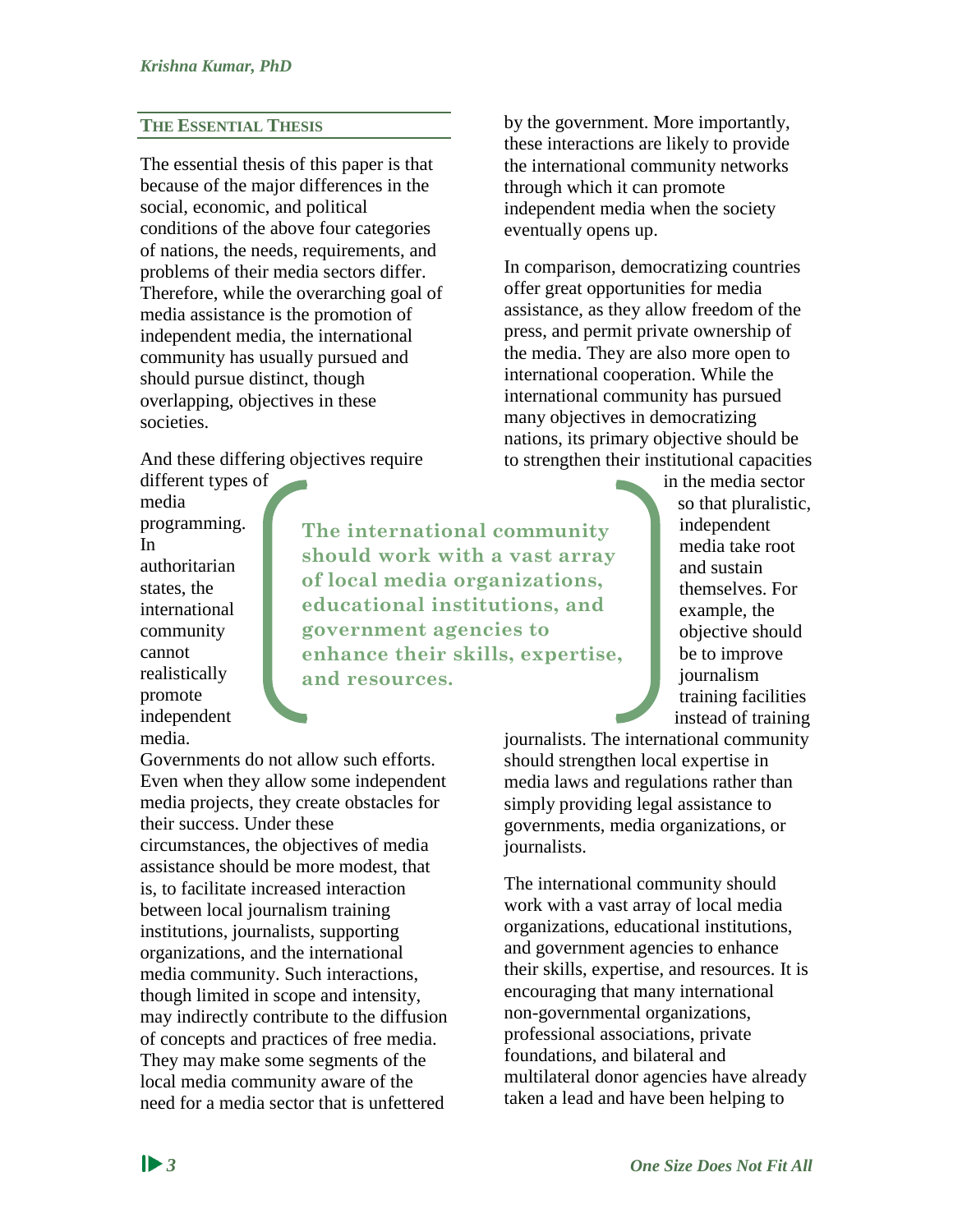build institutional capacities with varying degrees of success.

As in authoritarian societies, the international community cannot directly promote independent media in war-torn nations. Usually, neither the government nor rebel groups permit major media development interventions, as they would undermine both sides' attempts to control the media. Moreover, the political and security environment is rarely favorable for media projects and programs funded by foreign agencies. It can be difficult to hire people who are

military movements. Finally, the international community should support media interventions to promote understanding and facilitate negotiations among the warring groups.

Post-conflict societies offer unparalleled opportunities to promote independent media. Peace accords often stipulate free and fair elections, which require that all political parties and groups have access to the media for election campaigning. Moreover, a new constitution is often drafted that recognizes the civil and political rights of the people. The

**These ideas need further exploration. They are proposed here simply to stimulate a discussion with the goal of developing a more coherent approach to international media assistance and a consensus about how its objectives, programming, and delivery can best be reached.**

willing to work in war-torn societies, and when they are hired, they can encounter logistical and security barriers.

Consequently, the international community should continue to pursue, as it has done in the past, three distinct but inter-related objectives in war-torn countries. The first and primary objective should be to provide people increased access to accurate news. The second objective should be to disseminate information about humanitarian assistance programs. As most war-torn societies face humanitarian disasters, the international community harnesses the media to inform affected populations about the availability of food and other services, the activities of relief agencies, and even advance warnings about impending

international community can have considerable leverage over governments, which it can use to promote a democratic polity. The primary objective of international assistance in post-conflict societies is to rehabilitate and restructure the shattered media sector, laying the foundation for an independent, pluralistic media; however, it should be done in a manner that strengthens the peace process. In other words, the international community should simultaneously pursue the twin objectives of promoting independent media and consolidation of peace through its assistance.

## **PRIORITY AREAS**

After clarifying the primary objectives of media assistance for the above mentioned four categories of nations,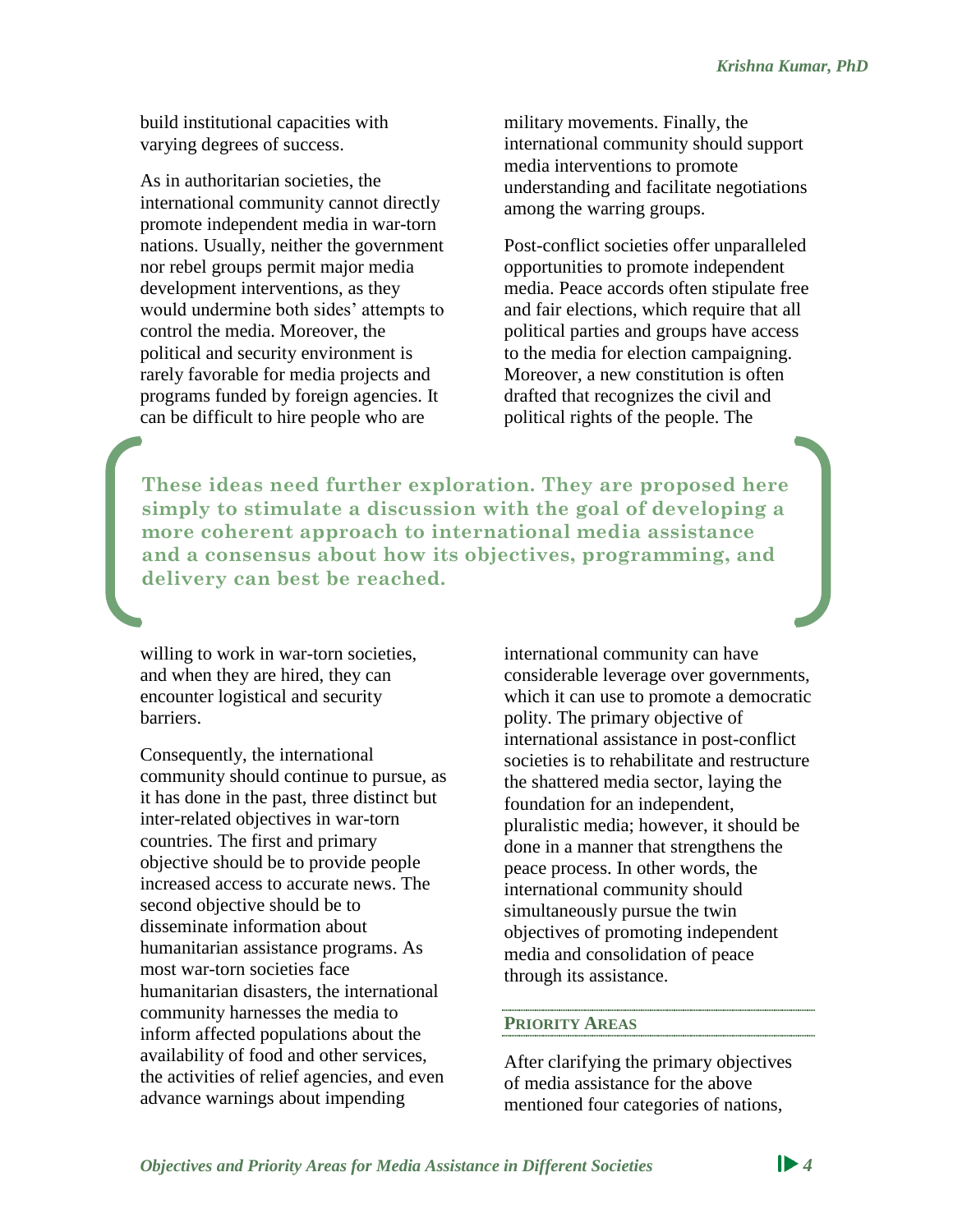this paper attempts to identify priority areas for media programming for these countries. Three criteria were used in determining these priority areas. First, there is an empirical basis for the types of programs suggested. In other words, such or similar projects or programs have been tried by the international community in a country. Second, interventions in suggested areas can be implemented by outside organizations under the conditions that exist in each of these categories of countries. There is no use in suggesting programs that authoritarian rulers won't permit or that cannot be undertaken in war-torn societies because of conflict. Finally, the proposed programs are of a scale or scope likely to gain the donor community's support. In times of economic crisis or growing donor

fatigue, for example, massive media assistance projects are not likely to evoke the enthusiasm and support of donors.

It should be noted here that these priorities apply to traditional media and so-called new media alike. Concepts such as the building of institutions or the rehabilitation of infrastructure can be applied to any medium, and in the developing world, old and new media are both of vital importance.

These ideas, of course, need further exploration. They are proposed here simply to stimulate a discussion with the goal of developing a more coherent approach to international media assistance and a consensus about how its objectives, programming, and delivery can best be reached.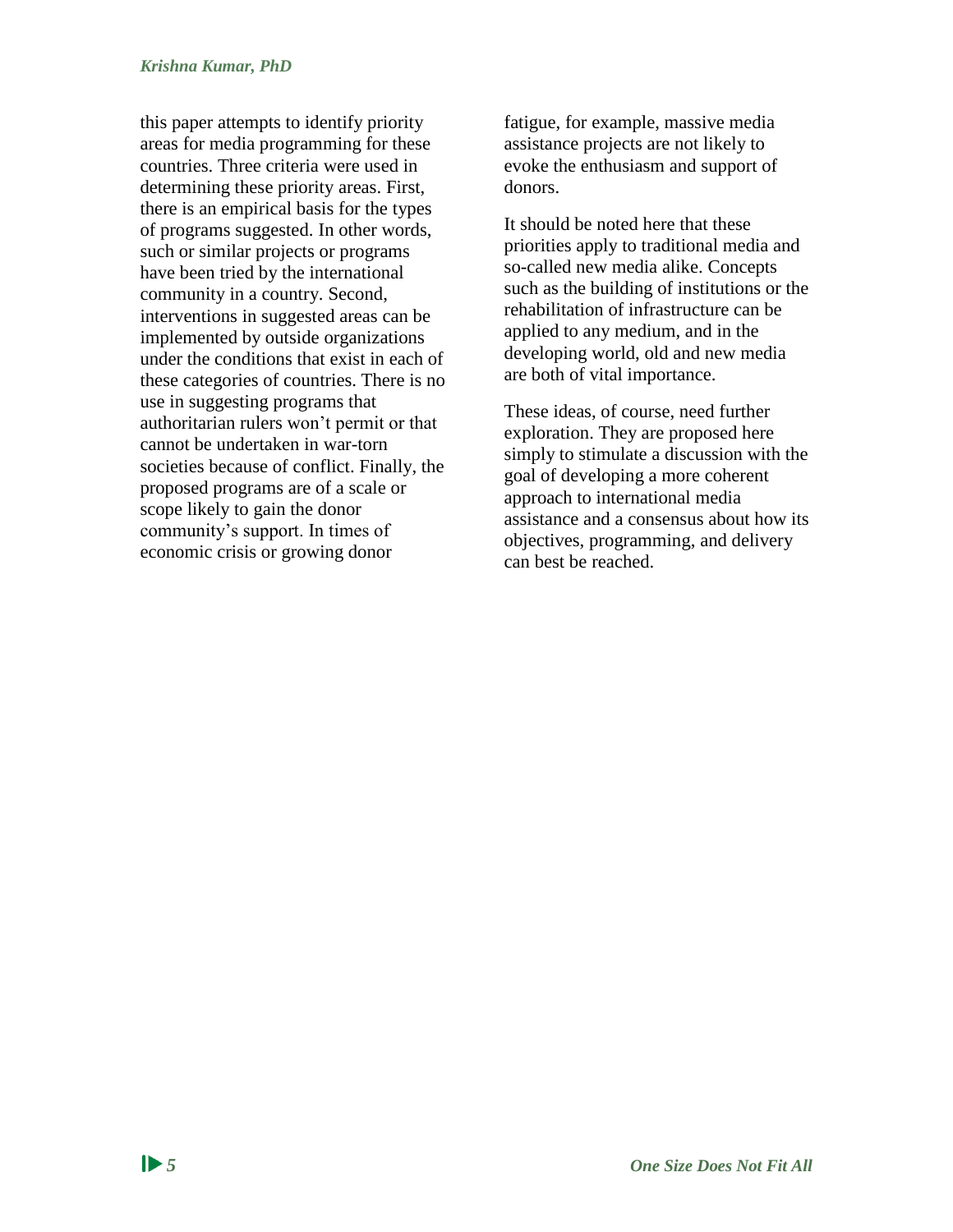# **MEDIA ASSISTANCE TO AUTHORITARIAN STATES**

<span id="page-12-0"></span>Authoritarian states typically do not permit political rights and press freedoms, and the state largely governs through coercion and repression. Political parties are restricted and political dissent is tolerated only marginally, if at all. Genuine civil society organizations are not allowed to flourish, and the judiciary is subservient to the state.

## <span id="page-12-1"></span>**THE MEDIA IN AUTHORITARIAN STATES**

Authoritarian states vary in their levels of economic development, social and cultural structures, and political institutions. What is common to all, however, is that the media are largely controlled by the government, which uses them to perpetuate its power and domination over its citizens. Broadcast and print media become tools for propaganda and repression. Internet access and content are often restricted, with authorities blocking or shutting down Web sites that appear threatening. In Iran, for example, the government has blocked access to Web sites for the BBC, *The New York Times*, YouTube, Facebook, and Wikipedia. The government also requires Web sites operating in Iran to obtain a license.<sup>1</sup>

Although a few authoritarian societies have laws and regulations enshrining the principles of individual rights and press freedom, these are consistently violated. For example, Eritrea recognizes press freedom but does not permit private

ownership of media, and dissenting journalists are put in jail on the slightest pretext. Similarly, the Vietnamese constitution recognizes the rights to freedom of opinion, expression, and association, but the Communist Party's propaganda and training departments control all media and set press guidelines.

Self-censorship is institutionalized. Journalists know what is permissible and what is not, and they learn not to cross the boundaries. In Egypt, self-censorship is common as journalists are regularly threatened and arrested for covering topics the government considers offlimits, particularly if those journalists question the government or its policies.

Authoritarian governments often control the import and distribution of foreign newspapers and magazines. Many are routinely banned; others are censored. Nevertheless, authoritarian countries are not able to fully block the flow of information and news, largely because of recent advances in communication technology. At least some people are able to receive suppressed news through the Internet, cell phones, and international broadcasts. And international pressure often forces the government-run media to report on an important event, if for no reason other than to record the official version.

In authoritarian countries, the international community typically cannot launch major programs that directly support independent media, as governments won't allow them. Restrictive governments will create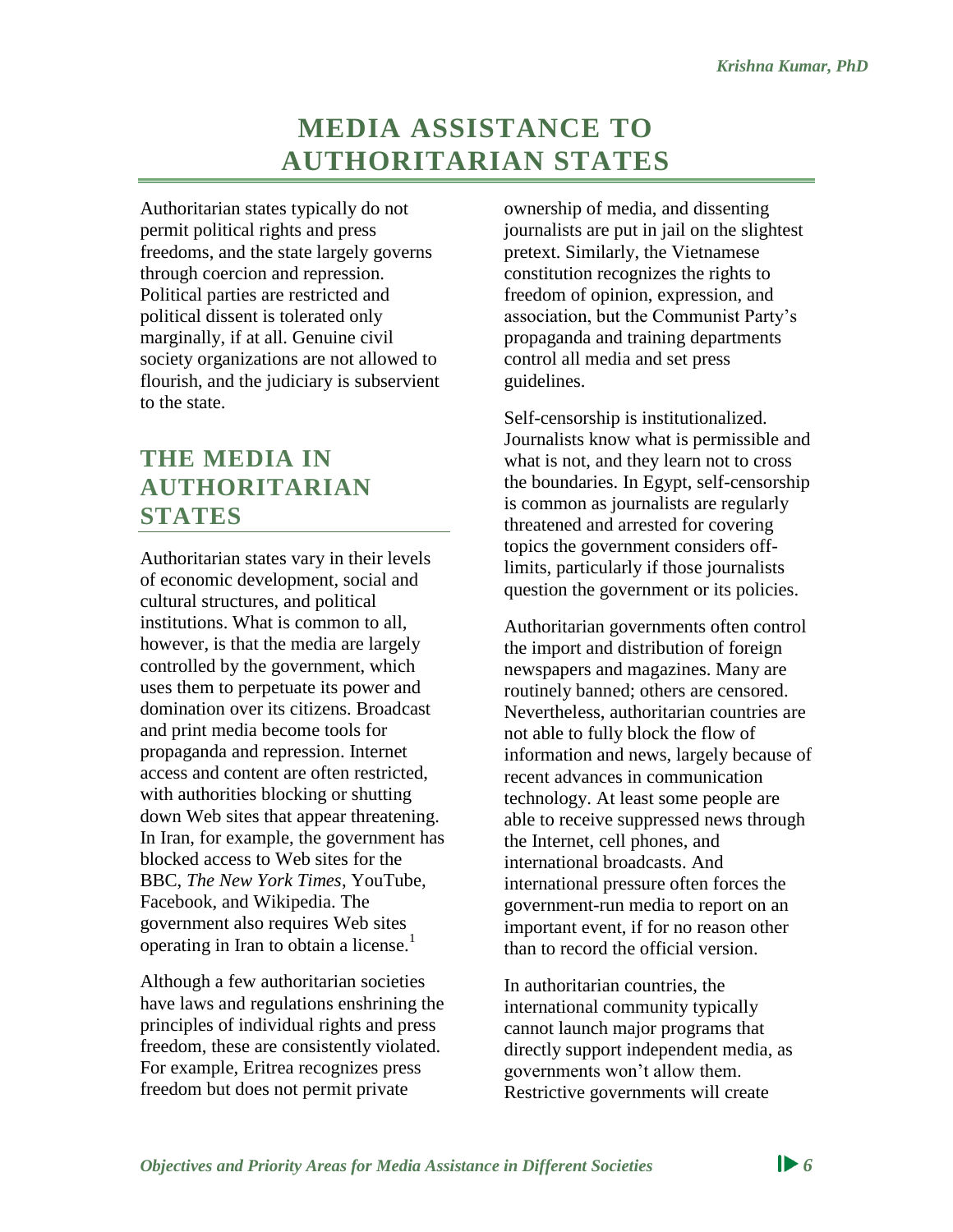barriers, such as denying visas to staff of media organizations. Even if allowed to enter, foreigners often have to work under severe constraints. In Russia, for example, laws passed in mid-2007 heavily restrict NGOs and make it difficult for democracy and media development organizations to conduct their work. Often local partners are threatened and risk punishment if caught cooperating with international agencies without government consent.

## <span id="page-13-0"></span>**OBJECTIVES AND PRIORITY AREAS**

The primary objective of international media assistance in authoritarian states should be to facilitate interaction between indigenous media organizations and journalists and international media

**The primary objective of international media assistance in authoritarian states should be to facilitate inter-action between indigenous media organizations and journalists and international media development practitioners.**

development practitioners. Such interactions can take the form of training sessions, professional exchanges, or even aid to underground media. Though limited, they can boost the morale of indigenous groups and lay the groundwork for independent media when the authoritarian regime may fall. Depending upon local economic and political conditions and political openings, priority can be given to develop assistance programs in the following areas:

## *JOURNALISM AND COMMUNICATION TRAINING*

Most authoritarian societies have some sort of communication or journalism training programs of their own, usually in universities or specialized institutes under government control. Their educational and training curricula are set, faculty and students carefully screened, and administrators chosen by the government. Often administrators and faculty are acutely aware of the shortcomings and deficiencies of these institutions, and would like to improve their teaching and facilities. Some governments are not averse to foreign

assistance to improve teaching and research, provided it is given openly and coordinated with officials. The international community can donate broadcasting equipment and litera-

ture to universities and institutes, arranging for short-term training for faculty and students, and supporting visits from foreign faculty members.

Training in specialized journalism provides a unique opening. Officials in many authoritarian states recognize the need for outside help to upgrade their journalists' skills to report on health, education, or business. In China, government officials have allowed educational institutions to get international help in health and business reporting, and many collaborative training programs are currently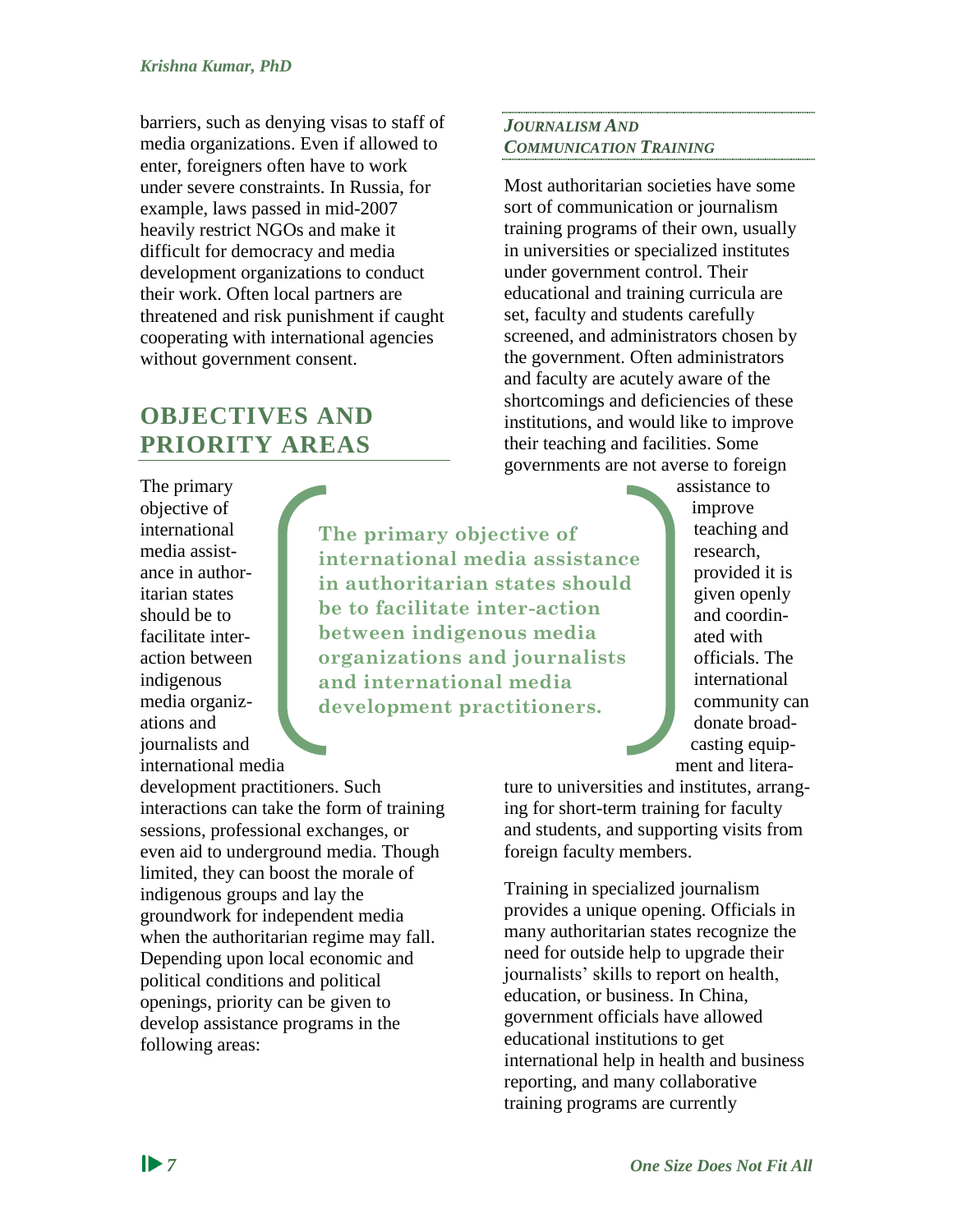underway. The International Center for Journalists and Tsinghua University in Beijing have launched China's first global business journalism program with the support of Merrill Lynch, the John S. and James L. Knight Foundation, Deloitte Touche Tohmatsu, and Bloomberg News. The initiative includes a two-year master's degree program and workshops for professional journalists around the country.<sup>2</sup>

Specialty training is often very advantageous to participating journalists. Their skills on topics vital for their countries' economic and social development are improved; local journalists have professional interaction with the outside world; and improvement in specialized fields can positively affect reporting in other fields. New concepts, norms, and skills are slowly diffused as fellow journalists learn from those who have been trained.

For example, journalists trained in covering business news are taught the norms of good journalism: scrupulously collecting facts, presenting both sides of the story, and avoiding mixing facts and their views. Other journalists are also likely to learn about these norms through professional interactions and reading business stories. Some may even try to apply them without inviting the attention of censors.

#### *TRAVEL GRANTS, SCHOLARSHIPS, AND EXCHANGE VISITS*

The international community also can provide travel grants, training scholarships, and exchange facilities for journalists from authoritarian states. While these governments may not allow independent-minded journalists to go abroad, they often permit those regarded as friendly and faithful to the regime to do so, exposing them to the working of free media in democratic societies.

The State Department's experience during the Cold War is instructive in this respect. Through the U.S. Information Agency, the department provided grants and scholarships to journalists from the Soviet Union and communist satellite countries to visit the United States. Though these countries allowed only trusted journalists and cronies to travel, officials administering the programs believed the visits had a perceptible influence on the attitudes of visiting journalists. The experience not only gave visitors a better understanding of U.S. social and political life, but also helped many understand the potential of independent media for informing the citizenry of national and international events<sup>3</sup>

## *SUPPORT TO UNDERGROUND MEDIA*

In some instances, international NGOs, human rights organizations, and private foundations can support underground media in authoritarian states. In many authoritarian states such as Belarus, Burma, and Iran, underground media link pro-democracy and civil society groups. These groups use the Internet, cell phones, and even newsletters to share news and information. The international community can help in many ways, including training in modern information technology and providing devices for transmitting messages and information.

A 2008 report on supporting independent media for democracy promotion made the following recommendations:<sup>4</sup>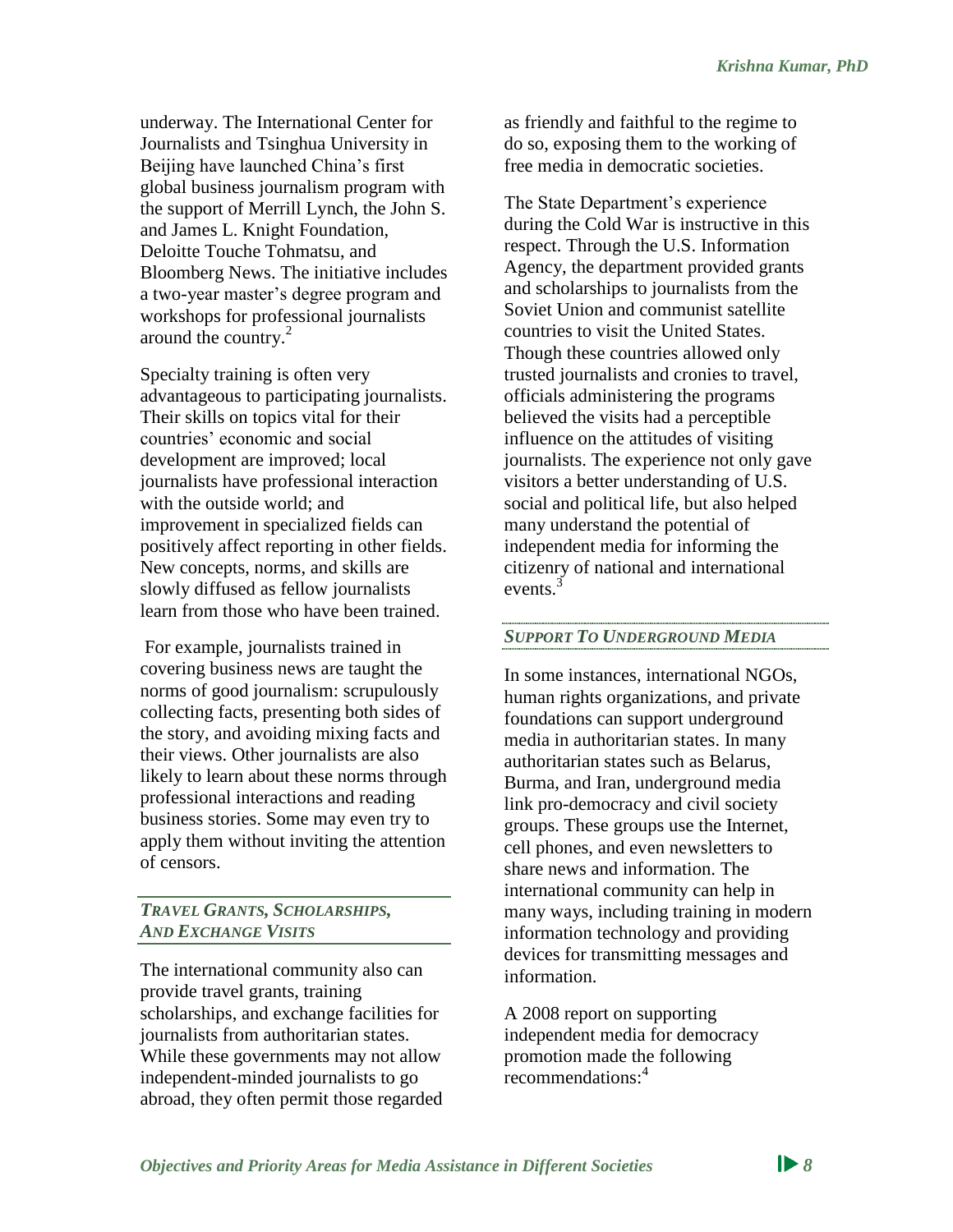- (a) Support groups that provide video cameras to in-country activists
- (b) Provide direct and virtual training on encrypting reports and images using conventional Web services to transmit hidden information
- (c) Increase the frequency, range, and anti-jamming capacity of pro-democracy radio broadcasts (e.g. Voice of America, Radio Free Europe, Radio Free Asia, etc.)
- (d) Develop backup Internet services in the event that authoritarian regimes shut down Web

service.

**The growth of civil society is critical for the growth of democracy. Civil society groups help create an enabling environment in which independent media can function effectively.**

*ASSISTANCE TO PRO-DEMOCRACY CIVIL SOCIETY* 

The growth of civil society is critical for the growth of democracy. Civil society groups help create an enabling environment in which independent media can function effectively. Therefore the international community should provide, as it often does, moral and material support to nascent prodemocracy civil society groups in authoritarian states.

During the Cold War, Western democracies provided support to many informal networks of writers,

> intellectuals, trade unions, and others behind the Iron Curtain. The assistance often provided urgently needed resources and boosted the morale of these groups, often struggling under harsh conditions.

These recommendations are all quite sensible and can be followed depending upon the conditions and needs of the country. However, assistance to underground media should be provided discreetly. Extreme care should be taken to ensure that the assistance does not exacerbate the risks already faced by pro-democracy activists, who may be accused of collaborating with foreign enemies. Moreover, it is also necessary to take steps that ensure agents of the regime do not penetrate the group and appropriate the assistance.

Smuggled electronic items such as fax machines, copiers, and handheld transceivers proved helpful to prodemocracy groups in East Germany, Poland, and the Soviet Union.

Many quasi-public and private foundations as well as human rights organizations, often with the support of Western governments, have helped indigenous pro-democracy NGOs in countries such as Burma, Cuba, Iran, Vietnam, and Zimbabwe. They arrange for training of activists and in some cases give financial assistance to indigenous organizations. In many cases, they have supported exile groups that have close ties to their native lands.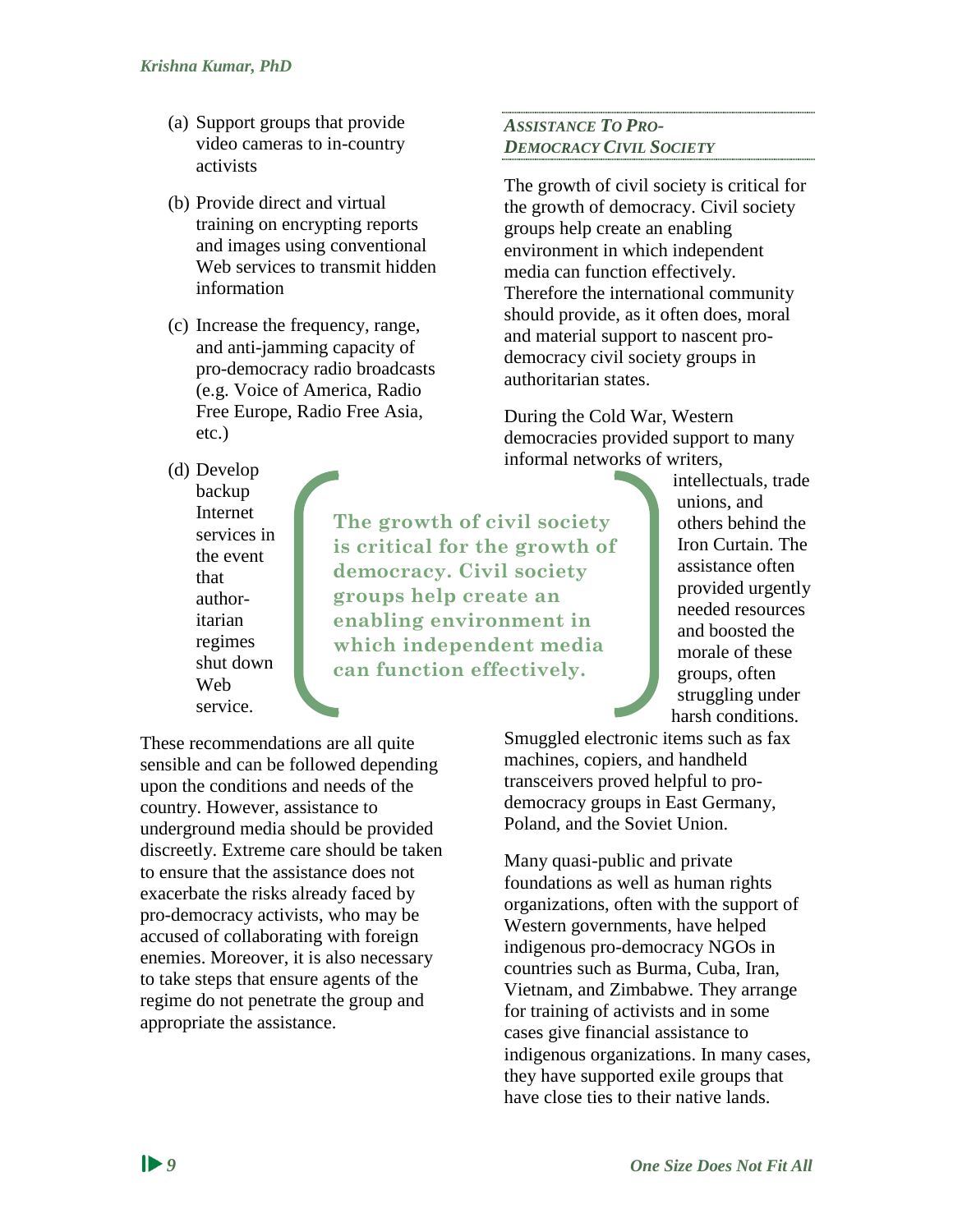They have also given awards to prominent human rights activists, which boosts morale among democracy advocates by demonstrating that the international community cares for them.

A few cautionary observations should be made. As far as possible, media assistance programs should be administered by organizations that are not tied to a government and are generally perceived as apolitical. Therefore private foundations, international NGOs, and multinational organizations such as the World Bank and the United Nations Development Programme, rather than bilateral donor agencies, may be in a better position to support media projects in authoritarian states, as they are generally perceived as being apolitical.

In addition, international actors should be careful in using expressions such as "independent press," "free media," and "democracy assistance," which may be counter-productive. For example, it is preferable to talk about "professional standards" rather than "journalists'

independence," "public service" rather than "democracy," and "profitable media enterprises" rather than "media freedom." In the Latin American Journalism Project, one of the largest journalist training programs in Central America during the late 1980s and early 1990s, university officials managing the program were able to win the support of reluctant political authorities and media owners by emphasizing professional competence and business profit rather than media freedom and independence.<sup>5</sup>

Neither funding agencies nor implementing organizations should expect instant results when working in authoritarian states. A long-term perspective is crucial. It may take years—even decades—to produce tangible results. Therefore the "result framework" often adopted by international donor agencies, which involves laying down specific targets and measuring performance against them, may not be applicable to assistance programs in authoritarian states. In fact, it may be counterproductive.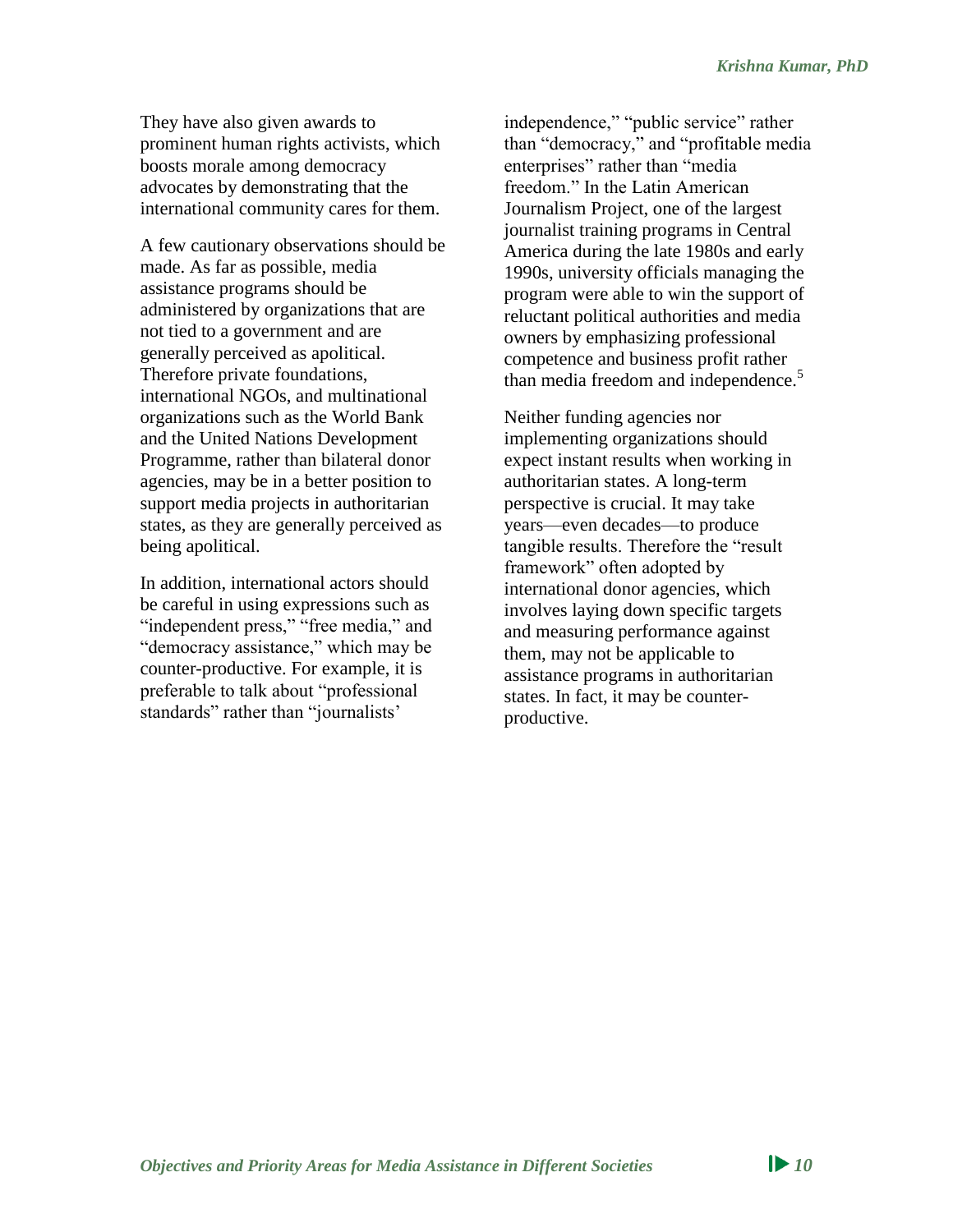# **MEDIA ASSISTANCE TO DEMOCRATIZING COUNTRIES**

<span id="page-17-0"></span>Democratizing countries have been able to throw off authoritarian rule but have yet to fully consolidate their democratic systems. Such countries have essential democratic institutions that guarantee civil and political rights. They hold regular elections, which might not be totally free and fair, but provide an opportunity for political competition. Their constitutions provide for freedom of the press, and they permit private ownership of the media.

## <span id="page-17-1"></span>**THE MEDIA IN DEMOCRATIZING COUNTRIES**

Democratizing countries open up space for the growth of independent, pluralistic media, often resulting in remarkable growth of newspapers and other periodicals, radio stations, television broadcasting, and Internet.<sup>6</sup> Commercial media dominate the landscape of many democratizing nations, and their citizens receive news from a variety of sources rather than exclusively from statecontrolled media. Different viewpoints are increasingly articulated, and newspapers are often able to freely criticize political leaders.

Despite these openings, the emerging media face myriad problems and challenges. Most importantly, their legal and regulatory environments often are not conducive to the functioning of independent, pluralistic media. Laws pertaining to censorship, libel, privacy, and sedition do not provide adequate protection to media organizations and

journalists. Even where sensible laws exist, they often are not enforced.<sup>7</sup> Criminal gangs, vested economic interests and corrupt politicians intimidate journalists.

Procedures for registering and licensing media are not always transparent, giving arbitrary power to political and bureaucratic leaders. This lack of transparency can enable political factions or wealthy individuals to own and operate media outlets that serve their own political agendas. In addition, the state may continue to own or control a part of the media sector.

Media organizations often are not well developed in democratizing countries. Journalists frequently work in isolation, and journalists' associations are not powerful enough to articulate their interests. Experience shows that trade organizations representing media owners, on the other hand, can be better organized and tend to have more resources than journalists' associations.

There often is a shortage of well-trained media professionals. Journalism training facilities frequently are deficient or nonexistent. Curricula often are outdated, and the quality of instruction unsatisfactory. Journalists are not well paid, and they often lack computers, fax machines, and transportation. Many graduates of professional schools take better-paying jobs outside of journalism, such as in public relations; those who remain in the profession are vulnerable to bribery or other enticements.

While conditions vary from country to country and outlet to outlet, many news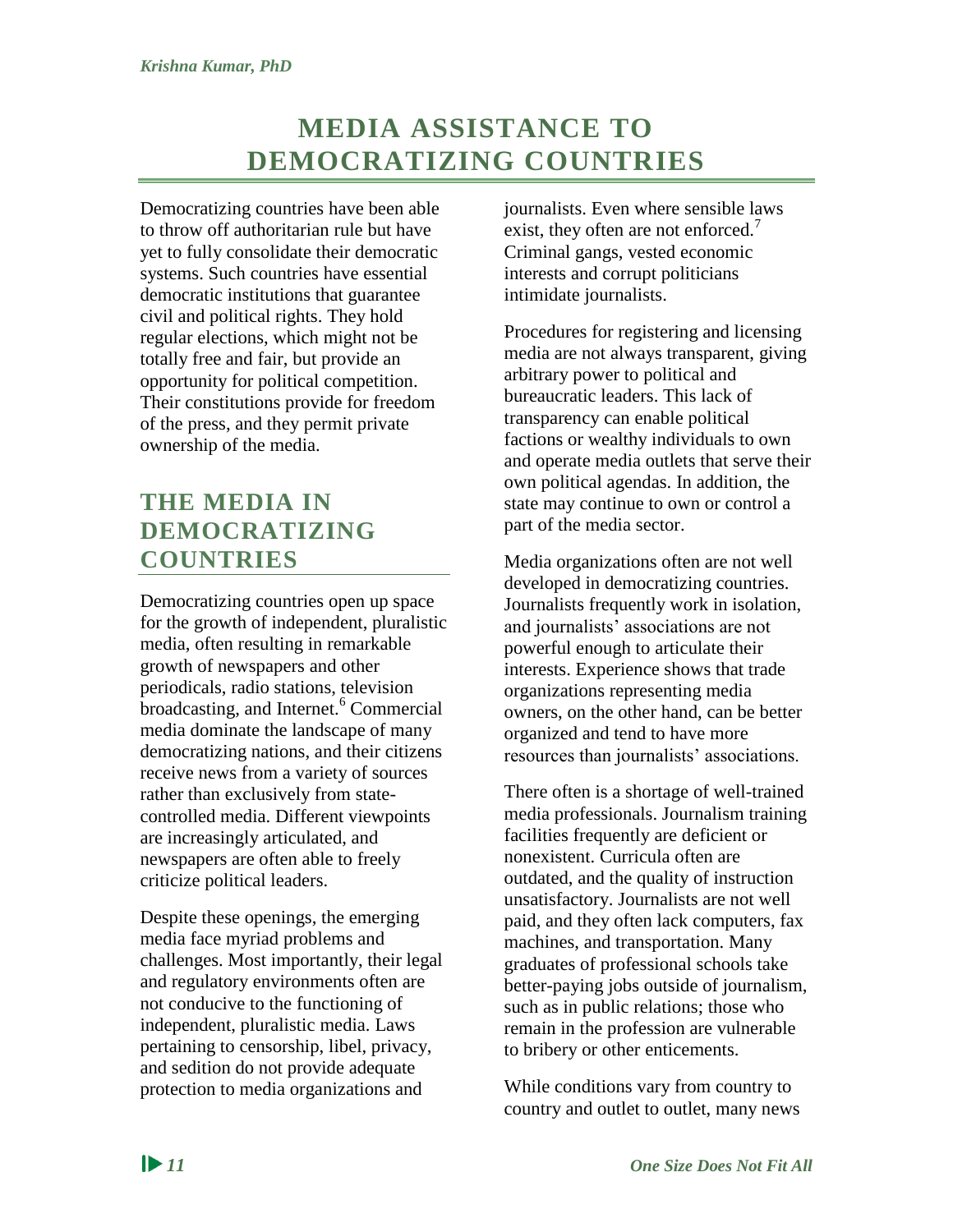stories lack accuracy and balance. Personal biases often intrude in reporting; investigative journalism is nonexistent or still in its infancy as the media lack the resources and commitment to launch investigations that require time and money.<sup>8</sup>

## <span id="page-18-0"></span>**OBJECTIVES AND PRIORITY AREAS**

While the international community has pursued many objectives in democratizing nations, its primary objective should be to strengthen institutional capacities

in the media sector so that pluralistic, independent media take root and sustain themselves.

**ty's primary objective should be to strengthen institutional capacities in the media sector so that pluralistic, independent media take root and sustain themselves.**

**The international communi-**

One key objective should be to improve

journalism training facilities instead of simply training journalists. In addition, the international community should seek to enhance local expertise in media law and regulations rather than simply providing legal assistance to governments, media organizations, or journalists. It can work with a vast array of local media organizations, educational institutions, semi-autonomous agencies, and NGOs to enhance their skills, expertise and resources depending upon their perceived needs and requirements. A large number of international NGOs, professional associations, private foundations, and bilateral and multilateral donor agencies have already taken a lead and helped build

institutional capacities with varying degrees of success.

It should, however, be recognized that the institutional capacities of the media sector in these countries are limited by factors that are deeply embedded in their social and economic structures. Therefore progress toward institutional capacity building tends to be slow and unsteady. Until economies expand and democratic institutions mature, many democratizing nations will not have a self-sustaining media sector that can effectively play the role expected of it in a democratic society. The international

> community should be realistic about its engagement and focus only on areas in which it can make a difference.

> > With this caveat. six priority areas are identified here:

*JOURNALISM EDUCATION IN UNIVERSITIES*

The quality of journalism training tends to be poor in most democratizing nations. Instructors often have little or no practical journalism experience and as a result, they are more comfortable teaching theory than the craft of journalism. They are also resistant to changes in curriculum, especially in societies that were long under authoritarian rule and have no tradition of a free press. Most journalism teaching institutions also lack essential equipment.<sup>9</sup> Under these circumstances, the international community's top priority should be to improve the quality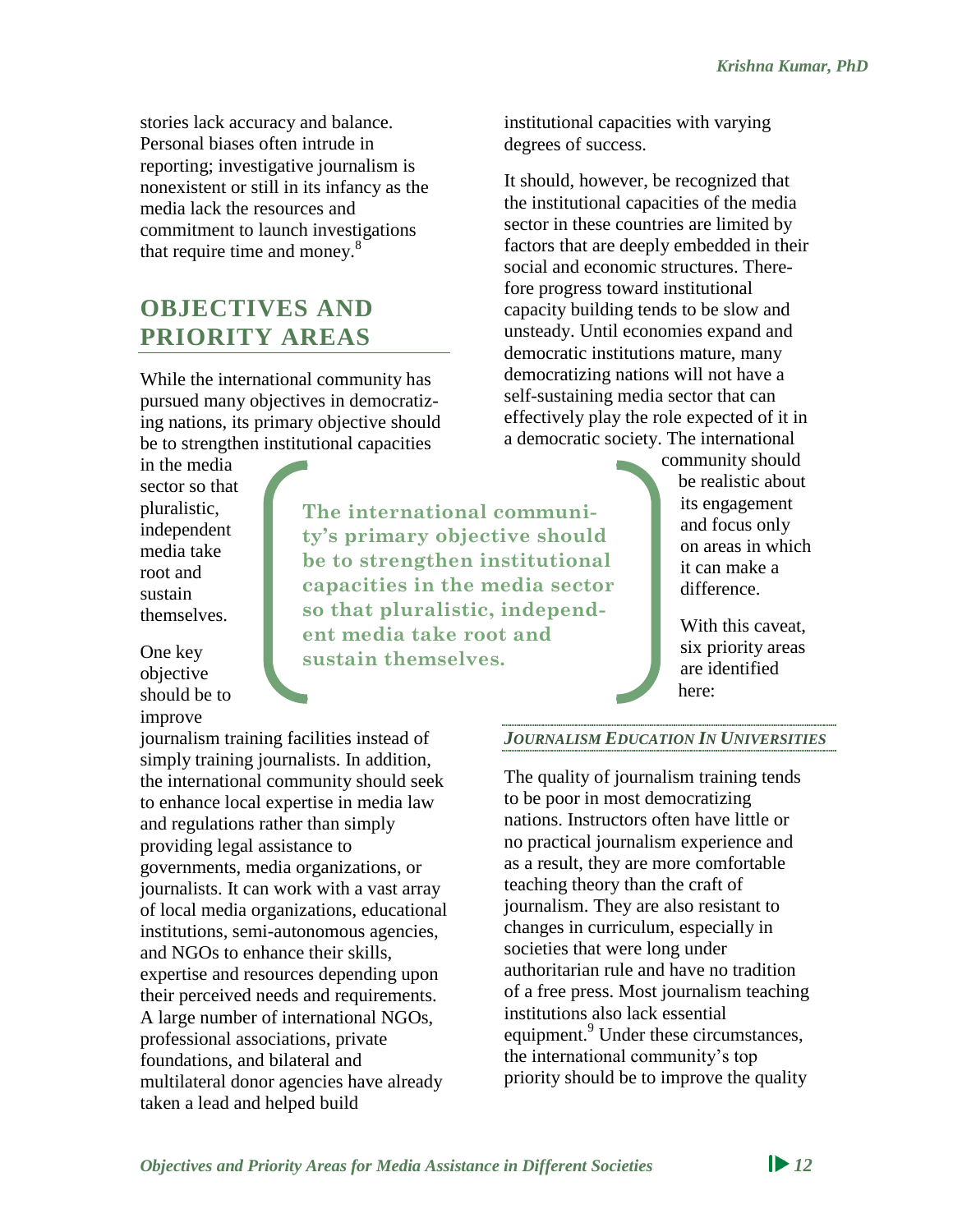of journalism training, particularly in universities and affiliated colleges.

There are many reasons why the international community may prefer universities over media training centers. Educational institutions tend to be respected and their degrees widely recognized. They have full-time faculty members and often can hire part-time instructors if the need arises. Moreover, public universities are generally assured of funding from governments. In comparison, independent media training centers funded by international donors mostly depend upon the vagaries of international assistance.

Moreover, often universities offer interdisciplinary education to journalism students, allowing them to take courses in the arts, business, history, economics, and law. To practice specialized journalism, journalists need a strong background in related disciplines.

For at least two decades, the international community has successfully supported several programs to strengthen university journalism education in democratizing countries. After Sierra Leone's long and brutal civil war in the 1990s, the University of Sierra Leone revived its mass communication department with substantial international assistance.<sup>10</sup> Uganda's Makerere University received studio equipment and funds from the Swedish International Development Agency.<sup>11</sup> In Cambodia, the Royal University of Phnom Penh received substantial grants from the international community for its media and communication department.<sup>12</sup> Universities in Ethiopia, Guatemala, Russia, and Rwanda have also benefited from international assistance.

Small grants to journalism and communications departments to purchase books and equipment can yield far-reaching results. Many countries, particularly in Africa, have an acute shortage of books on modern journalism. As most journalism texts are in English, funds for translations can be particularly beneficial.<sup>13</sup> Grants can also help universities buy modern equipment they lack, such as computers, tape recorders, printers, and digital cameras.

Short- and medium-term training in investigative journalism, media law, and use of modern technology can also be useful. Conducting training in-country is less expensive than sending local people overseas, yet there is value in both. Faculty members from democratizing countries who spend time in Western universities, taking and teaching courses or even working in media, are exposed to new developments in the field and can develop professional networks. By the same token, the international community can provide scholarships and grants to faculty of American and other Western universities to teach in journalism departments in democratizing countries.

The international community also can help interested universities revise journalism curricula to make courses more practical. USAID has supported such efforts in the former Soviet Union and Eastern Europe.

While it is preferable to work with universities and colleges, the international aid community should not rule out independent media training centers. In many countries, there may be obstacles to working with universities. Often senior professors are not open to new ideas and therefore do not easily embrace new pedagogy and technology.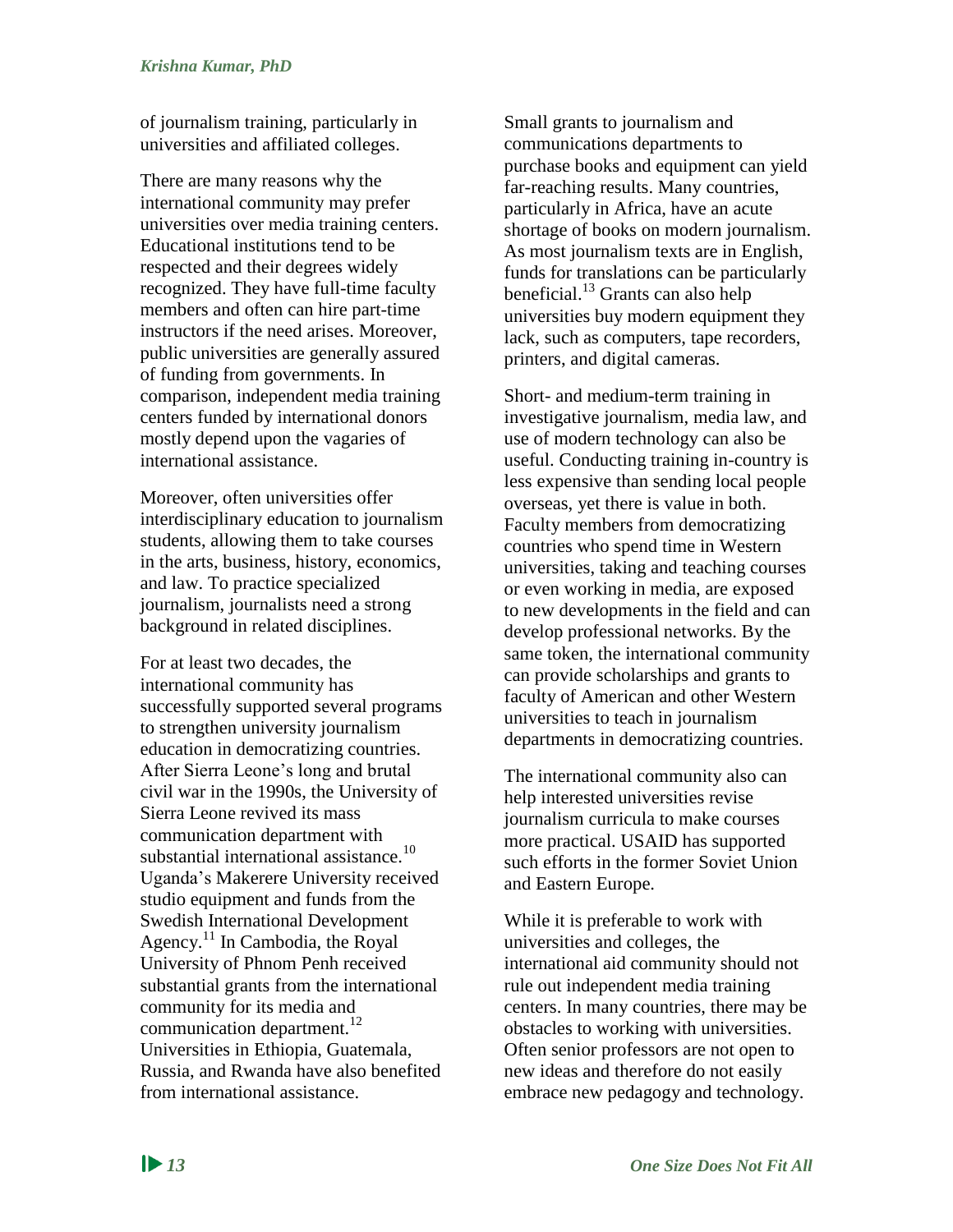Moreover, it may take years to revise existing curricula and introduce new courses. Some universities have bureaucratic procedures that constrain foreign collaboration. Because of these and other factors, many international media organizations that found it difficult to work with universities in Eastern and Central Europe opted to establish independent centers. These centers enjoy greater flexibility and can respond to new changes and technologies.<sup>14</sup> Moreover, they are able to serve urgent needs in many critical areas of journalism training by offering timely courses.

However, their sustainability may remain in question. When supporting the establishment of independent training centers, donor agencies should make a long-term commitment and strive to establish endowments to support them. They should also encourage centers to affiliate with local universities or major media firms that can provide financial support. They should seek firm commitments from governments, local media firms, and philanthropic organizations to lend financial and technical support to these centers prior to establishing them.

#### *CAPACITY BUILDING FOR MEDIA LAWS AND REGULATIONS*

Two broad categories of media laws are critical for the functioning of free and independent media. One covers journalists' rights of access to information, protection of their confidential sources and information, defense against libel and intimidation, and absence of censorship. The other includes rights of individuals and corporations to own and manage media outlets without state control and

manipulation, the right of media outlets to distribute information and ideas to the public freely and fairly, and transparency and independence of licensing arrangements.

For a variety of reasons, many democratizing societies are deficient in these areas. When countries reform their media laws, they often retain part of their former, restrictive legal and regulatory systems. They may have lacked the political will necessary for reform, and media outlets that profited from the existing system may have opposed reforms. For example, many firms that already own broadcasting licenses may resist establishment of a transparent system which might not favor them. This was the case in Serbia in the early 2000s, where many pro-Milosevic stations opposed broadcasting reforms. 15

Even when progressive media laws and regulations exist, they may not be properly implemented. Reconstituted or newly established regulatory agencies can be manipulated by ruling political leaders and government officials. In many democratizing countries, the judiciary is still weak and susceptible to political and economic pressures. Rather than wage long, expensive legal battles with little prospect for success, many journalists and media owners have found it more prudent to remain silent.<sup>16</sup> Often, ignorance of newly enacted or revised press laws is widespread, and journalists are not aware of their rights and responsibilities. The lack of skilled and committed legal experts compounds the problem.

In addition, laws are not a panacea. They should be supported by a range of institutions committed to media freedom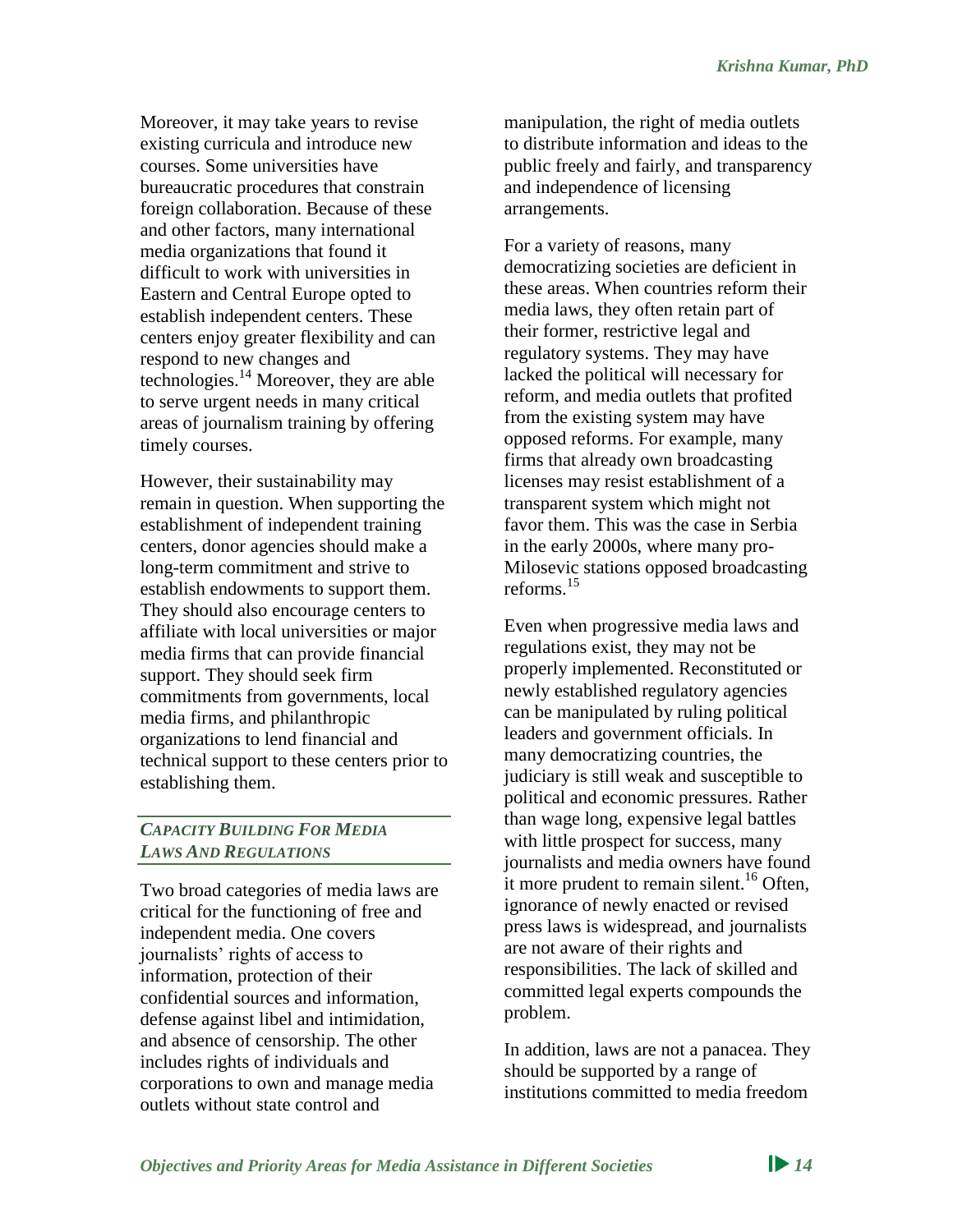and independence. These include independent judiciaries, effective law enforcement and prosecution agencies, cadres of lawyers and experts specializing in media laws, professional organizations, and pro-democracy civil society organizations. Unless such institutional structures and capabilities exist, good media laws and regulations may not make much difference.

It is important that the initiative and pressure for reform come primarily from within these societies, particularly from the media, pro-democracy organizations, and the public. When a totalitarian regime collapses, there is considerable

enthusiasm for media law reforms, and the concerned authorities are willing to seek outside assistance. But with the passing of time, initial enthusiasm and willingness to seek international

assistance wane. However, sometimes international assistance can be an effective incentive for change. For example, in Central and Eastern Europe, accession to the European Union was a powerful incentive to reform media laws and regulatory systems. Such incentives are not likely to be available, however, in other parts of the world.<sup>17</sup>

A promising strategy for the international community, then, is to support indigenous civil society organizations that can push for media law and regulatory reforms and can provide legal assistance when needed. Such organizations can undertake public education programs on media rights and

responsibilities and organize meetings and dialogues of journalists, lawyers, and government officials. They can lobby governments and legislative bodies to reform media laws and regulations. Finally, they can help defend prosecuted journalists. For example, the Glasnost Defense Foundation in Russia, which has been supported by many international organizations, has been quite effective in promoting legal and regulatory reforms in the media sector, providing legal assistance to media organizations and journalists, and undertaking public education programs after the collapse of the Soviet Union.<sup>18</sup>

**A promising strategy is to support indigenous civil society organizations that can push for media law and regulatory reforms and can provide legal assistance when needed.**

In addition, the international community can help in building media law expertise in local universities. Many countries

in Africa and to a lesser extent in Latin America and Asia face a shortage of lawyers who can advise governments, media organizations, and journalists. But international organizations can provide assistance to law faculties in universities to develop expertise in this field. Small investments such as grants to law professors to go abroad for training, scholarships to promising law students to specialize in media law, and support to law faculties for organizing seminars, workshops and meetings involving lawyers, media owners, and government officials can pay dividends. Moreover, international donors can fund the establishment of media law centers in universities. The international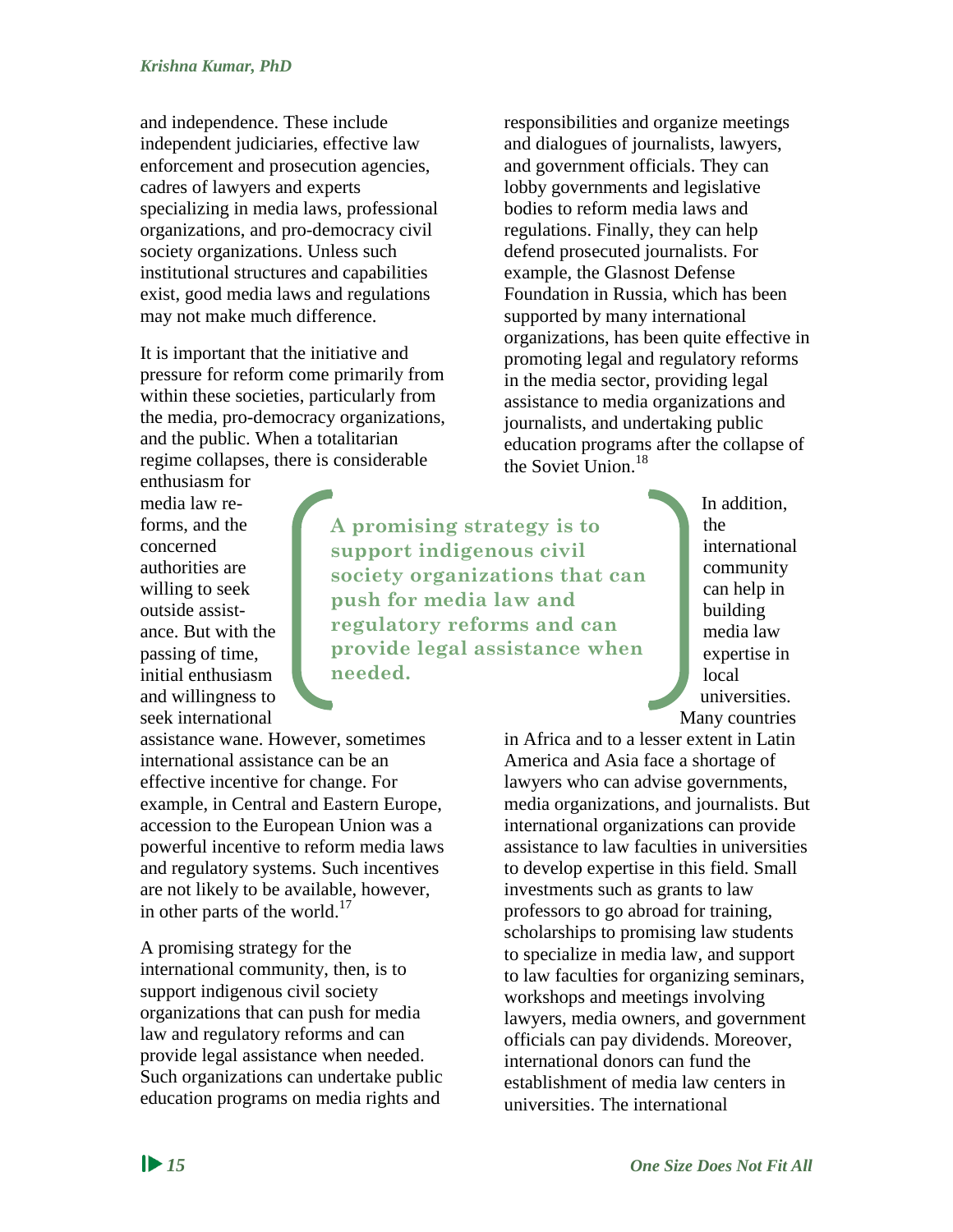community has provided such assistance to Eastern and Central Europe, Russia, and Indonesia, and the results have been encouraging.

International media associations and organizations, such as the International Federation of Journalists and Reporters Without Borders, facilitate the dissemination and exchange of information on media laws and legal expertise. The University of Pennsylvania's Annenberg School for Communication, for example, is creating a Web site that compiles media laws from different countries and provides information on legal analyses, amicus briefs, and case law developments. Several other proposals have been made along these lines, including establishing a global network of media defense lawyers with an international secretariat, which would strengthen "existing legal defense groups and help create new ones where such groups are nonexistent."<sup>19</sup>

#### *PARTNERSHIP WITH MEDIA AND PRO-DEMOCRACY CIVIL SOCIETY ORGANIZATIONS*

Practically all bilateral and multilateral agencies that have a democracy promotion component have invested heavily in pro-democracy civil society organizations.<sup>20</sup> Because of their rapid growth, the international community is now able to reach only a small portion of them.

While they need and welcome foreign assistance, such organizations would prefer that their relationships with international donors reflect genuine cooperation and not a patron-and-client relationship. Many of their leaders complain that aid agencies impose all kinds of requirements that stifle

initiative. $^{21}$  Donor agencies sometimes do not realize the constraints under which civil society organizations operate, and they often pressure them to undertake activities that are not always productive or useful. A more serious criticism is that bilateral agencies apply different standards for their own NGOs and their counterparts in host nations. Whether these criticisms are justified is immaterial; they affect the relationship of media and pro-democracy organizations and the aid community. The international community should be sensitive about them and reorient its relationship with the media and prodemocracy organizations in democratizing countries.

The international community can also explore the possibility of joint projects with democratizing nations' civil society organizations. International NGOs and implementing agencies can invite civil society organizations to join them in their studies, participate in their meetings, and even jointly sponsor meetings and conferences at regional levels. They can send their staff to work with these groups, and vice versa. Such interchange and cooperative efforts will be mutually advantageous. Both parties will acquire a better understanding of each others' strengths and limitations and become less likely to harbor unrealistic expectations.

Though such cooperative partnerships can go a long way toward helping local organizations stand on their own feet, they do not eliminate the need for aid from the international community. Assistance will be required for some time to come so that struggling civil society organizations can continue to undertake their activities. This means the international community should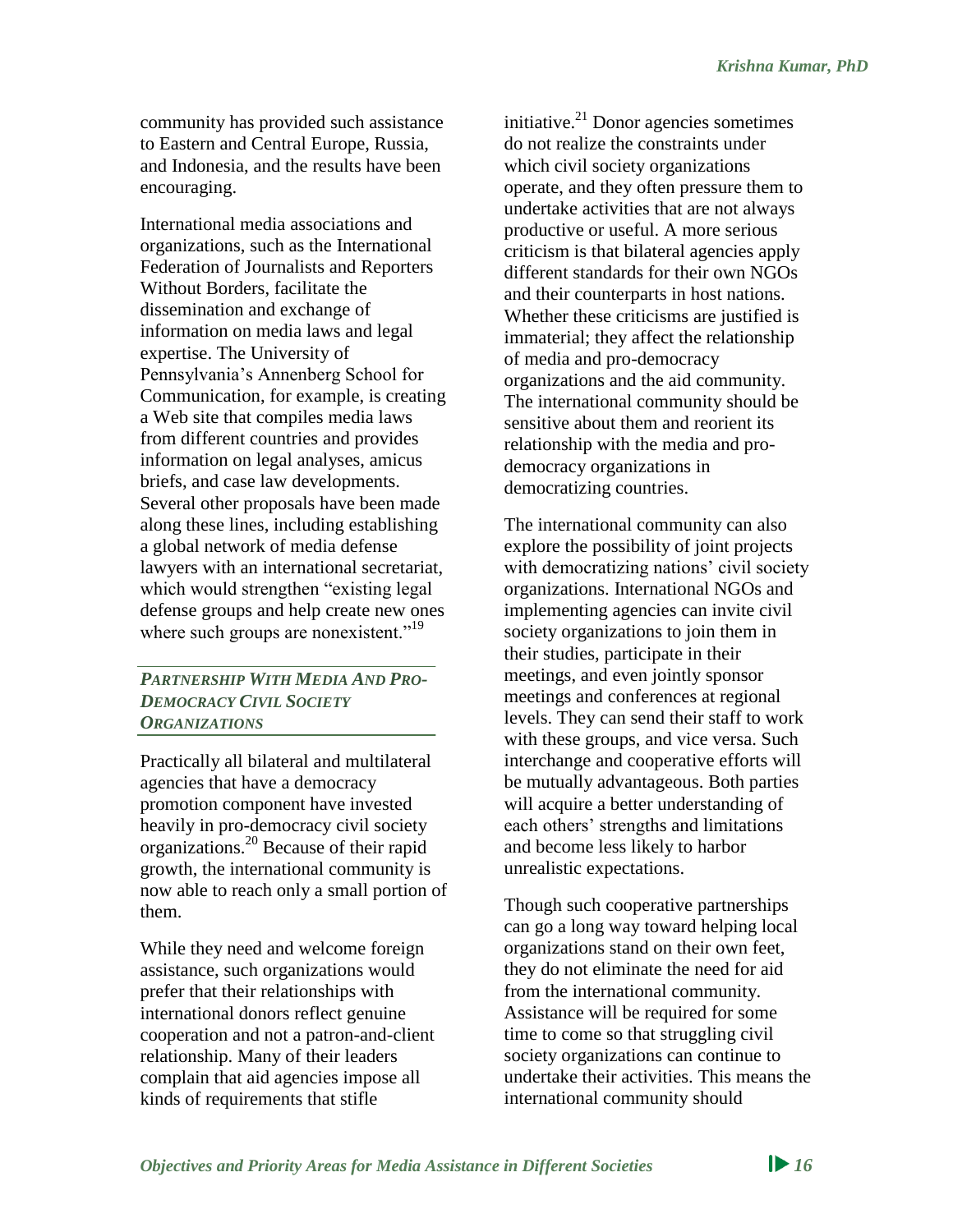demonstrate an understanding of cultural differences, social and political traditions, and the economic environment in which they work. International aid givers and implementing agencies should respect the judgment, understandings and insights of the officials and staffs of civil society organizations they assist, and should not impose their own standards. While they have every right to choose whom they would assist, once the choice is made, they should work with civil society organizations on the basis of equality and leave them to carve their own paths.

The international community can also expand and deepen its relationships with civil society organizations located in remote and distant parts of a country. In the past, it has

mostly interacted with such groups in cities, which have relatively more resources and are exposed to outside influences and therefore are in a better position to cultivate the representatives of donor agencies and implementing organizations. Civil society organizations in small towns or remote provincial areas work under the most trying circumstances and are subject to all kinds of pressure and intimidation from powerful political and economic interests. They desperately need outside help and support, and the international community should make more concerted efforts to reach them.

*PROMOTING LOCAL RADIO STATIONS*

Implementers can develop programs to strengthen the local radio sector, which tailors information to the needs of communities. Local stations—whether owned by private firms, NGOs, or communities themselves—cover and articulate local problems and concerns, bringing them to the attention of authorities, and give voice to a crosssection of people. In addition, community radio stations—those owned by NGOs or communities—contribute to the building of vibrant communities, mobilizing people for joint action.

**Local stations cover and articulate local problems and concerns, bringing them to the attention of authorities, and give voice to a crosssection of people.**

The international community has long supported radio development in Africa, Latin America, and parts of Asia and the Pacific. For example, Deutsche Welle,

the German international broadcaster, and Radio Netherlands Worldwide have given management, technical, and programming training assistance to radio stations in Africa. The Commonwealth Broadcasting Association also provides programming and technical training. Voice of America workshops in South Africa, Ghana, and Rwanda have focused on journalism and broadcast management. In 2006, the BBC World Service Trust launched the African Media Development Initiative to support public, private, and community radio in Africa through training and research programs. USAID has funded community radio development throughout the world with an especially high concentration in Africa, including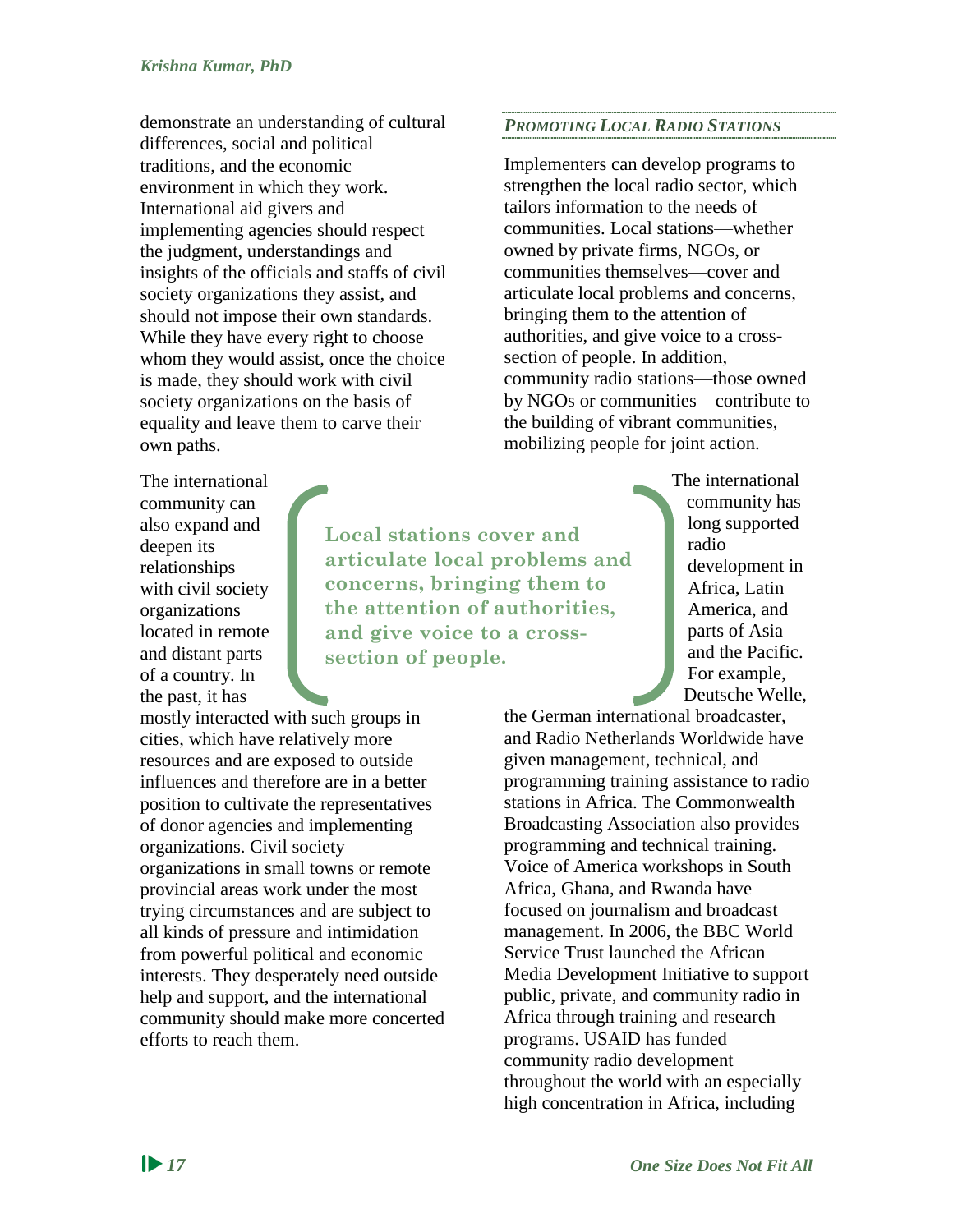programs in Mali, Nigeria, Malawi, Ghana, and Chad.

Media developers should support local organizations that assist radio development. For example, donors can assist media institutions by providing technical assistance to legal and regulatory agencies in the drafting of laws, rules, and procedures favorable to the growth and functioning of radio stations. The assistance should ensure that licensing and registration fees are kept low and procedures for registration simple and transparent. Technical assistance teams should encourage governments and regulatory agencies to

reserve at least a small percentage of FM frequencies for community radio operations. UNESCO and the World Association of Community Broadcasters, for instance, through

conference sponsorship and other means, have been focusing on strategies to remove barriers to community radio in Africa.

International organizations can also provide grants to local institutions to help manage finances and keep proper accounts.

Programming assistance helps radio stations that lack resources and staff. Elementary technical assistance on how to produce talk shows, organize question-and-answer sessions with local officials, and broadcast special programs for children and women can make a significant difference in their operations. Networks of local radio stations, which can provide programming assistance and pre-recorded programs to their members, also help. $^{22}$  In Indonesia, for example, Internews has worked with local partners in producing and distributing prerecorded programs on gender, HIV-AIDS, public health, and similar subjects.

The international community can work with governments, the private sector, and local NGOs to explore ways to make local radio stations economically sustainable. First, the international community should only set up radio stations that incur minimal operating expenses. Stations also should use technologies that can be procured and

> repaired within the country. Second, implementers should help incountry media organizations design courses for radio station staff, focusing on topics such as financial

management, advertising, and fundraising.

**The international commu-**

**nity should encourage governments to provide economic incentives to** 

**local stations.**

Finally, and most importantly, the international community should encourage governments to provide economic incentives to local stations. This assistance can range from charging modest registration and licensing fees and exempting local radio stations from corporate taxes to reserving a portion of their advertisements for these stations to giving subsidies to community radio stations. In South Africa, for example, the publicly funded Media Diversity and Development Agency awards grants to community radio stations.

International donors should consider not giving grants to local stations to meet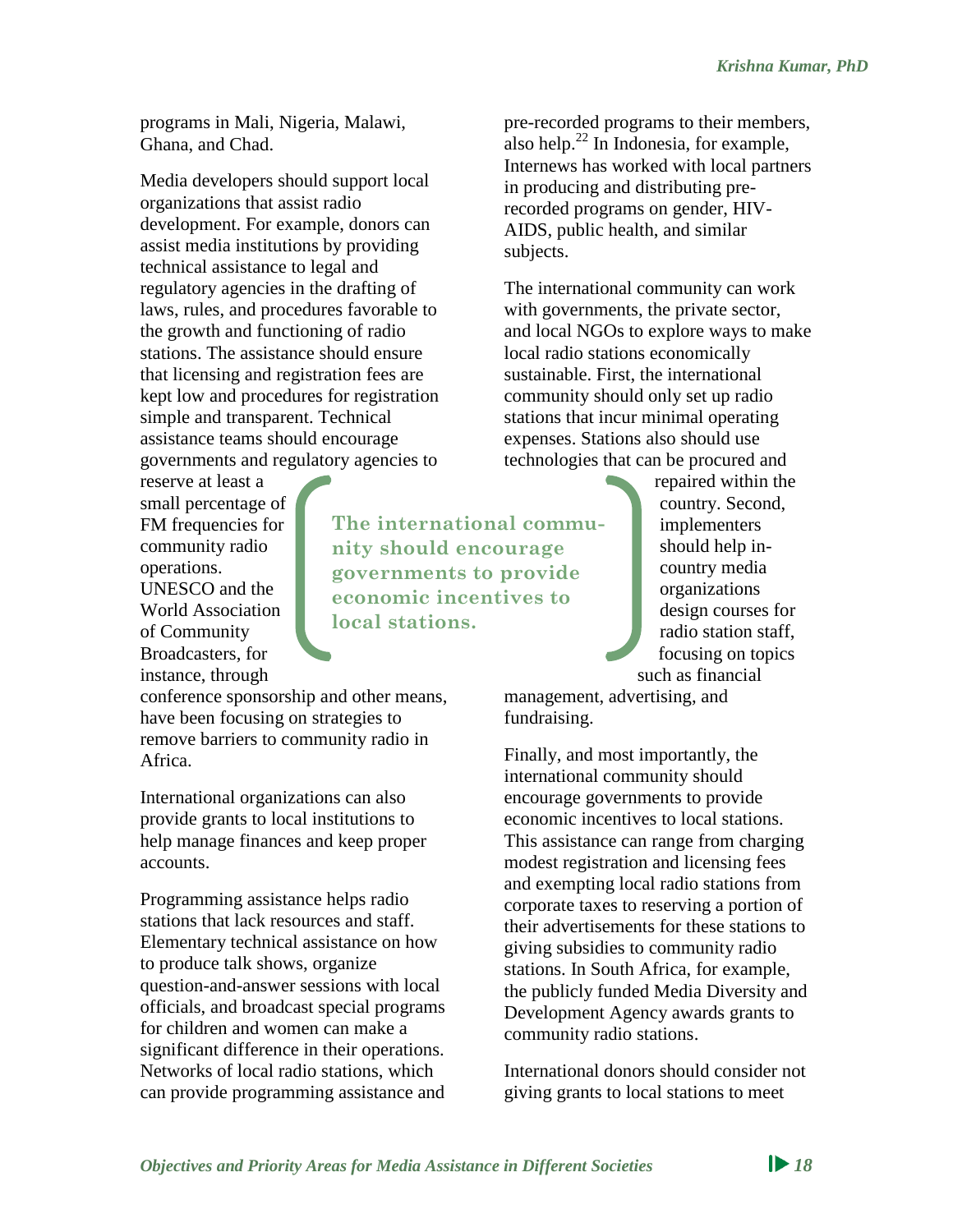their operating expenses. Though well intentioned, such financial assistance often contributes to dependency and complacency. As a result, when donors' funds dry up, stations cease operations. $^{23}$ 

#### *ASSISTANCE TO PUBLIC SERVICE BROADCASTING*

Public service broadcasting can be promoted and strengthened in democratizing nations. Public service stations are typically established through legislative processes for the public good and are at least partly funded by public money, but their management and programming often enjoy substantial autonomy from the government. Neither commercial nor state-controlled, public service broadcasting outlets are managed by autonomous boards. $^{24}$ 

The rapid growth of private radio and television stations has had an unintended consequence: a decline in educational, cultural, and development-oriented programming. Commercial media have not shown much interest in producing such programs, as they are not profitable. On the other hand, resourcestarved state media entities do not have the monetary and technical resources to produce them. Thus, programs on local culture, music, arts, and folklore, which used to be produced by state-owned media outlets, are gradually disappearing in many nations. There is a corresponding decline in developmentoriented educational programs that focus on agriculture, economic growth, and women. While this is understandable, this benign neglect is not conducive to nation building.

The solution lies in promoting public service broadcasting, which can serve as a complement to commercial media by

focusing on culture, arts, and other such themes. It can also explore critical development issues in greater depth and with more complexity than commercial or state-run media. Moreover, in societies characterized by ethnic tensions, civil strife, and ethnic marginalization, public service broadcasting can create "a space for diverse groups to debate and exchange views without violence."<sup>25</sup> Public service broadcasting can also provide voice to ethnic and religious minorities and other marginalized groups.

The international community can support public service broadcasting in many ways. First, it can help governments that are interested in transforming their state broadcast media into public service broadcasting. The international community can provide technical and even financial assistance for such transformations. Assistance can be given to draft legislation and develop organizational and management structures that can promote innovation and effective programming. Second, if needed, various international organizations can provide technical assistance and training to public service stations to strengthen their capacity to produce high-quality educational and cultural programs. They can help upgrade their technologies and also assist in improving their management, although the scope for such changes is bound to be limited. Experienced public service broadcasting outlets can also share best practices and professional standards. The international community and established public service broadcasters can provide technical assistance for raising funds from nongovernment sources. Public service stations in many advanced democracies are now allowed to carry paid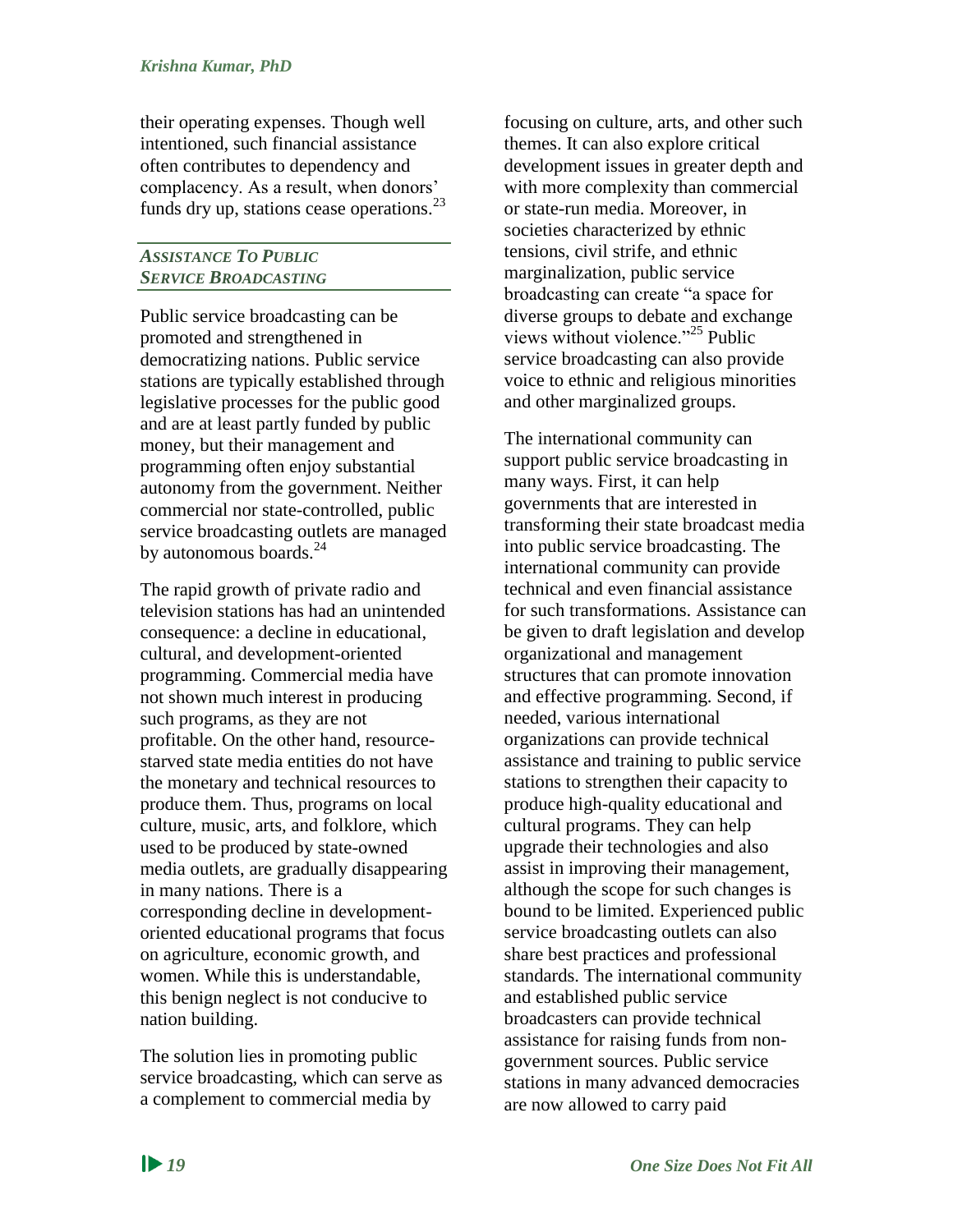advertisements, albeit on a limited scale, and solicit corporate sponsors to underwrite programs. They also hold membership and pledge drives. While such mechanisms for raising funds will have to be adapted to local conditions, the experience of public service broadcasters is valuable and should be shared.

#### *SUPPORT FOR NEW MEDIA*

Finally, the international community can support what has come to be called citizen media. As a result of the growth of digital technologies—Internet streams, cell phones, and other communication devices—the speed and

reach of the media have been rapidly increasing. New media platforms such as blogs, YouTube, and social networking sites have been emerging all over the world. Citizens are now able to disseminate news and information through text messaging, changing political and institutional cultures.

The donor community is aware of these developments, and has been trying to incorporate emerging technologies in their projects. However, more needs to be done. The international community can help citizen media by promoting training in and dialogues on new media platforms and encouraging governments to frame regulatory regimes that are conducive to their growth.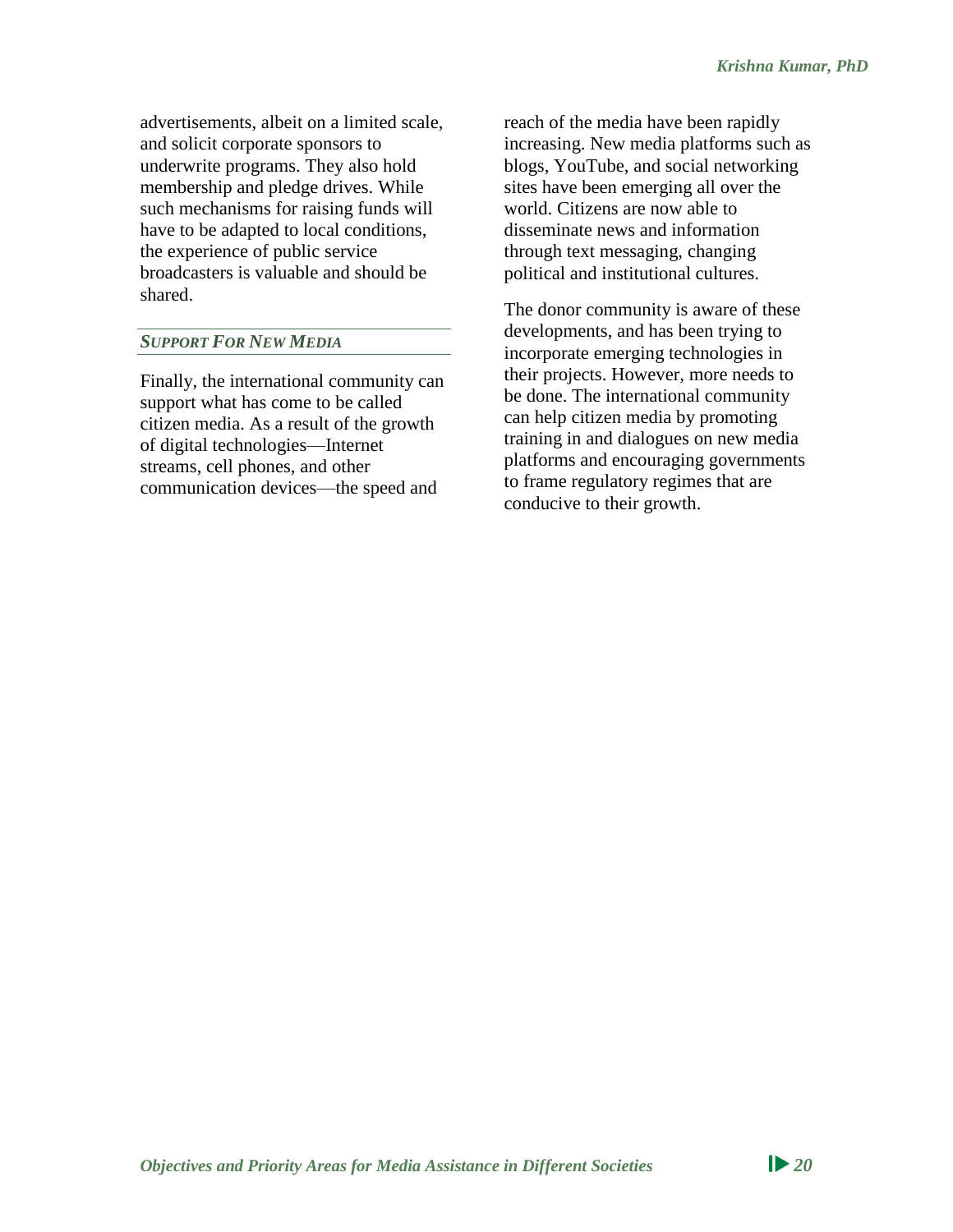# **MEDIA ASSISTANCE TO WAR-TORN SOCIETIES**

<span id="page-27-0"></span>In societies experiencing civil conflict, the media can be critical actors in either preventing or exacerbating violence. They help define the nature and implications of latent or manifest conflict for decision-makers, and they shape public opinion. Biased and inaccurate reporting can inflame public passions. The experiences of Rwanda, Bosnia, and Serbia show that the media, when controlled by the government and competing ethnic groups, can be a

powerful force in instigating and directing violence. On the other hand, balanced reporting and coverage can reduce political tensions and

**In societies experiencing civil conflict, the media can be critical actors in either preventing or exacerbating violence.**

commentary, and deep emotions aroused by war contribute to stereotyping of the people belonging to opposing groups. While opponents' misdeeds are exaggerated, atrocities committed by one's own group are often given negligible coverage—if any. Selfcensorship by journalists of news relating to war usually becomes a norm.

Some of the faulty reporting of conflicts is not intentional, however. Lack of experience and expertise may lead

> journalists to make false claims or inflame passions. Because many journalists lack the skills to operate in an emotionally charged environment, amid

contribute to the resolution of conflict.

## <span id="page-27-1"></span>**THE MEDIA IN WAR-TORN SOCIETIES**

The saying "In war, truth is the first casualty" is not without foundation. Independent media are invariably undermined during conflict. Governments and rebel movements distort truth and hide facts to buttress their positions. They manipulate the media to exaggerate or diminish information, to divide people, and to mobilize them for war purposes.

Sometimes the media themselves are to blame. Propaganda from warring parties usually substitutes for balanced news. Biased reporting, lack of balanced

competing claims and

misrepresentations and scarcity of resources, they may not properly check sources or be unable to present facts in a balanced manner.

The media in war-torn societies also suffer in other ways. Many media outlets are attacked or bombed to silence them. Because of scarce resources and shortage of foreign exchange, media outlets have difficulty in procuring newsprint, machinery, and spare parts. Power cuts create additional problems.

In addition, experienced journalists often leave the country because of danger or repression, while others belonging to minority groups might be fired, imprisoned, or even killed. Their places are taken by those who have little or no

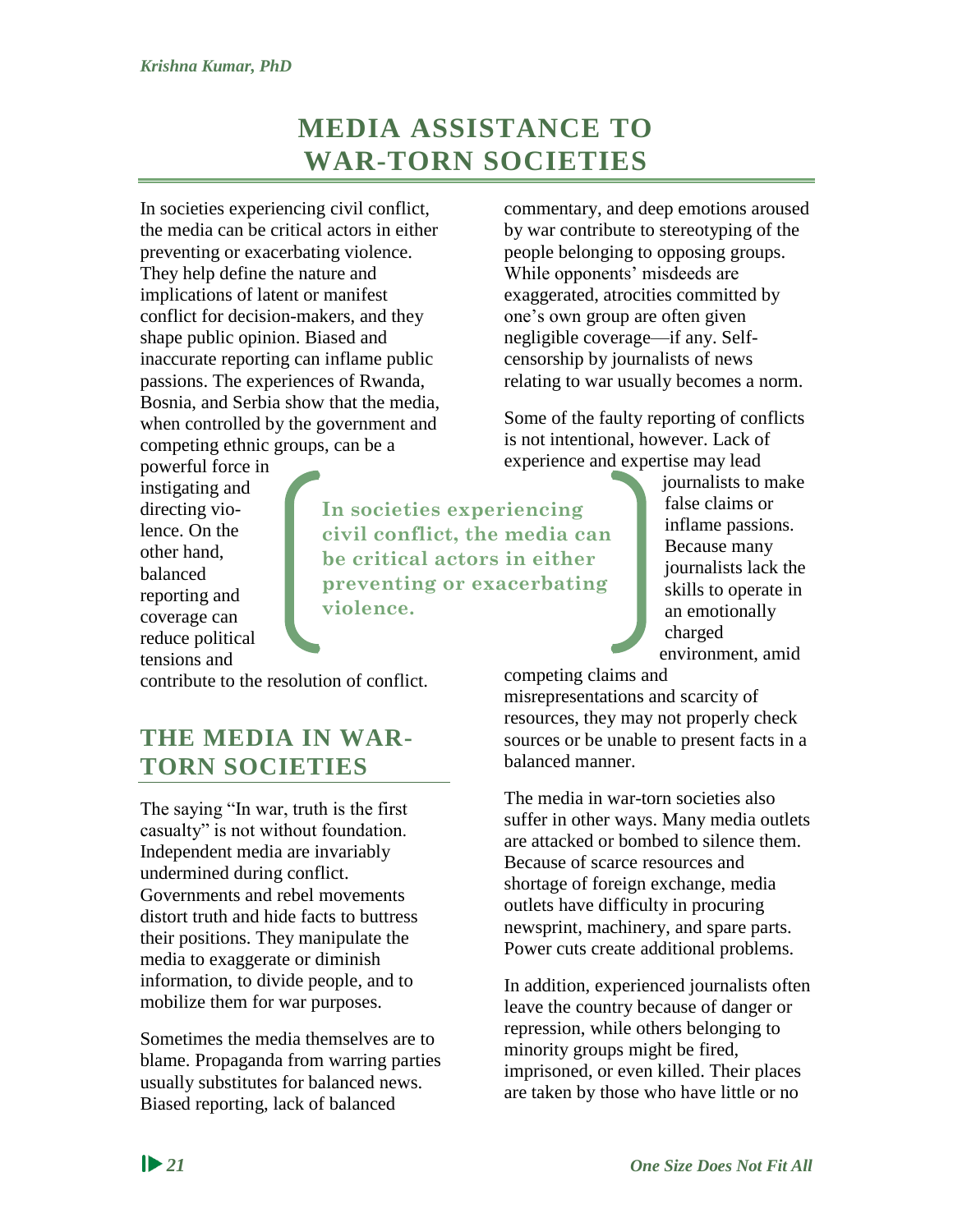professional background and experience. For those reporters who stay, danger and paucity of resources prevent them from traveling to cover stories.

Little can be done to promote independent media until peace is restored. Neither governments nor rebel groups will permit major foreign media development interventions, as they are afraid that such efforts would undermine their control over the media. Moreover, the political climate during wartime is not favorable for launching and implementing media projects and programs funded by foreign agencies. There are logistical and security barriers for foreign media experts, and the international community finds it difficult to hire them to initiate and manage media programs.

## <span id="page-28-0"></span>**OBJECTIVES AND PRIORITY AREAS**

Under these conditions, the international community has pursued three interrelated objectives. First, it tries to provide people with increased access to relatively more balanced and accurate news. As indicated earlier, censorship, the takeover of nonpartisan media by ruling regimes, deterioration of media facilities for lack of resources, migration of journalists, journalists' inability to discern misinformation and distortion of news, and war hysteria all contribute to the deficit of balanced and accurate news. The second objective is to produce and disseminate information about humanitarian assistance programs. For example, the international community cooperates with national and international media outlets to inform people about the availability of food and other services, the activities of relief

agencies, and they may even provide warnings about impending military movements. Usually such information is geared toward refugees, internally displaced persons, and populations living in war zones. The third objective is to reduce tensions, promote understanding among warring groups, and facilitate negotiations.

The international community has designed and implemented a wide variety of projects and programs in wartorn societies. With the exception of the Balkans, most of these programs have involved modest investments and were designed to suit the conditions and circumstances of the society facing intrastate conflict. On the basis of this experience, a few priority areas for media assistance can be identified.

## *PROMOTING NONPARTISAN MEDIA*

Although the mainstream media in wartorn societies are often controlled by the government or rebel groups, some small media enterprises can survive, especially when civil war does not engulf the entire country. During the 1980s, conflicts in El Salvador, Nicaragua, and Guatemala, many community radio stations—owned by church organizations, NGOs, or the local community—managed to relay information without much interference. During the 1999 Kosovo conflict, a number of independent, nonpartisan media outlets survived in Serbia. Independent media outlets are still working in Afghanistan, Sri Lanka, and parts of Sudan despite ongoing conflict.

The international community can help increase access to more balanced and accurate news by supporting nonpartisan media, including commercial or community radio stations, newspapers,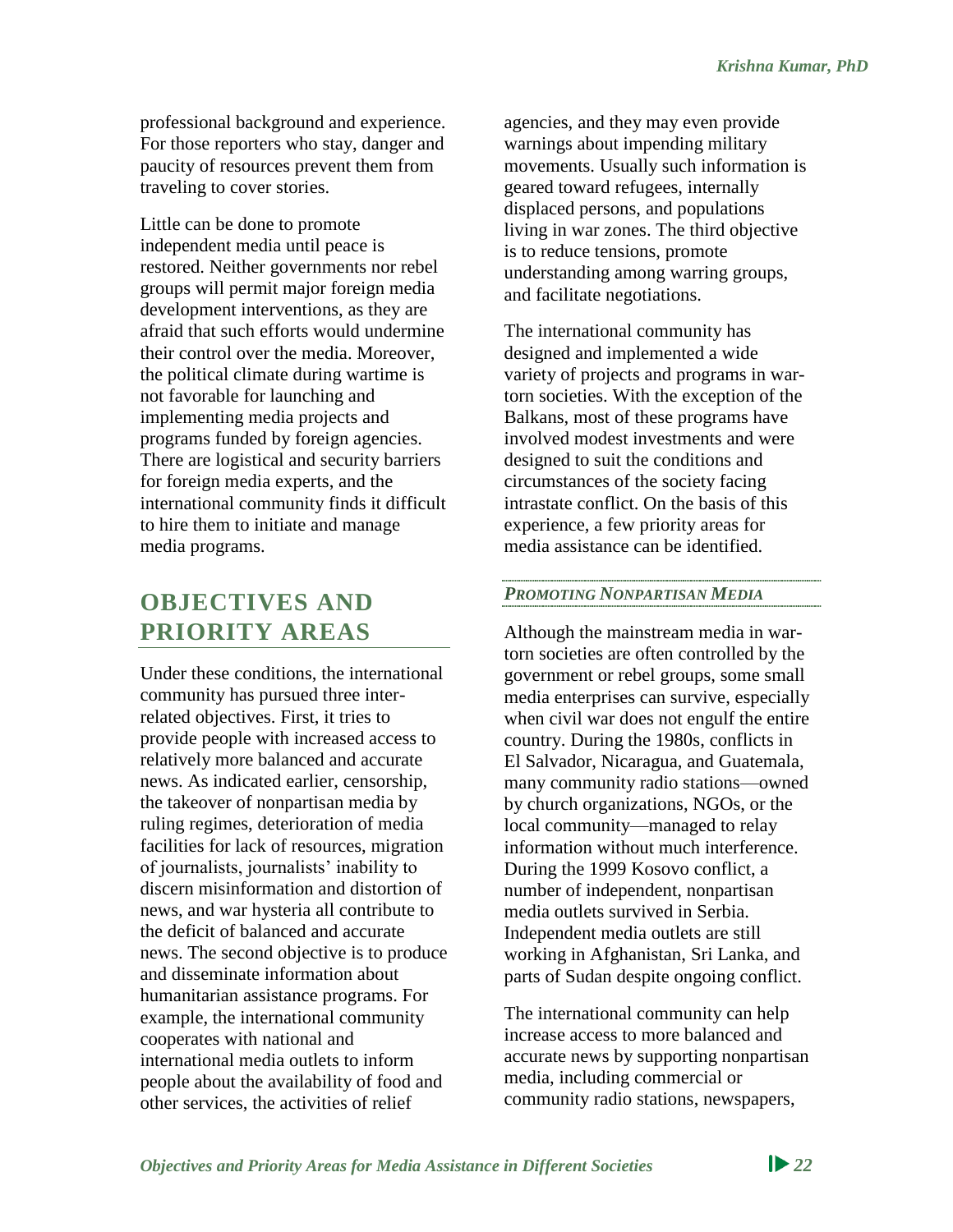and independent television stations. Assistance can include supply of machinery or spare parts that cannot be procured from abroad because of the shortage of foreign exchange or constraints on transportation. International NGOs gave such assistance to radio stations in El Salvador, Nicaragua, and Guatemala in the 1980s. In other cases, grants may support repair of media premises destroyed by war, as occurred when USAID provided assistance to repair broadcasting stations in the Balkans. Support may also provide for subscriptions to international news sources to provide alternative views.

The international community also can help independent media in war-torn countries broadcast news back into the country from outside. For example, in 2000 USAID supported the Pebbles (Platforms for External Broadcasting) program in Serbia, which enabled RTV B-92 to broadcast from transmitters in neighboring countries.<sup>26</sup> USAID also has supported Radio Racyja's efforts to broadcast into Belarus from transmitters in Poland and Lithuania.<sup>27</sup> Success depends on strong indigenous broadcasters and broad international support.

Extreme care should be taken to ensure that media outlets receiving outside assistance are not labeled as unpatriotic or enemy agents. If possible, such assistance should be channeled through local NGOs to avoid such suspicions.

Besides providing a more unbiased source of information and helping struggling legitimate media outlets to survive, this support can pave the way for cooperation between international donors and local media once the war is over. It can also indirectly promote objectives that are not the responsibility of media but are nevertheless sought by the international community. For example, in Serbia, assistance to independent media played a major role in undermining Slobodan Milosevic's regime and eventually led to his ouster.

#### *FORUMS ON WAR AND PEACE REPORTING*

A major problem that most journalists face in war-torn societies is their lack of expertise in covering conflict. They are often unaware of their roles, rights, and responsibilities, and they are not informed about government rules and regulations affecting their reporting and coverage. Above all, reporters rarely know how to protect themselves while covering warfare. In many low-intensity conflicts, the international community can support discussion forums on these issues. A few national and international NGOs have organized workshops, meetings, and symposiums to discuss these topics while deliberately keeping low profiles.

Hosted by local journalist training institutions, NGOs, or media organizations, such forums—seminars, meetings, or lectures—can concentrate on a variety of topics. First, these forums can focus on journalism standards and encourage journalists to discuss and reflect on the basic norms of impartiality, accuracy, fairness, and honesty in the context of ongoing conflict. For example, participants can discuss and debate questions such as: how to distinguish fact from misinformation; how to prevent one's own background, ethnic and religious loyalties, and political convictions from unduly affecting reporting and news coverage; how to resist the temptation to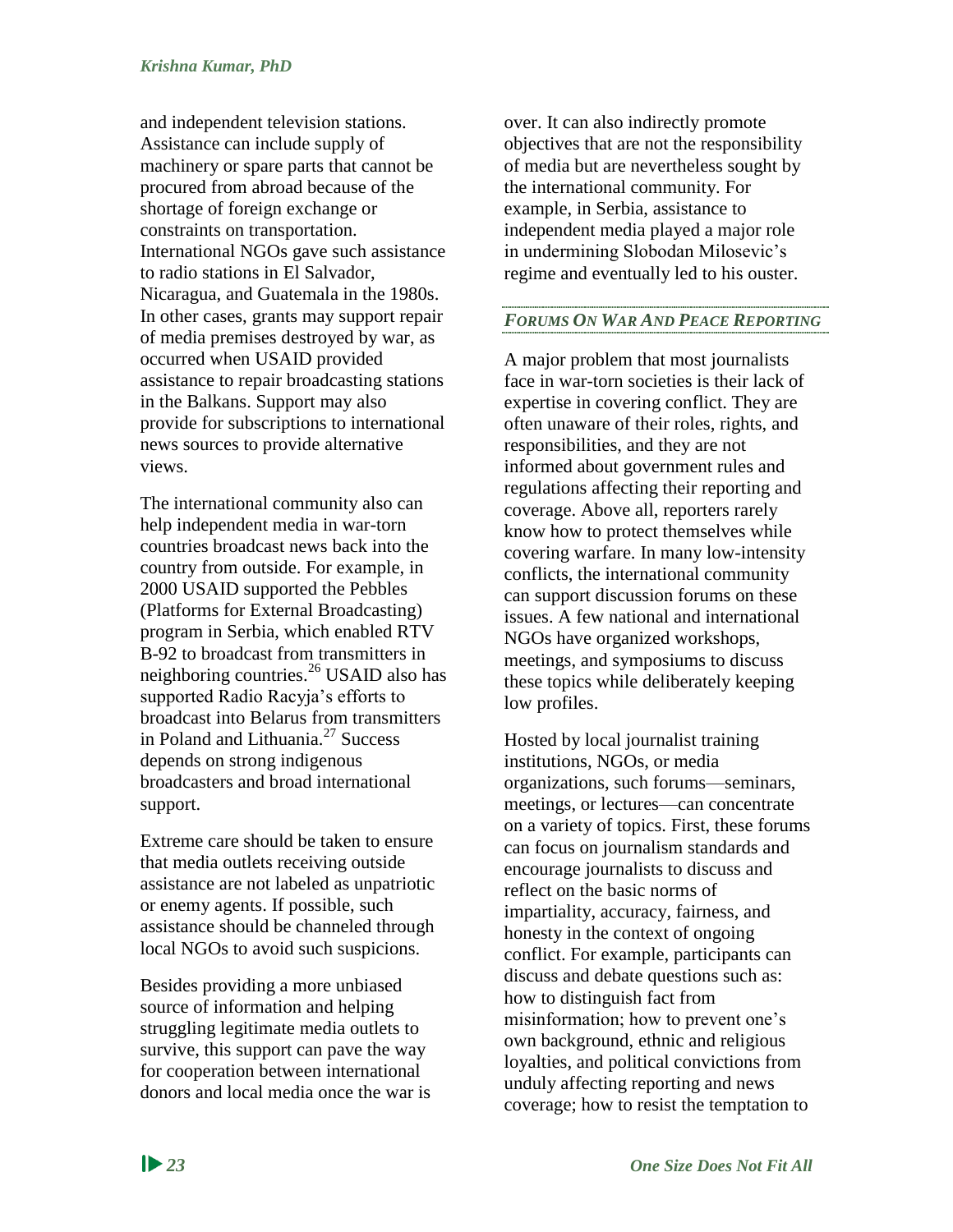sensationalize stories; how to check sources in an environment where few exist; and how to report in a manner that is fair to all parties. Second, forums can discuss government rules and regulations for censorship, punishments that can be inflicted on offending journalists, and the legal rights of journalists. Such information can protect journalists from political harassment and may enable them to write or edit stories in a way that does not invite the attention of censors.

Finally, discussion forums can examine safety issues in war zones. Many journalists die while covering wars some deliberately killed by the

belligerents, others caught in crossfire. Many international media organizations now require that their war correspondents undergo training before going to war zones.

Such safety training focuses on "understanding conflict zones, equipment and basic things to look out for, as well as a review of basic emergency medical treatment. Increasingly, organizations are also considering how to train—and provide counseling for journalists if necessary on issues of stress and trauma."<sup>28</sup> Where no such training, much less information, is available to journalists, discussion forums can fill this need.

Government officials and legal experts also may be invited to these forums, which should be open to all journalists. In these situations, discussions also can be held to inform journalists about legal help that might be available to them.

**International broadcasters have several advantages over those in war-torn countries.**

## *INTERNATIONAL BROADCASTING*

The international community should continue to work with international broadcasters to enhance their programming for war-torn societies.

International broadcasters have several advantages over those in war-torn countries. Their financial and technical resources give them greater newsgathering and broadcasting capacity, and they may have access to information not available to local media in war-torn countries. They are not subject to censorship, and belligerent governments and rebel groups have no control over

them.

International broadcasters such as the BBC, VOA, Radio Free Europe, Deutsche Welle, and CNN usually give balanced coverage to ongoing

conflict and its effects on civilian populations, problems of refugees and internally displaced persons, and national and international peace initiatives. Bilateral agencies have funded international broadcasters to increase their services to war-torn countries and to provide additional news and information. During the 1999 Kosovo crisis, for example, the British government's Department for International Development (DFID) funded the BBC Albanian Service to broadcast a program for refugee  $children<sup>29</sup>$ 

In 1999 and 2000, to facilitate international broadcasts during and after NATO's bombing of Serbia, the international community installed FM transmitters in a "Ring around Serbia" in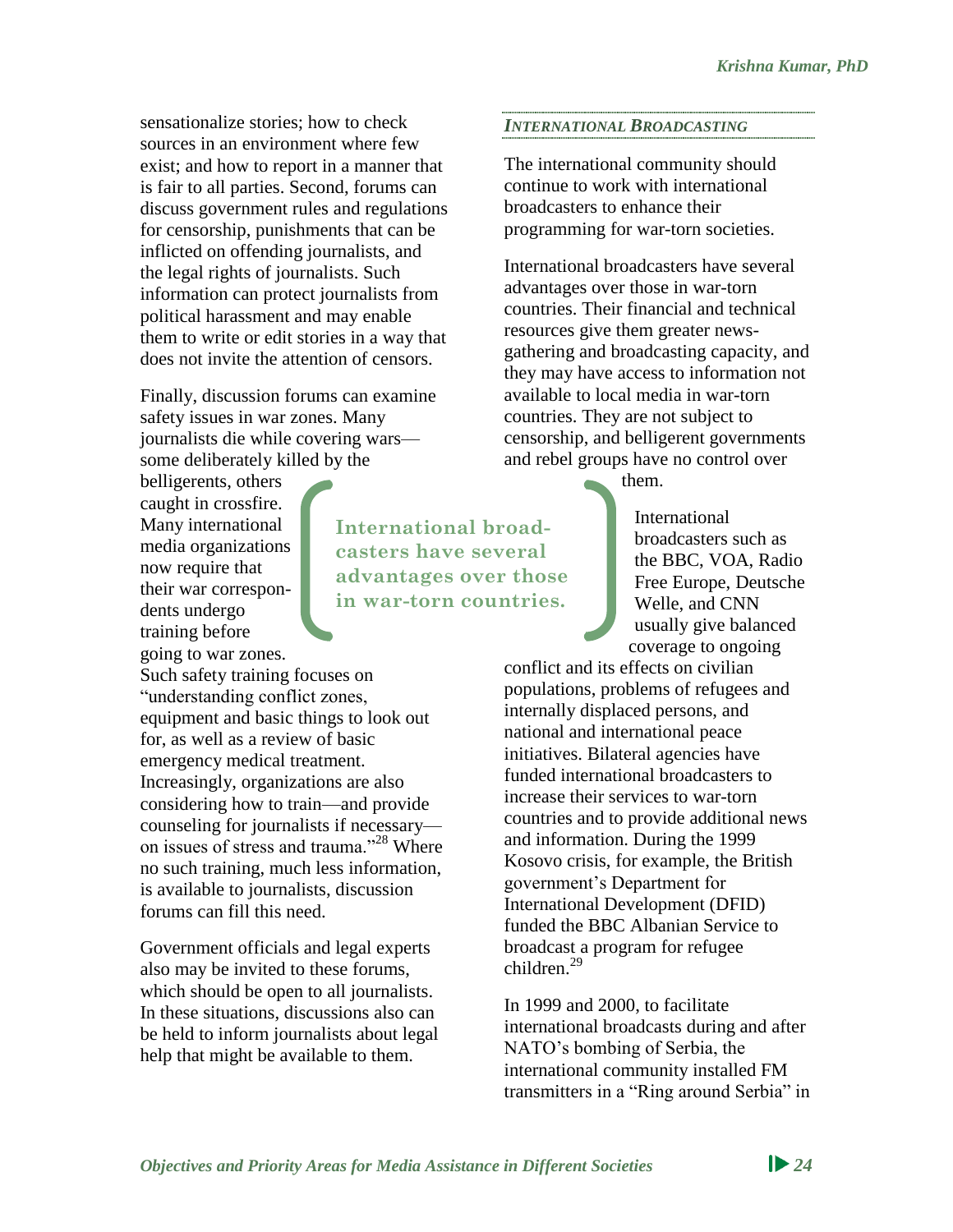Bosnia, Kosovo, Croatia, and Romania. It re-broadcast into Serbia news and entertainment programs from the VOA, Radio Free Europe, and other international broadcasters.<sup>30</sup> The project spread news and information that might otherwise not have reached the Serbian people, but it was costly and required the cooperation of neighboring countries, which is rarely easy to gain.

#### *CONFLICT RESOLUTION PROGRAMMING*

During the past decade, international organizations have developed and implemented innovative programs to promote peace and reconciliation through the media. While most of these programs have been undertaken in countries where some semblance of peace has been restored, they might also be undertaken in societies experiencing low-intensity conflict.

With the assistance of the international donor community, Search for Common Ground has pioneered such programming in countries ranging from Angola to Nepal and Macedonia to Morocco. Internews and Fondation Hirondelle are also working in this area, albeit on a smaller scale. While most of the programs have been established in countries where some semblance of peace has been restored, there is no reason why they cannot be undertaken in war-torn societies marked by low intensity conflicts.

Search for Common Ground and other international groups have established local studios that produce peace building programs for radio—often the most effective and economical mode of communication in poor countries. Internationally funded studios produce programs such as plays, soap operas,

group discussions, talk shows, and music that carry subtle messages in favor of peace, mutual understanding, hope, and social and economic rehabilitation designed to reduce tensions and misunderstandings, and counteract messages of hate and anger emanating from warring parties.<sup>31</sup>

For example, soap operas may be built around the story of a family torn apart by the civil war, whose members discover that they have much more in common with their supposed enemies than they realized in the past and that the solution of their problems lies in working together with them.

Such projects cannot be called mainstream journalism. Indeed, the sponsors of these programs often contend that traditional journalism usually stress conflict and even reward discordant behavior with airtime and newspaper space, while efforts to build consensus and solve problems are either ignored or discounted. Conflict resolution programming, in comparison, is designed to foster understanding and highlight shared values and interests of divergent groups. $32$ 

Anecdotal and survey evidence shows that conflict resolution programs can have some positive impact on the attitudes, perceptions, and understandings of the people. $^{33}$  Such efforts do not eradicate the root causes of conflict, but they do create a better climate for peaceful coexistence.

As a result of the experience of implementing conflict resolution programs, the international community has learned many valuable lessons that are being incorporated in future programming. First, local ownership is critical for the success of these efforts.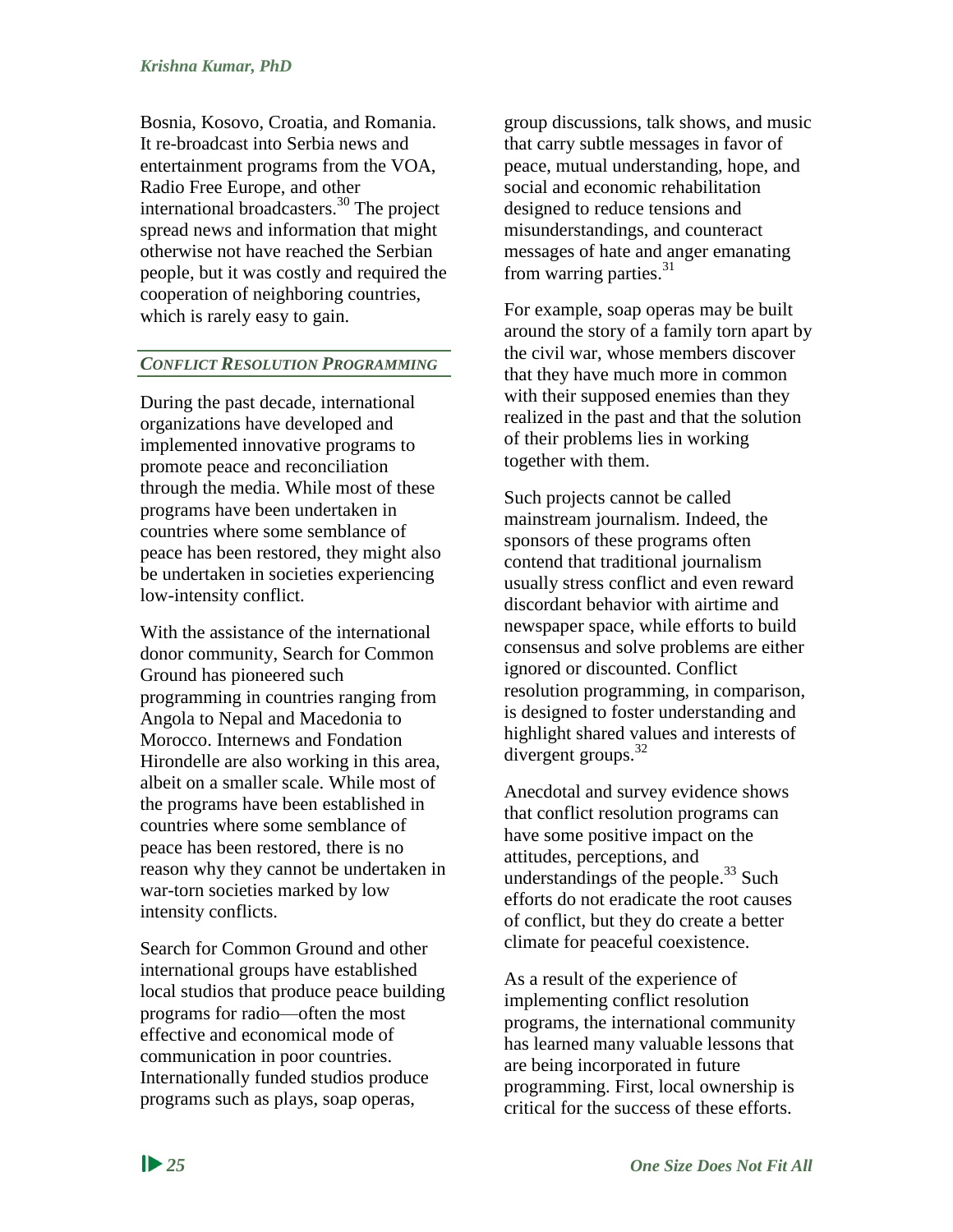Second, staff should be multi-ethnic and include all major groups. In most of these projects, staff belonging to warring ethnic groups have designed and implemented conflict resolution programs for broadcast. As a result, these programs not only had greater credibility, but also could highlight subtle nuances in inter-ethnic interactions. Third, the entertainment aspect of such programming attracts audience and contributes to success.

Finally, these programs cannot be sustained indefinitely and will disappear in the long run. Therefore the issue of sustainability should be seriously examined before launching them.

#### *MEDIA SUPPORT FOR HUMANITARIAN INTERVENTIONS*

In war-torn countries, the international community has an obligation to work with the media to provide information about humanitarian assistance, to inform people about the availability of food, water, shelter, and medical care as well as the activities of relief agencies and even impending military movements.

This is not new. In Congo, Sierra Leone, Liberia, and the Ivory Coast, for

example, the United Nations set up temporary radio stations to inform citizens about humanitarian assistance as well as provide news.<sup>34</sup> The International Committee of the Red Cross and the U.N. High Commissioner for Refugees (UNHCR) often establish radio stations in war zones to provide unbiased, accurate information. The UNHCR also sets up temporary stations in its refugee camps to keep refugees and officials informed about camp activities and the outside world.

International relief agencies support local media, particularly radio, often hiring local staff and training them in programming and broadcasting. This may have a positive impact: contracts to local firms to produce humanitarian programs can indirectly strengthen local media capacity. Payments made to local radio stations to run humanitarian programs can be an important source of revenue. On the other hand, humanitarian agencies often offer local journalists better wages and working conditions than they would be able to find under normal circumstances, which can skew the market and hardly contribute to local capacity building.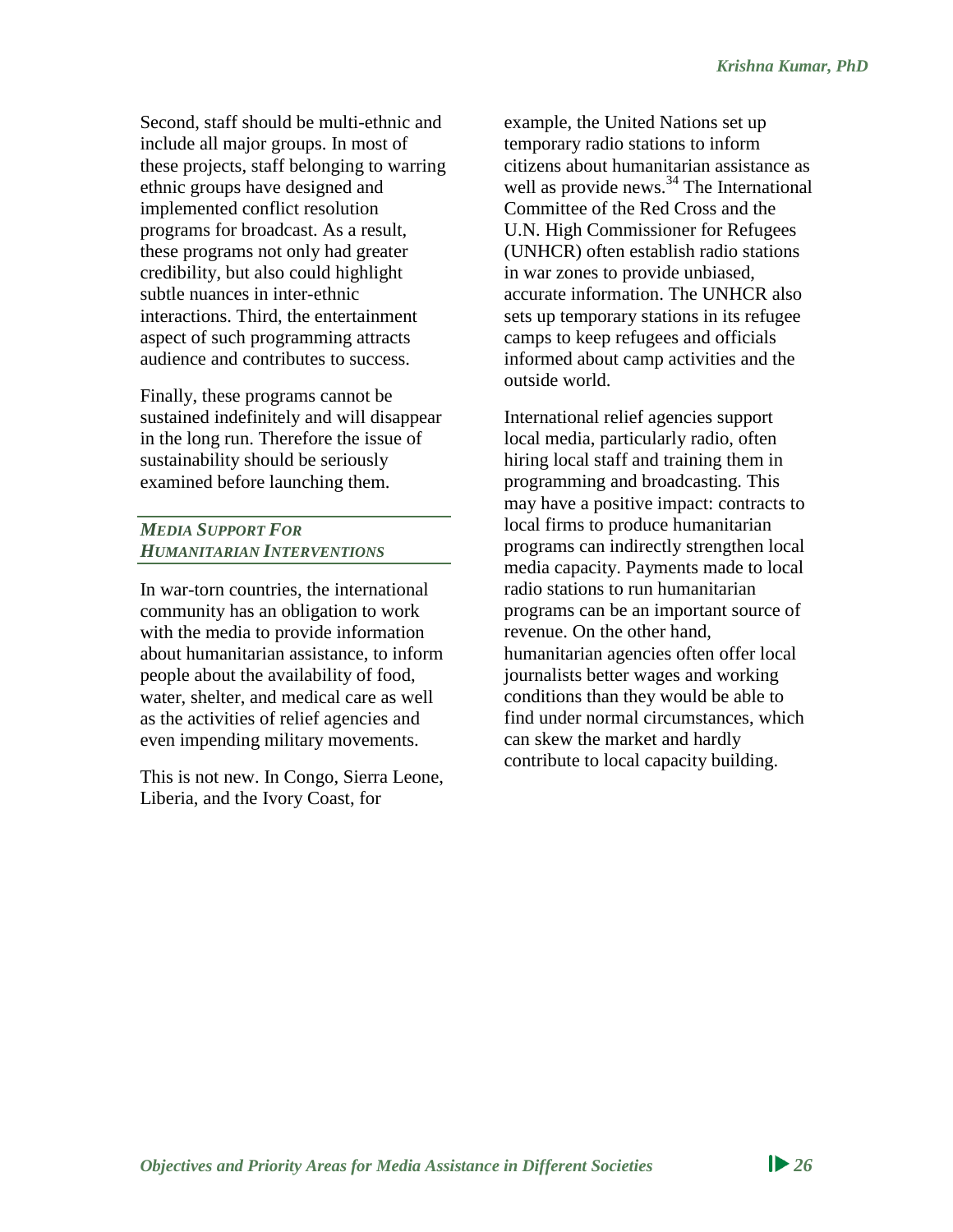# **MEDIA ASSISTANCE TO POST-CONFLICT SOCIETIES**

<span id="page-33-0"></span>Post-conflict societies are countries that have ended violent civil war, either through a peace accord or with one party emerging victorious and establishing control over the country. For this report, a society is considered "post-conflict" for five years after the end of civil war; if it reverts to conflict, the adjective no longer applies. Examples of this category include Angola, Bosnia, Cambodia, El Salvador, Ethiopia, Guatemala, Kosovo, Liberia, Mozambique, Nicaragua, Sierra Leone, and Rwanda—all of which faced civil wars, resolved them, and completed their post-conflict phase.

## <span id="page-33-1"></span>**THE MEDIA IN POST-CONFLICT SOCIETIES**

Post-conflict societies inherit a fractured polity. Electing a government that enjoys national and international legitimacy takes time, but until elections are held and the outcome accepted, uncertainty clouds the political horizon. Security is one of the greatest problems, as it can take years to demobilize and reintegrate ex-combatants into society.

Economies shattered by war remain weak for some time, and are usually dependent on foreign assistance. Infrastructure is often ravaged; consumer goods and services are in short supply; and insecurity in rural areas often limits agricultural production. Post-conflict societies also face widespread unemployment. The return of refugees and internally displaced persons usually generates social tensions and property disputes. Families and communities

often are eroded by migration, death, and social disorganization.

All these factors affect the media. Although conditions differ from country to country and time to time, media in most post-conflict societies tend to share several general characteristics.

In many post-conflict societies, the media are dominated by the former warring parties, which continue to use media to pursue their interests. Because societies remain divided and the wounds of war are still fresh, many media owners and journalists find it difficult to adopt a nonpartisan approach. In the aftermath of the 1995 Dayton Peace Accords, media outlets in Bosnia, which were mostly owned by ethnic groups, continued to distort facts and mobilize people in the name of ethnicity. Although the reporting was not as inflammatory, media in countries such as Angola, Cambodia, and Mozambique acted similarly.

The quality of news reporting and coverage tends to be poor for reasons that are obvious. Most post-conflict societies do not have a tradition of free press, and even where it exists, it is usually undermined during intrastate conflict. There is usually an acute shortage of trained journalists, partly because experienced journalists who left the country during the conflict often do not return. Because of poor pay and an environment of general scarcity, many journalists are not averse to taking gifts and bribes for favorable reporting.

The economic conditions of media enterprises also tend to be precarious.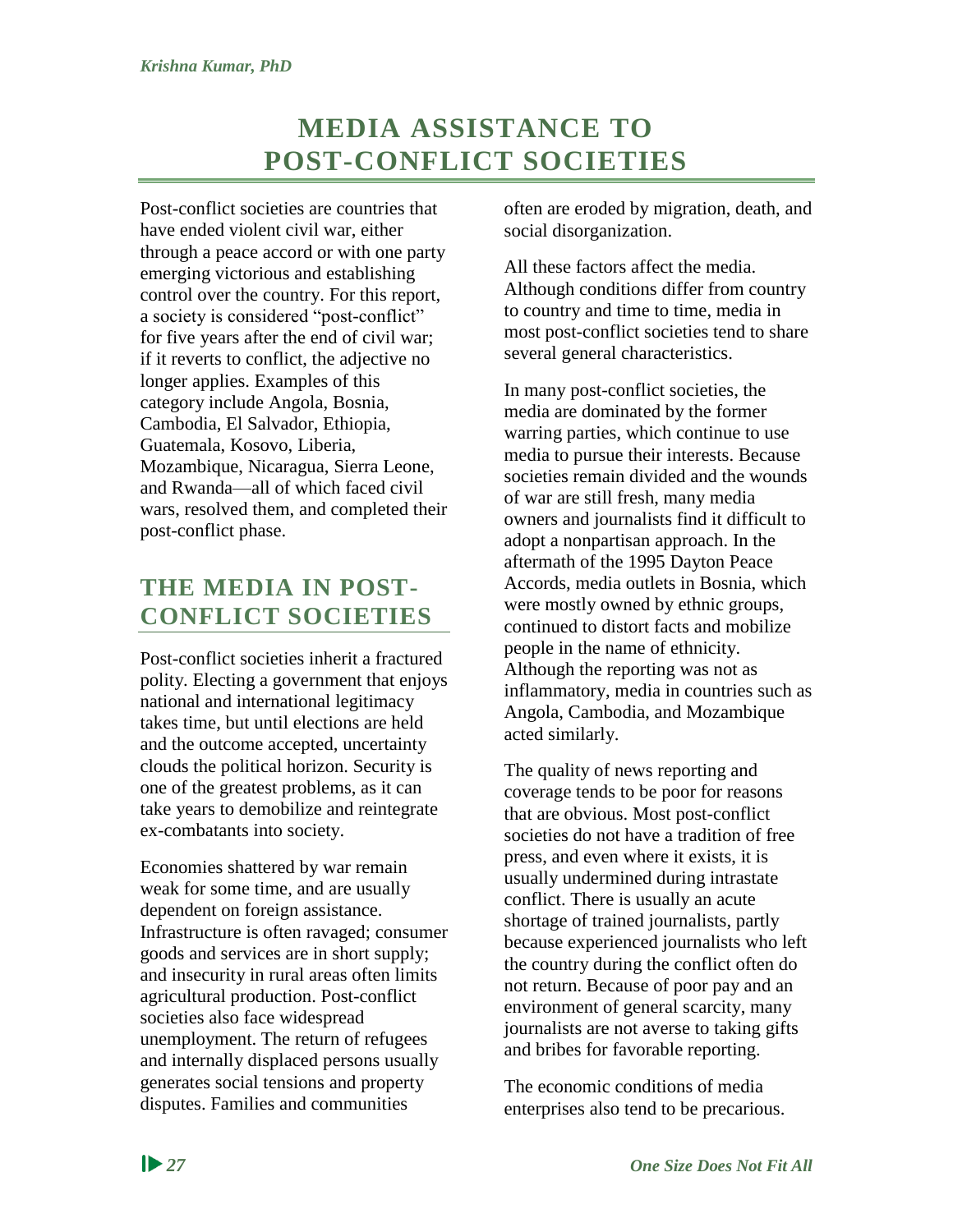Because of limited advertising revenues and poor business management, many media outlets find it difficult to manage their affairs. High inflation rates, common to post-conflict societies, compound the problem. Even stateowned broadcasting media often fall on hard times because of tight budgets. In many cases, only media enterprises that are tied to special interests or patronized by powerful political and bureaucratic officials are able to survive.

The legal and institutional architecture for media is largely broken. While the old system is gradually dismantled, the new one is not yet in place, causing

uncertainty and confusion. For example, even if restrictions on press freedom are removed, old libel laws can leave journalists vulnerable. While broadcast media may be opened up,

**The primary objective of media assistance in postconflict societies should be to rehabilitate and restructure the shattered media sector, laying the foundation for independent, pluralistic media.**

procedures for allotting frequencies in a transparent way may not be finalized.

Despite these problems, post-conflict societies can offer unprecedented opportunities to dismantle state control and strengthen independent media, especially in countries where a new constitution or peace accord recognizes civil and political rights and guarantees a free press.

## <span id="page-34-0"></span>**OBJECTIVES AND PRIORITY AREAS**

The primary objective of media assistance in post-conflict societies has been and should be to rehabilitate and restructure the shattered media sector, laying the foundation for independent, pluralistic media. There is now a broad consensus among international experts that mere repair and rehabilitation are not enough, and that the media sector generally requires major restructuring in such societies. This should be done in a manner that strengthens the peace process. Keeping these objectives in view, a set of media programming priorities can be identified.

## *REVIVING THE MEDIA SECTOR*

Practically all societies that have faced

prolonged or intense civil wars and destruction require urgent assistance to rehabilitate their shattered media sector. The situation is usually grim in these societies, and without timely

outside assistance the media cannot be easily rehabilitated and promoted. Most post-conflict societies need urgent assistance in the following areas:

# *Training in broadcast and print media*

*journalism***:** As in war-torn countries, there is often a dearth of qualified and experienced journalists in post-conflict societies. Many experienced journalists leave the country during war and are not always eager to return immediately after peace is restored. Journalism training is usually neglected during conflict, and therefore the country lacks a supply of trained journalists when the post-conflict opening of the media sector creates a demand for them. One solution to this

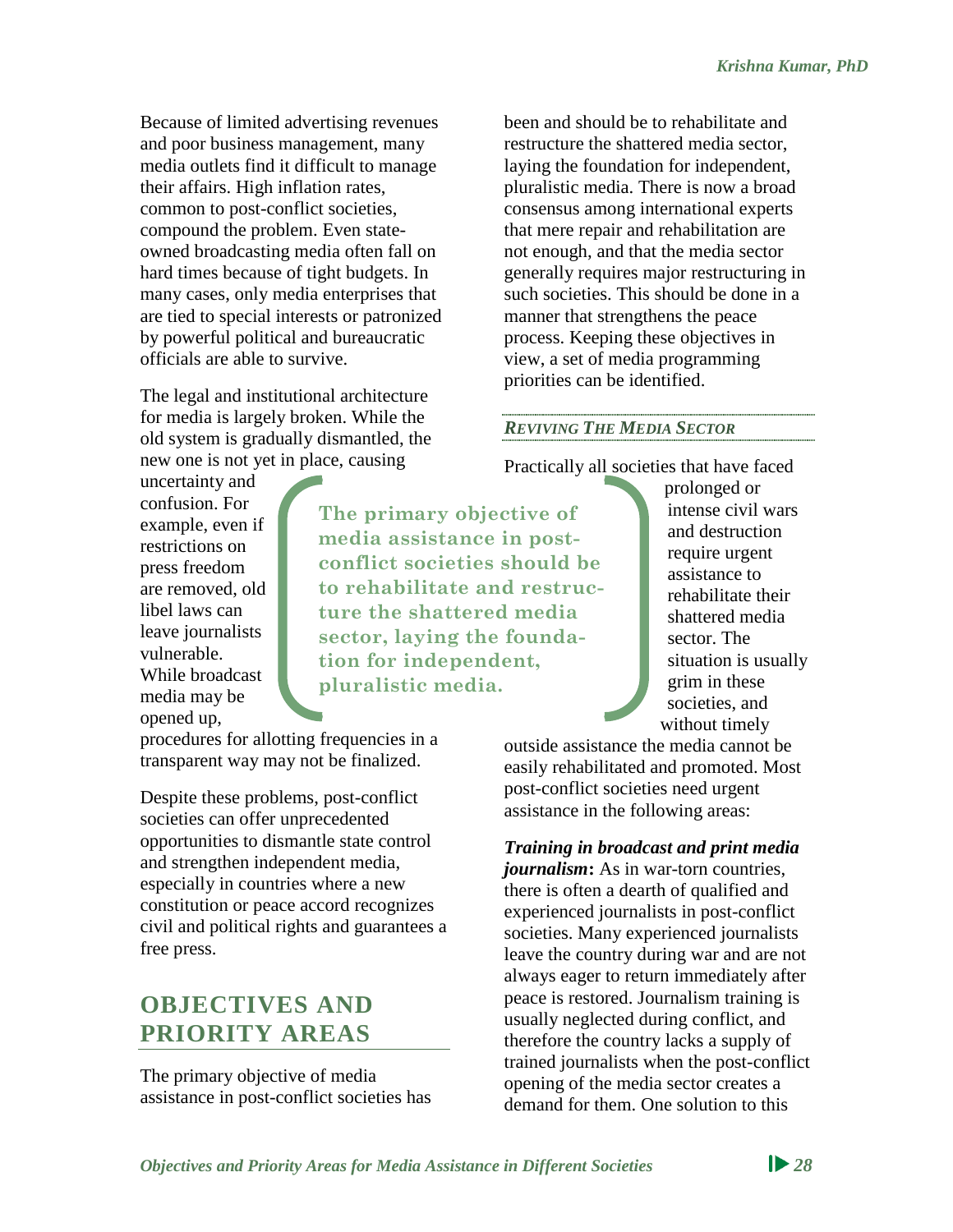problem is donor-funded training programs for journalists.

Initially, short- and medium-term training may be more useful, especially for working journalists whose media outlets cannot afford to release them for more than a week or two of training. Only established media organizations are in a position to do so, but their needs often are not as pressing and urgent as those of new outlets struggling to survive. The international community should strike a balance between the needs of emerging and existing media outlets.

*Support to Purchase Equipment*: In most post-conflict societies, many media outlets face an acute shortage of essential equipment. Some may have been looted during war, others damaged or destroyed by bombs and riots. Still others are unable to repair or replace equipment for lack of resources. Many media organizations faced this problem in countries such as Cambodia, Ethiopia, Liberia, Sierra Leone, Uganda, and Rwanda, where prolonged conflicts devastated the entire media sector. Moreover, newly established media such as community radio stations, local newspapers, and magazines started by the nonprofit sector require some assistance for purchases of new equipment.

The international community has given such assistance to post-conflict societies depending upon local needs and donors' interests. For example, Western donors helped numerous media outlets with grants to purchase essential equipment in Bosnia in the aftermath of the 1995 Dayton Peace Accords.<sup>35</sup> They provided similar assistance in Kosovo. In Sierra Leone, international donors such as

DFID, the Canadian International Development Agency (CIDA), USAID, the Open Society Initiative for West Africa, the Ford Foundation, and UNDP helped existing and newly established media outlets by providing equipment and even financial assistance.

Outright gifts of equipment can be quite useful, particularly in countries where media outlets were looted or destroyed. However, experience indicates that international donors should lay down proper criteria for the selection of media outlets for assistance. In the absence of transparent standards and procedures, the international community might be accused of favoritism. This happened in Bosnia, where outlets that did not receive assistance questioned the impartiality of the donor community. More importantly, often the assistance should be given in kind. If financial assistance for equipment and supplies has to be given, intermediary organizations should ensure that proper accounts are maintained. The misuse of financial assistance is not uncommon. Finally, the equipment should be easy to use and maintain.

A question can be raised at this stage about whether there is any alternative to grants. One that is often mentioned is the Media Development Loan Fund, a nonprofit organization that can provide affordable capital to media enterprises. While this alternative has been tried in democratizing countries, it may not be as feasible in the conditions of post-conflict societies. The economic situation of many media enterprises is generally very precarious in these countries, and it is doubtful that small enterprises would be able to repay their loans.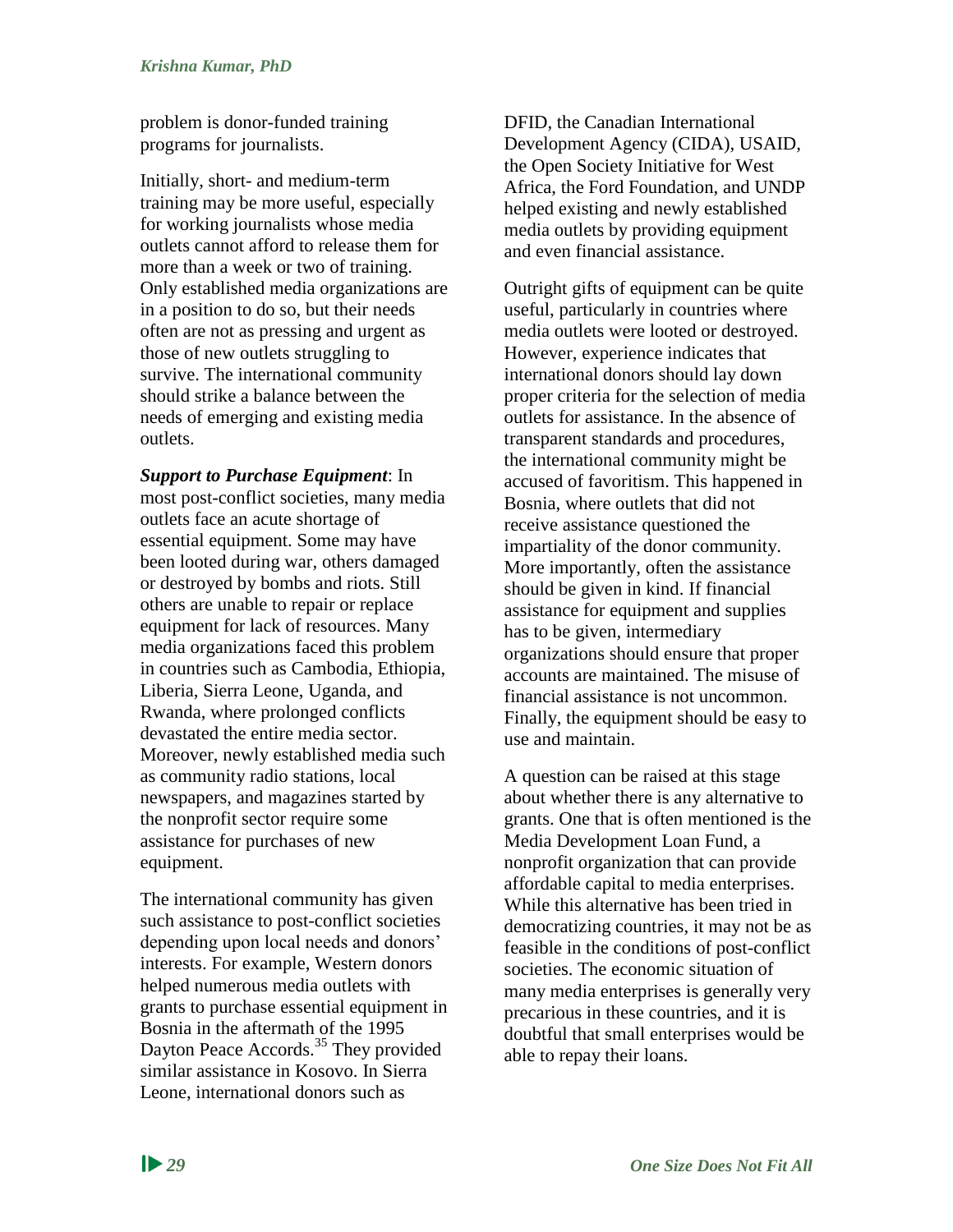## *Business and Management Training*

*and Technical Assistance***:** With the dawn of peace, new media outlets are established by the private sector, social entrepreneurs, and NGOs. These outlets work under the most trying economic circumstances and are often led by people who lack business acumen and experience. While the outlets' ultimate survival largely depends upon the country's macroeconomic environment, many of these enterprises can profit from managerial and business training and technical assistance.

The international community has supported training in business,

accounting, and management for the heads of media outlets so that they can sustain themselves. For example, USAID has supported training programs in Eastern and Central Europe

for media managers and directors of advertising and public relations, who were taught basic aspects of business operations.<sup>36</sup> Such training exposed them to the challenges of running a commercial operation and imparted skills for supervising technical and professional staff. The training programs proved helpful in countries that had no experience in commercial media. Many people learned for the first time about ways to solicit advertisements, increase sales, and reduce costs. International organizations also have arranged for training the managers of a few media enterprises owned by the state and NGOs in African post-conflict societies;

however, such training has been sporadic and on a very small scale.

#### *MEDIA AND POST-CONFLICT ELECTIONS*

The second priority area is support for elections held after the signing of a peace accord. Such elections are organized to form a new government that enjoys national and international legitimacy and can embark on economic and political rehabilitation and reconstruction. The international community has used the indigenous media to facilitate free and fair elections, which in turn has had a positive impact on the media sector itself.

**The international community has used a wide variety of media—radio, television, newspapers, and live performances—to convey information ranging from the rationale for elections to how to vote.**

The international community has used a wide variety of media—radio, television, newspapers, and live

performances—

to convey information ranging from the rationale for elections to how to vote. Such programs have been beneficial to indigenous media as they are usually subsidized for broadcasting them. Moreover, they establish a tradition of public affairs programming.

In addition, concerned international organizations should try to ensure that all major parties have access to media, particularly broadcast media, during elections. This can be problematic in countries where much of the media is owned by the state, which usually gives better coverage to the ruling party. In some post-conflict states, the international community can negotiate

*Objectives and Priority Areas for Media Assistance in Different Societies 30*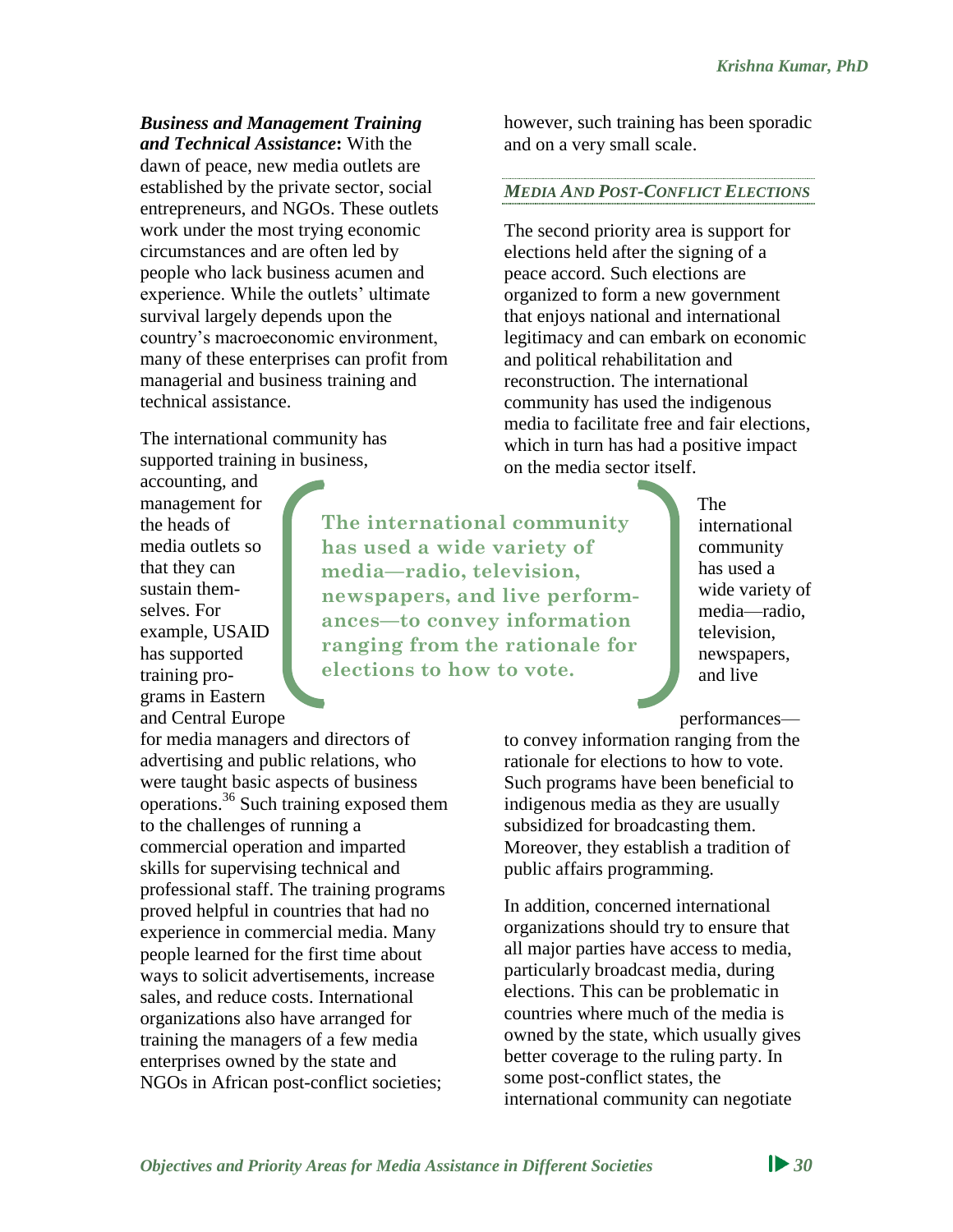through electoral commissions to ensure that opposition parties get fair coverage. For example, bilateral and multilateral agencies supported public debates on state-controlled broadcast media among candidates in Angola, El Salvador, Mozambique, and Nicaragua. It was the first time in these countries that opposition parties were allowed to present their views on state-controlled media.

Just as election monitors have adapted new technologies such as cell phones to their task of ensuring fairness, journalists should do the same in covering elections. Particularly in fragile postconflict societies, there is immense demand for fast, accurate reporting of election results, often at something approaching real-time pace. International donors and implementers should adapt training programs that focus on election coverage to emphasize the importance of new technologies.

## *PROMOTING NEW OUTLETS*

In many post-conflict societies characterized by deep ethnic, religious, and political divides, it may be necessary to establish or promote the establishment of new media outlets that support peace and rehabilitation. In the past, the international community has followed two basic approaches to promote new outlets.

One approach is for an implementing organization to establish networks of existing media outlets. For example, the Organization of Security and Cooperation in Europe and other donors helped to establish the Free Elections Radio Network in Bosnia before the 1996 elections to provide timely information throughout the country and

encourage people to participate. International donors also supported the Open Broadcast Network, a Bosnian television network that worked to open the post-conflict broadcast space on an inter-ethnic basis and help disseminate impartial information to local and international media. <sup>37</sup> This approach has been duplicated in Congo, Sierra Leone, and Uganda, where the international community established its own radio stations and supported community radio stations

The second approach, which the international community most conspicuously adopted in Bosnia and later in Serbia, was to support the establishment of new media outlets by political activists, local NGOs, and social entrepreneurs who were committed to peace. The international community gave technical and financial assistance to establish newspapers, magazines, and radio stations.

It has also assisted a large number of local or community radio stations in many African post-conflict societies. Probably the largest number of such outlets was established in Sierra Leone, which was left with very limited broadcasting capacity at the end of its civil war.

Two lessons have been learned regarding international assistance to nonpartisan media. First, the need for credibility among internationally supported media outlets cannot be overemphasized. It is important that the public perceives the media as independent and not the mouthpiece of foreign powers. Second, the sustainability of nonpartisan media outlets receiving assistance is equally important. While much depends upon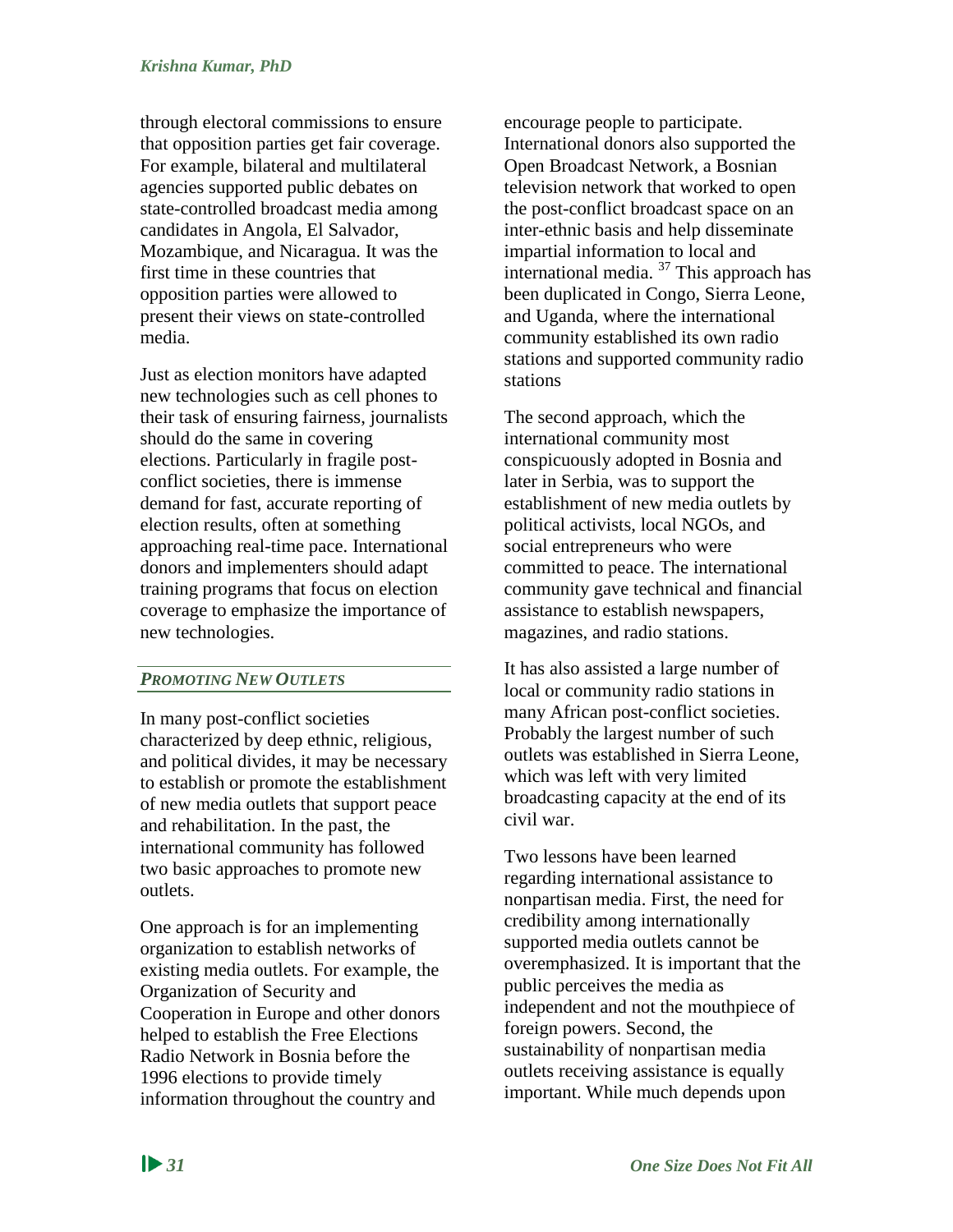economic and political conditions, the business acumen of owners, and advertisement revenues, experience indicates that most media outlets find it difficult to be self-supporting and do not survive. They often become accustomed to higher salaries and overheads, and therefore are not always competitive in the market.

The international community should exercise caution in establishing or promoting the establishment of new media outlets. Unless extreme care is taken to ensure their economic viability from their inception, they will have to be sustained by foreign assistance. While a short-term focus is fully justifiable, it would be useful to address the issue of sustainability from the beginning. Such foresight will save resources and prevent unnecessary frustration among these outlets when foreign assistance dries up. It will also require that while providing grants, the international community stresses the need for low-cost operations, sound management, and the ability to raise revenue through subscriptions and advertising. It will also require a longterm commitment by the international community.

#### *MEDIA MONITORING*

Experience indicates that the media can be divisive and undermine a tenuous peace. Monitoring should focus on both media content and structure. In a special report for the United States Institute of Peace, Mark Frohardt and Jonathan Temin identified two types of problematic content: that intended to instill fear in the minds of the people, and that intended to create a sense that conflict is inevitable.<sup>38</sup> They also identified a set of structural indicators such as journalists' capacity; the degree

to which journalists are isolated; the political, ethnic, religious, and regional composition of the journalist corps; and diversity of ownership of media outlets. While monitoring will differ from country to country, it is particularly important to be watchful of:

- **References to historical animosities:** It is not uncommon for media outlets to make references to past grievances and injustices against religious, ethnic, or regional groups. Constantly citing past animosities undercuts reconciliation.
- **Excessive reporting on continuing discrimination**: Discrimination does not end with the cessation of war. Constant and excessive references to prevailing discrimination faced by an ethnic, religious, or regional group can create the feeling that nothing is being done to solve the problem.
- **Constant criticism of peace accord terms:** It is important for media monitors to watch negative references to peace accords, the role of international actors instrumental in signing peace accords, or the operations of peacekeeping forces stationed to facilitate a peaceful and orderly transition.
- **The political, religious, ethnic, or regional background of journalists:** The media community should reflect the general composition of the population. Journalists who come from one background might not be able to articulate the views, perspectives, and interests of other groups.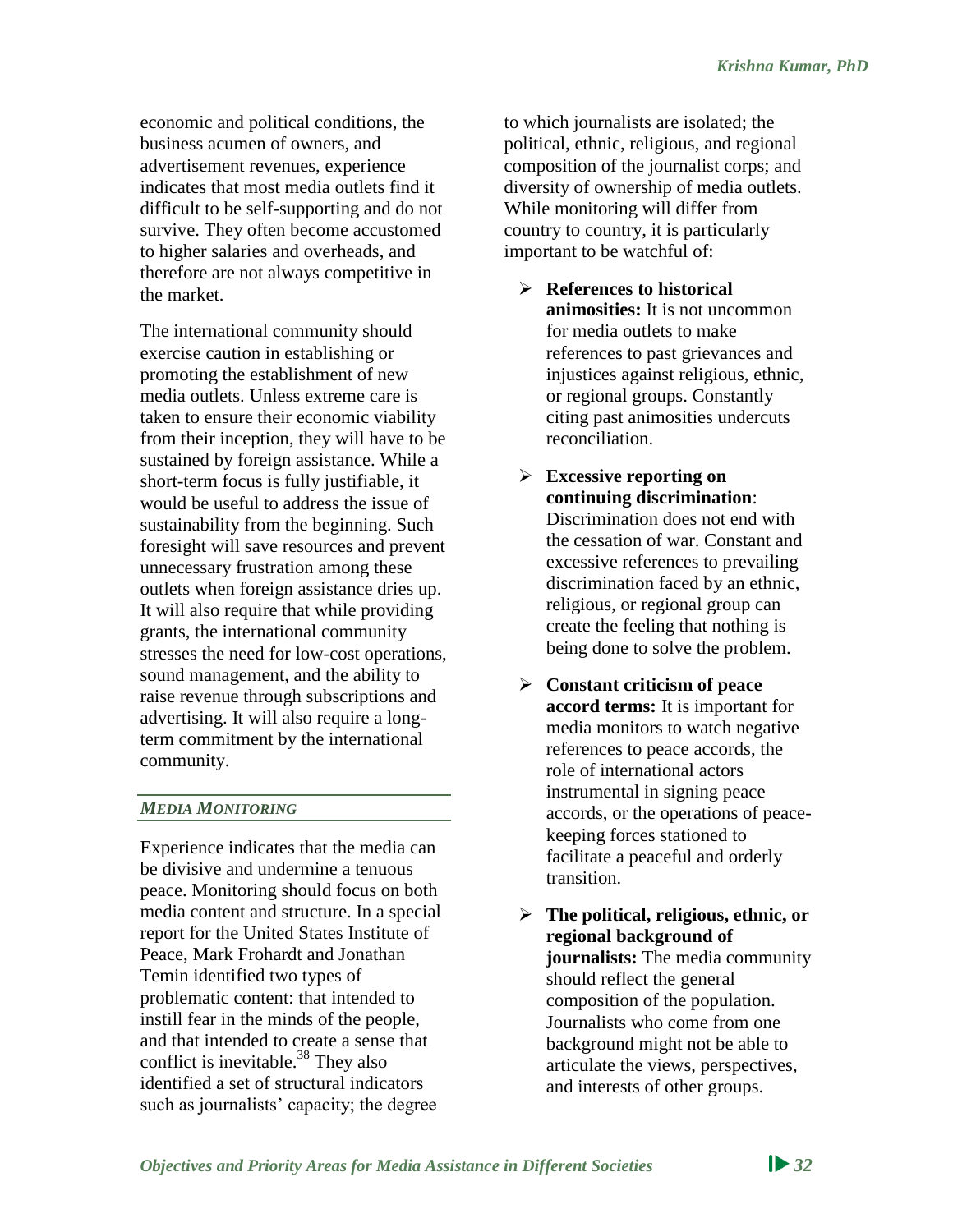- **Media ownership:** Particular attention should be given to partisan media outlets, media enterprises owned by the government and its cronies, and those owned by minorities. Media outlets that depend on government subsidies or patrons usually cannot afford to take an independent line.
- **Journalists' skills and practices**: When reporters lack professional training and do not subscribe to norms of fairness and accuracy, the media are less likely to contribute constructively to political dialogue and understanding.

The international community has supported media monitoring interventions in Bosnia, East Timor, and Croatia<sup>39</sup>

## *PEACE EDUCATION PROGRAMS FOR JOURNALISTS*

Journalists can help reduce tensions and promote peace without violating the norms of impartiality, objectivity, and confidentiality that the profession rightly cherishes. For example, journalists can educate people about minority, ethnic, and other vulnerable groups, which are often mobilized by political actors for violent conflicts. They also can counteract rumors, misperceptions, and lies about the intentions, opinions, concerns, and behavior of conflicting parties. Moreover, journalists can emphasize news and events that contribute to mutual understanding among warring groups. For example, incidents in which members of an ethnic group have tried to protect or help those in opposing groups should be given as much prominence as news portraying violence by members of these groups.

By initiating peace education programs for journalists, the international community can help them to play a more active role in promoting the peace process. It should give priority to shortterm training seminars, workshops, or meetings for broadcast and print journalists to cover topics such as: the nature of a particular conflict; the events that precipitated it and its underlying causes; terms of peace agreements; demobilization and reintegration of excombatants; return and rehabilitation of refugees and internally displaced persons; human rights monitoring; and related topics. Understanding such important issues will improve the quality of news coverage and facilitate a better appreciation of the problems and challenges facing these societies.

Short-term training can also prepare journalists to cover sporadic violence that frequently occurs in the aftermath of peace accords. Often demobilized excombatants, disgruntled political leaders, and armed militias create violent situations (gruesome murders, bombings, or physical attacks on opponents) that can undermine fragile inter-group trust. There are also social and economic tensions as a result of the return of refugees and internally displaced persons, which can be politically explosive. Well-planned training programs can prepare journalists to cover such incidents fairly and accurately and in a way that does not worsen the situation. Such training can emphasize that journalists should not use emotional and inflammatory language or gruesome pictures, and resist the temptation to jump to conclusions when facts are incomplete and uncertain

It is important to recognize that postconflict societies require some restraints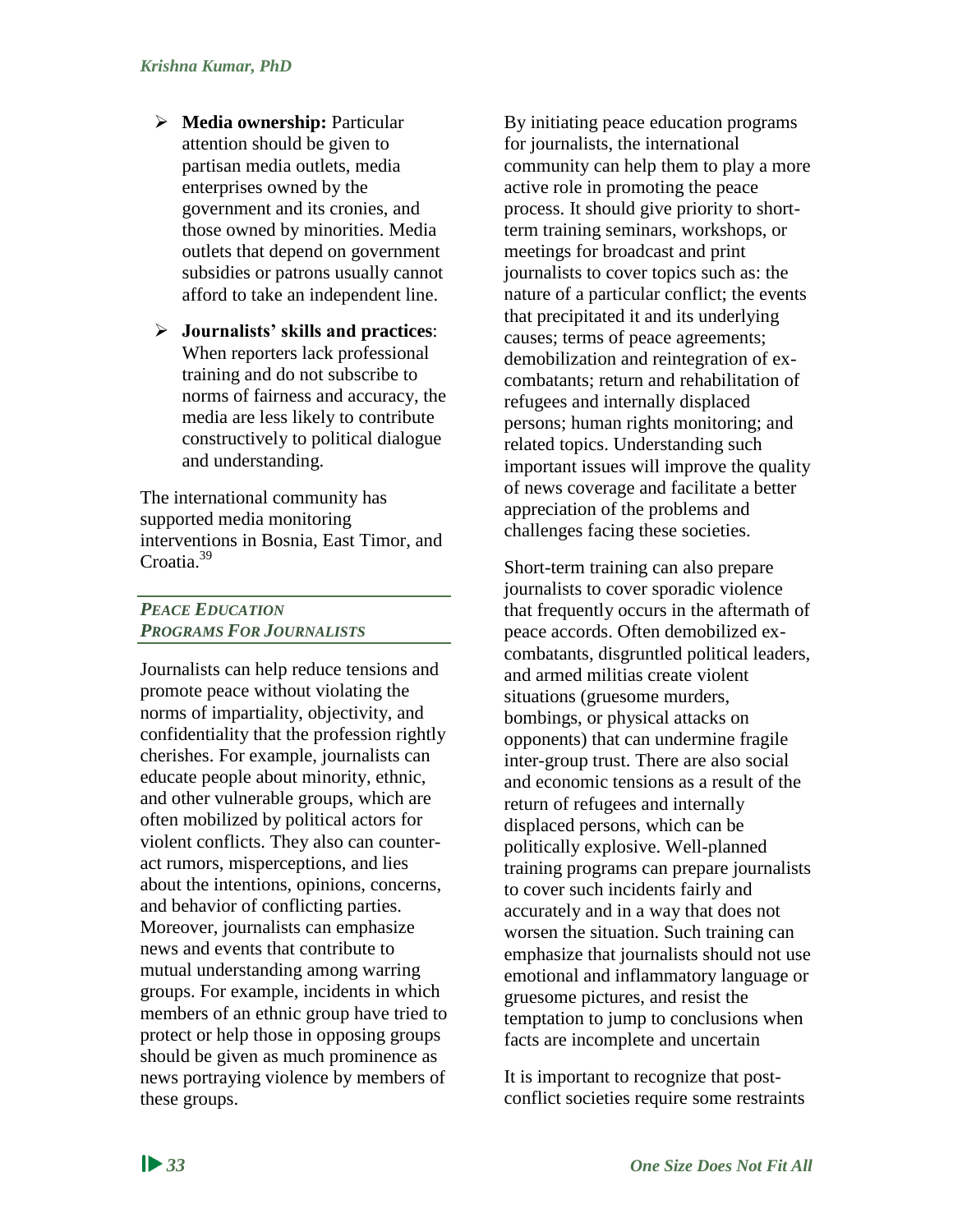on the media so that they are not misused to inflame dormant hatred and bitterness. This proposal is, of course, not without its critics. Many proponents of free media view such restraints with varying degrees of wariness; some find them to be anathema to the very freedoms they are promoting. But the experience of the author and many other media specialists in places as disparate as Kosovo and Cambodia is that media in post-conflict societies can do as much harm as good if left completely unfettered.

That does not mean that governments or international organizations should be given free rein to muzzle the media. In fact, as far as possible, the media should impose their own restraints. Journalists' organizations should develop and enforce codes of conduct. Press councils, free of government involvement, can be

established to look at complaints against inaccurate and misleading reporting. Trade organizations of media owners can lay down policies to discourage the use of inflammatory material. However, in many countries that have faced long intrastate conflicts, voluntary restraints may not be enough. In such cases, there is a room for what a recent report called "judicious state regulation of the media during the initial stages of state building."<sup>40</sup> Such regulation should be carefully crafted in consultation with journalists, media owners, representatives of civil society, and political parties. The regulatory agency enforcing restrictions should be independent and its operations transparent. If possible, there should be sunset clauses to the state regulation so that it does not become a permanent feature of the state control over media.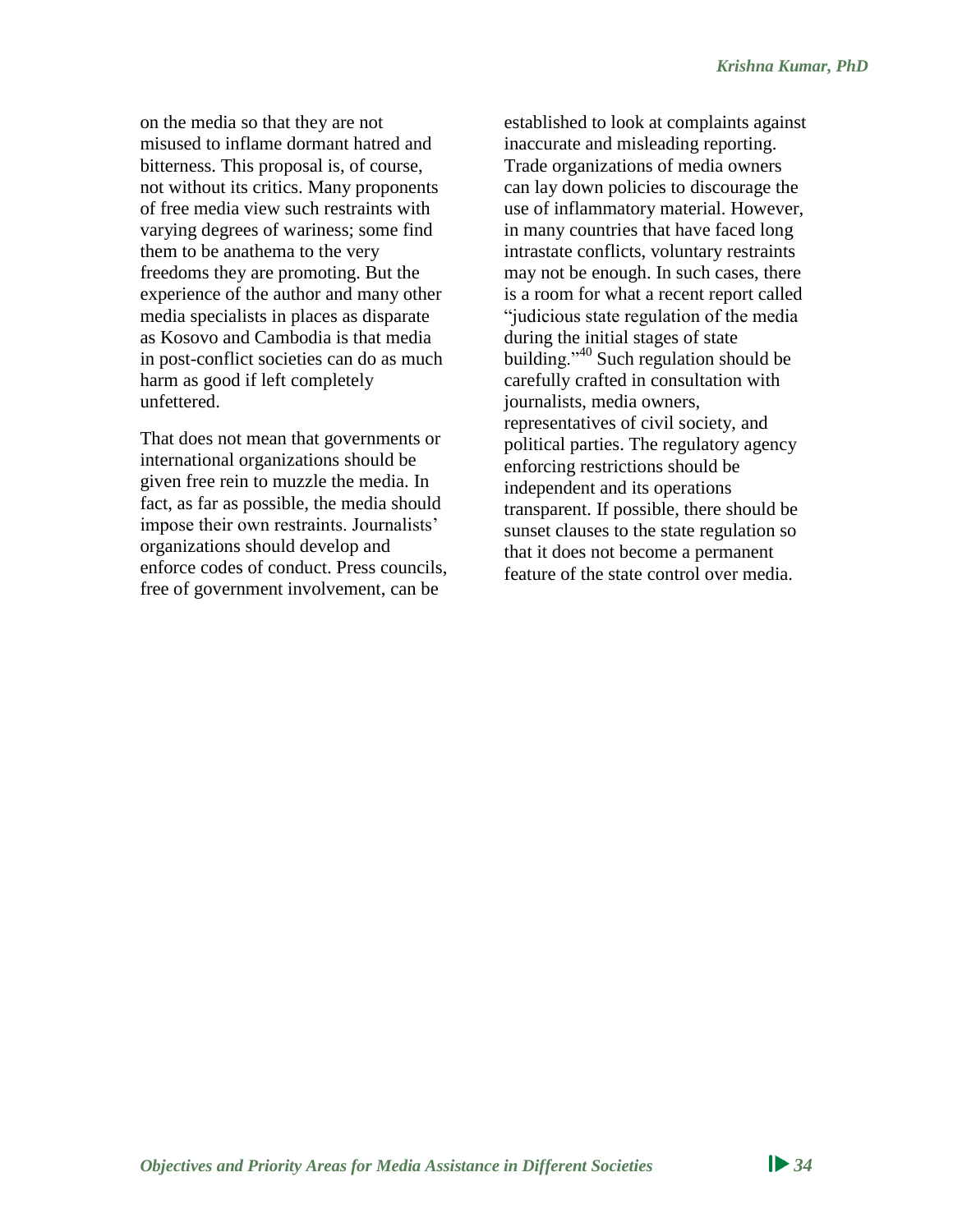# **CONCLUSION**

<span id="page-41-0"></span>In the end, it is necessary to point out that the international community has largely promoted media assistance as a component of democracy promotion. While such an emphasis is fully justified, as independent media are integral to democracy, this approach has three major limitations.

First, a narrow focus on democracy alone is not always sufficient to build a powerful constituency for independent media, as it does not always capture the imagination of national planners and political leaders who are grappling with urgent social and economic problems. Second, it ignores the critical role that independent media play in economic and social development. A free flow of news and information is essential to finding

the solution of numerous problems facing the global community. Third, rapid advances in digital technology and the emergence of new media platforms have profound implications for the media.

Therefore, the time has come for the international community to articulate a larger role for the media—one that takes into account the many areas that are bolstered by free and independent media. Assistance programs should still be justified in the name of democracy, but their ability to facilitate social, economic and cultural development should also be recognized. Such recognition will not undermine democracy promotion but strengthen it.

If you would like to comment on the ideas within this report, please email [CIMA@ned.org](mailto:CIMA@ned.org) with "One Size Does Not Fit All" in the Subject line, or visit <http://cima.ned.org/1018/one-size-does-not-fit-allone-size-does-not-fit-all.html> to comment online.

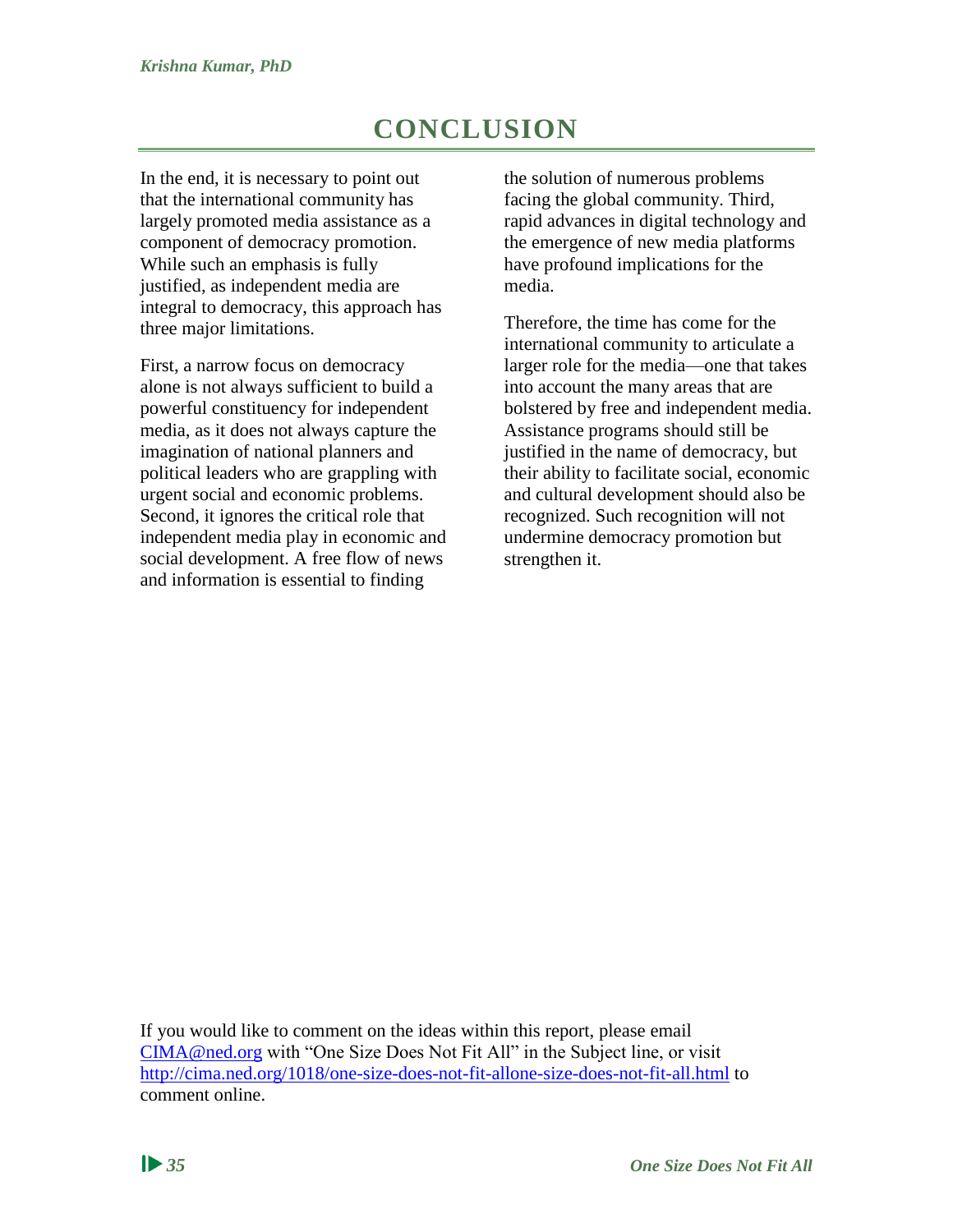## **ENDNOTES**

 <sup>1</sup> Afshin Shahi, "Iran's Digital War," *Daily News Egypt*, July 27, 2008, [http://www.dailystaregypt.com/article.aspx?ArticleID=15313.](http://www.dailystaregypt.com/article.aspx?ArticleID=15313)

<sup>2</sup> International Center for Journalists, Press Release, February 13, 2007, [http://www.icfj.org/PressBox/PressReleases/PR021307/tabid/784/Default.aspx.](http://www.icfj.org/PressBox/PressReleases/PR021307/tabid/784/Default.aspx)

<sup>3</sup> Yale Richmond, *Cultural Exchange and the Cold War: Raising the Iron Curtain* (Pennsylvania: Pennsylvania State University Press, 2003).

<sup>4</sup> Lincoln A. Mitchell and David L. Phillips, "Enhancing Democracy Assistance," *American Foreign Policy Interests*, 30, no. 3 (2008), [http://www.informaworld.com/smpp/content~content=a794083746~db=all~order=page,](http://www.informaworld.com/smpp/content~content=a794083746~db=all~order=page) 156-175.

<sup>5</sup> Krishna Kumar, *Promoting Independent Media: Strategies for Democracy Assistance*  (Boulder: Lynne Rienner Publishers, 2006), 35-36.

<sup>6</sup> Country reports on "Freedom of the Press" from Freedom House (2007) demonstrate it. For example, Albania has "66 private television stations, at least 45 private radio stations, and roughly 200 print media publications in circulation." Colombia has now over 400 community radio stations. Ghana has more than 135 newspapers, approximately 110 FM radio stations, and 27 television stations. See

[http://www.freedomhouse.org/template.cfm?page=16.](http://www.freedomhouse.org/template.cfm?page=16)

<sup>7</sup> Krishna Kumar, *Promoting Independent Media: Strategies for Democracy Assistance*  (Boulder: Lynne Rienner Publishers, 2006), 22-24.

<sup>8</sup> David E. Kaplan, *Global Investigative Journalism: Strategies for Support* (Washington: Center for International Media Assistance, National Endowment for Democracy, 2007), http://www.ned.org/cima/CIMA-Investigative Journalism Report.pdf.

9 Ellen Hume, *University Journalism Education: A Global Challenge* (Washington: Center for International Media Assistance, National Endowment for Democracy, 2007), [http://www.ned.org/cima/CIMA-University\\_Journalism\\_Education-Report.pdf.](http://www.ned.org/cima/CIMA-University_Journalism_Education-Report.pdf)

<sup>10</sup> Mohamed Gibril Sesay and Charlie Hughes, *Go Beyond First Aid: Democracy Assistance and the Challenges of Institution Building in Post-Conflict Sierra Leone* (The Hague: Clingendael, 2005),

http://www.clingendael.nl/publications/2005/20050100 cru working paper 34.pdf, 98.

<sup>11</sup> John-Jean Barya, Samson James Opolot, and Peter Omurangi Otim, *The Limits of 'No-Party' Politics: The Role of International Assistance in Uganda's Democratization Process* (The Hague: Clingendael, 2004), 69.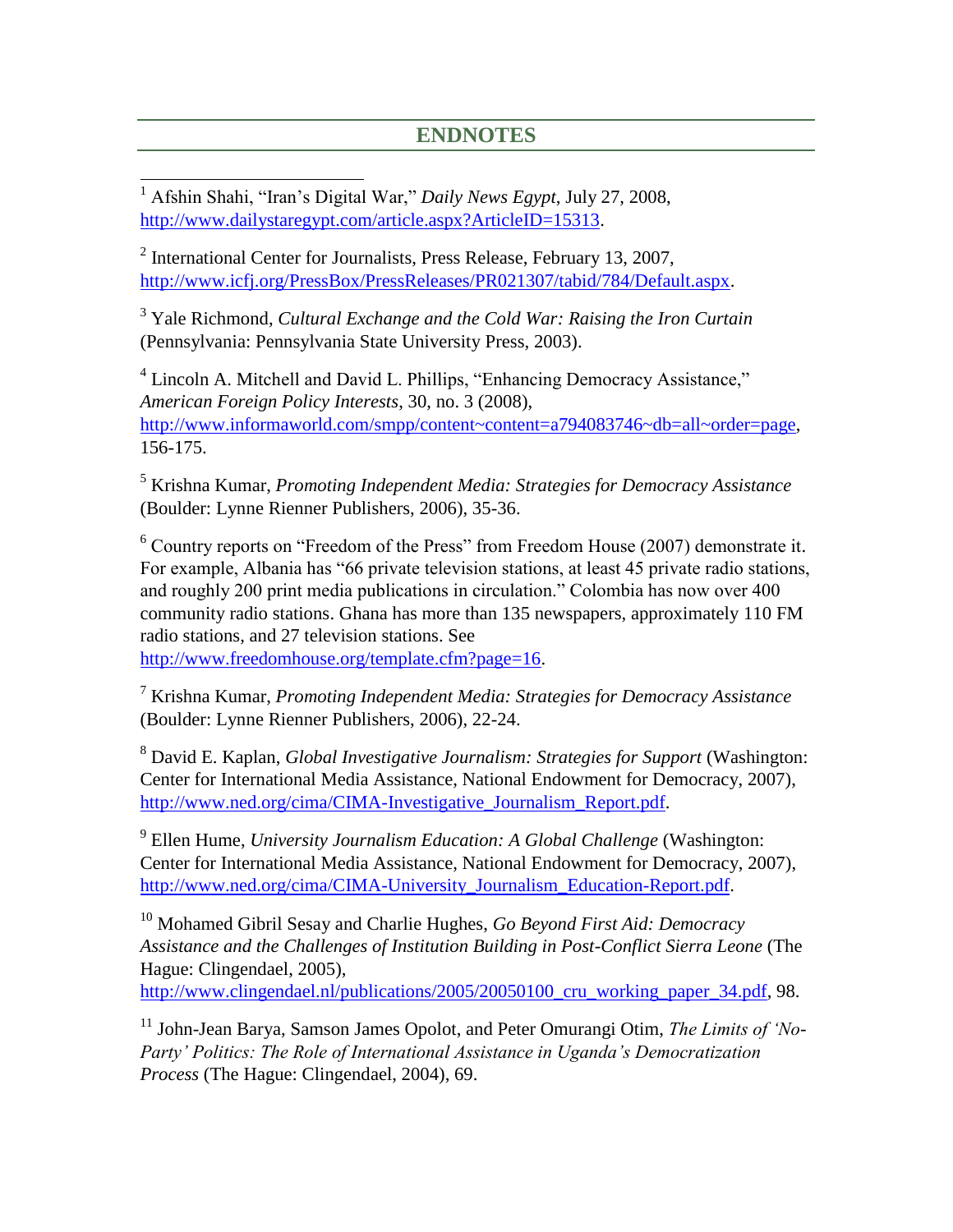<sup>12</sup> Sorpong Peou, *International Assistance for Institution Building in Post-Conflict Cambodia* (The Hague: Clingendael, 2004), http://www.clingendael.nl/publications/2004/20040500 cru working paper 26.pdf, 74.

<sup>13</sup> A major USAID funded project in Central America, which was administered by Florida International University, translated American books on journalism into Spanish. The translations proved to be very popular throughout Latin America. In fact, the project earned money from the sales of the book. See Rick Rockwell and Krishna Kumar, *Journalism Training and Institution Building in Central American Countries* (Washington: U.S. Agency for International Development, 2003), [http://pdf.usaid.gov/pdf\\_docs/PNACR755.pdf.](http://pdf.usaid.gov/pdf_docs/PNACR755.pdf)

<sup>14</sup> As a participant in a workshop organized by CIMA noted: "They (centers) are quicker to respond to changes and new technologies. They do things universities can't do, they are more nimble and more responsive." See Center for International Media Assistance, *Media Assistance: Challenges and Opportunities for the Professional Development of Journalists* (Washington: Center for International Media Assistance, National Endowment for Democracy, 2007), [http://www.ned.org/cima/CIMA-](http://www.ned.org/cima/CIMA-Professional_Development-Working_Group_Report.pdf)Professional Development-Working Group Report.pdf, 10.

<sup>15</sup> Krishna Kumar, *USAID's Media Assistance: Policy and Programmatic Lessons* (Washington: U.S. Agency for International Development, 2004), [http://pdf.usaid.gov/pdf\\_docs/PNACU777.pdf,](http://pdf.usaid.gov/pdf_docs/PNACU777.pdf) 8.

 $16$  Ibid.

<sup>17</sup> Center for International Media Assistance, *Media Law Assistance: Establishing an Enabling Environment for Free and Independent Media to Flourish* (Washington: Center for International Media Assistance, National Endowment for Democracy*,* 2007), [http://www.ned.org/cima/CIMA-Legal\\_Enabling\\_Environment-](http://www.ned.org/cima/CIMA-Legal_Enabling_Environment-Working_Group_Report.pdf)Working Group Report.pdf, 5.

<sup>18</sup> Krishna Kumar and Laura Randall Cooper, *Promoting Independent Media in Russia: An Assessment of USAID's Media Assistance* (Washington: U.S. Agency for International Development, 2003), [http://pdf.usaid.gov/pdf\\_docs/PNACR757.pdf.](http://pdf.usaid.gov/pdf_docs/PNACR757.pdf)

<sup>19</sup> Center for International Media Assistance, *Media Law Assistance: Establishing an Enabling Environment for Free and Independent Media to Flourish* (Washington: Center for International Media Assistance, National Endowment for Democracy *,* 2007), [http://www.ned.org/cima/CIMA-Legal\\_Enabling\\_Environment-](http://www.ned.org/cima/CIMA-Legal_Enabling_Environment-Working_Group_Report.pdf)Working Group Report.pdf, 11.

<sup>20</sup> For example, the largest portion of USAID funds for democracy promotion goes to civil society, according to the author's experience.

 $21$  The author has heard this complaint from the NGO community in many countries.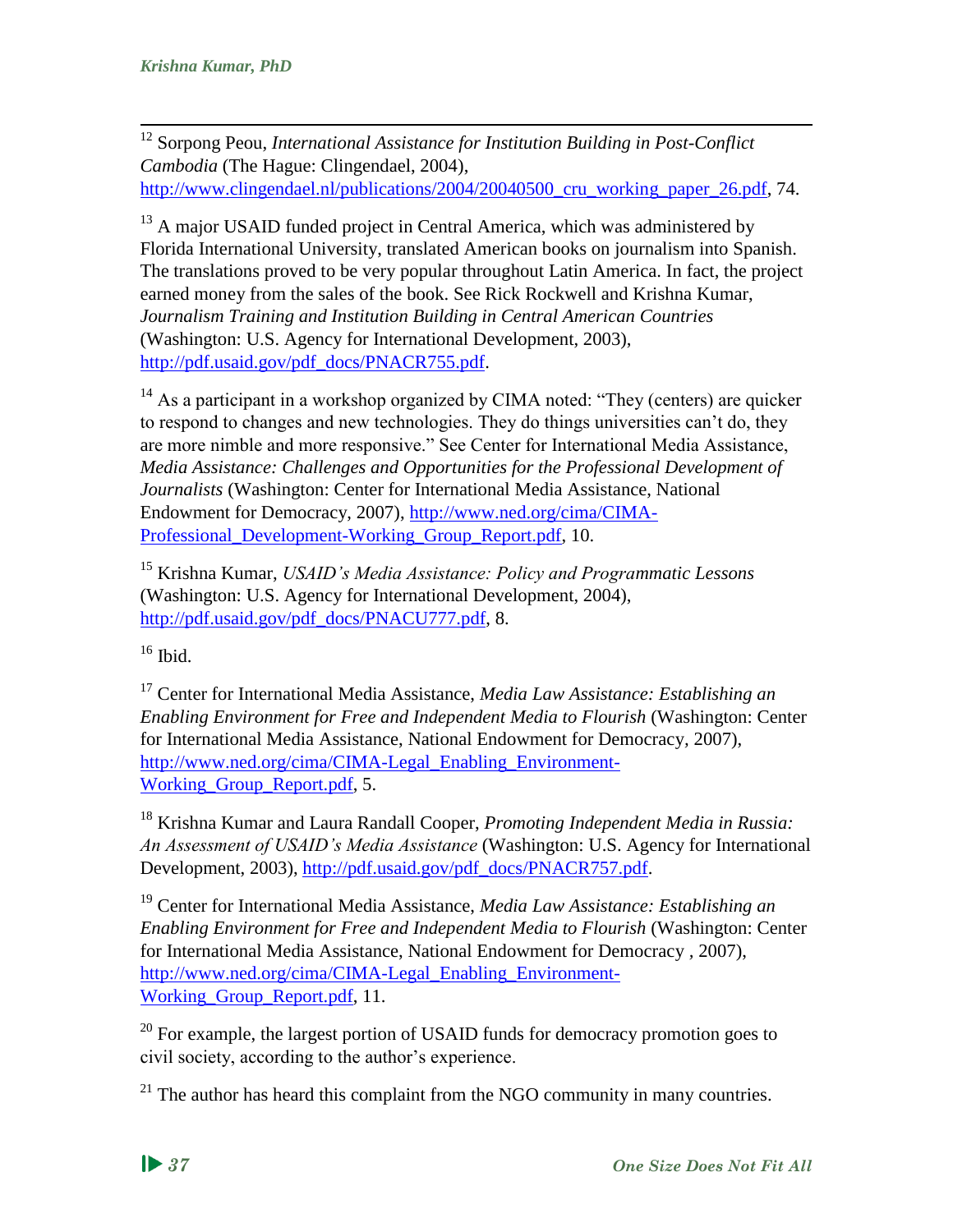$22$  Search for Common Ground, for example, established the Independent Radio Network in Sierra Leone, which is helping participating stations improve their programs. For more information, see Search for Common Ground Web site, [http://www.sfcg.org.](http://www.sfcg.org/)

 $^{23}$  In Bosnia, the international community provided assistance to establish non-partisan media outlets to promote peace and reconciliation. Most of these outlets closed once foreign assistance dried up. See Krishna Kumar, *Promoting Independent Media: Strategies for Democracy Assistance* (Boulder: Lynne Rienner Publishers, 2006). Kim Mahling Clark mentions the case of a Creative Associates project on community radio stations in Haiti. Once the project was closed, a large proportion of the assisted stations did not survive. The fate of remaining ones is still unknown. See Center for International Media Assistance, *Community Radio: Its Impact and Challenges to Its Development*  (Washington: Center for International Media Assistance, National Endowment for Democracy, 2007), [http://www.ned.org/cima/CIMA-Community\\_Radio-](http://www.ned.org/cima/CIMA-Community_Radio-Working_Group_Report.pdf)[Working\\_Group\\_Report.pdf,](http://www.ned.org/cima/CIMA-Community_Radio-Working_Group_Report.pdf) 12.

<sup>24</sup> With the exception of Europe and North America, governments continue to exercise major influence over so-called autonomous boards. In fact, in many democratizing countries most of the state owned media enterprises are usually labeled as public service broadcasting, as they undertake educational and cultural programs. The nominally autonomous management boards remain vulnerable to the manipulation by public officials.

<sup>25</sup> Alexandra Wilde*, Supporting Public Service Broadcasting: Learning from Bosnia and Herzegovina's Experience* (New York: United Nations Development Programme, Bureau for Development Policy, Democratic Governance Group, 2004), [http://www.undp.org/oslocentre/docs04/PublicServiceBroadcasting.pdf,](http://www.undp.org/oslocentre/docs04/PublicServiceBroadcasting.pdf) 13.

<sup>26</sup> Rich McClear, Suzi McClear, and Peter Graves, "I Called for Help and 100,000 People Came: Media Assistance Programs in Serbia, July 1997-June 2002, An Experience Review," (unpublished paper, 2002).

<sup>27</sup> Krishna Kumar, *Media Assistance: Policy and Programmatic Lessons* (Washington: U.S. Agency for International Development, 2004), [http://pdf.usaid.gov/pdf\\_docs/PNACU777.pdf,](http://pdf.usaid.gov/pdf_docs/PNACU777.pdf) 15.

<sup>28</sup> Institute for War & Peace Reporting, "Journalism Safety," *Reporting for Change: A Handbook for Local Journalists in Crisis Areas* (London: Institute for War & Peace Reporting, 2004), [http://www.iwpr.net/docs/pdf/14\\_iwpr\\_training\\_manual.pdf,](http://www.iwpr.net/docs/pdf/14_iwpr_training_manual.pdf) 242.

<sup>29</sup> Department for International Development, *Working with the Media in Conflicts and Other Emergencies* (London: Department for International Development, 2000), [http://www.reliefweb.int/rw/lib.nsf/db900sid/JDAB-5P3HRB/\\$file/DID](http://www.reliefweb.int/rw/lib.nsf/db900sid/JDAB-5P3HRB/$file/DID-mediaandconflict-aug02.pdf?openelement)[mediaandconflict-aug02.pdf?openelement,](http://www.reliefweb.int/rw/lib.nsf/db900sid/JDAB-5P3HRB/$file/DID-mediaandconflict-aug02.pdf?openelement) 20.